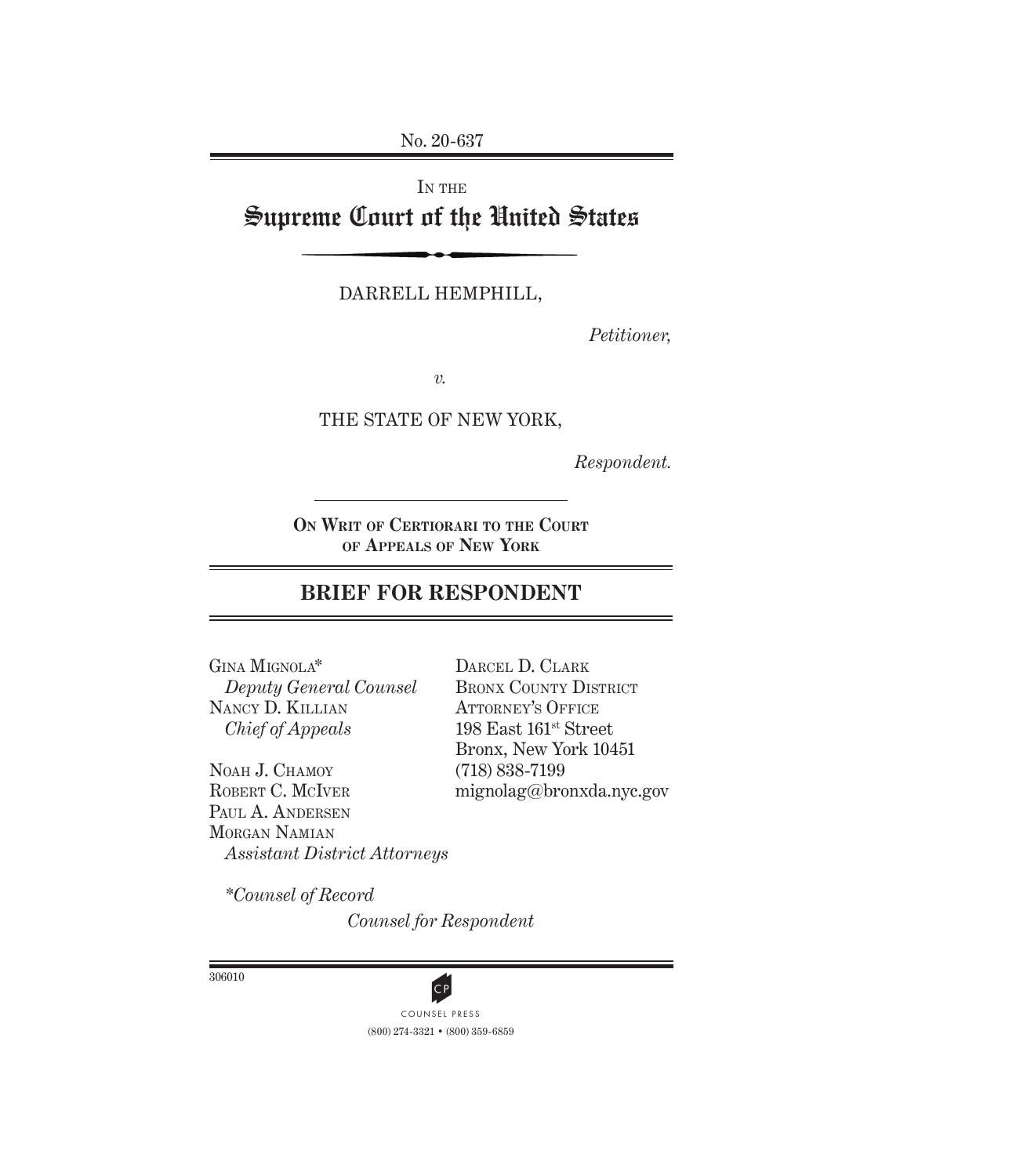## **QUESTION PRESENTED**

Whether, or under what circumstances, a criminal defendant can, by his conduct at trial, open the door and relinquish the right to object to an out-of-court statement that would otherwise be barred by the Confrontation Clause.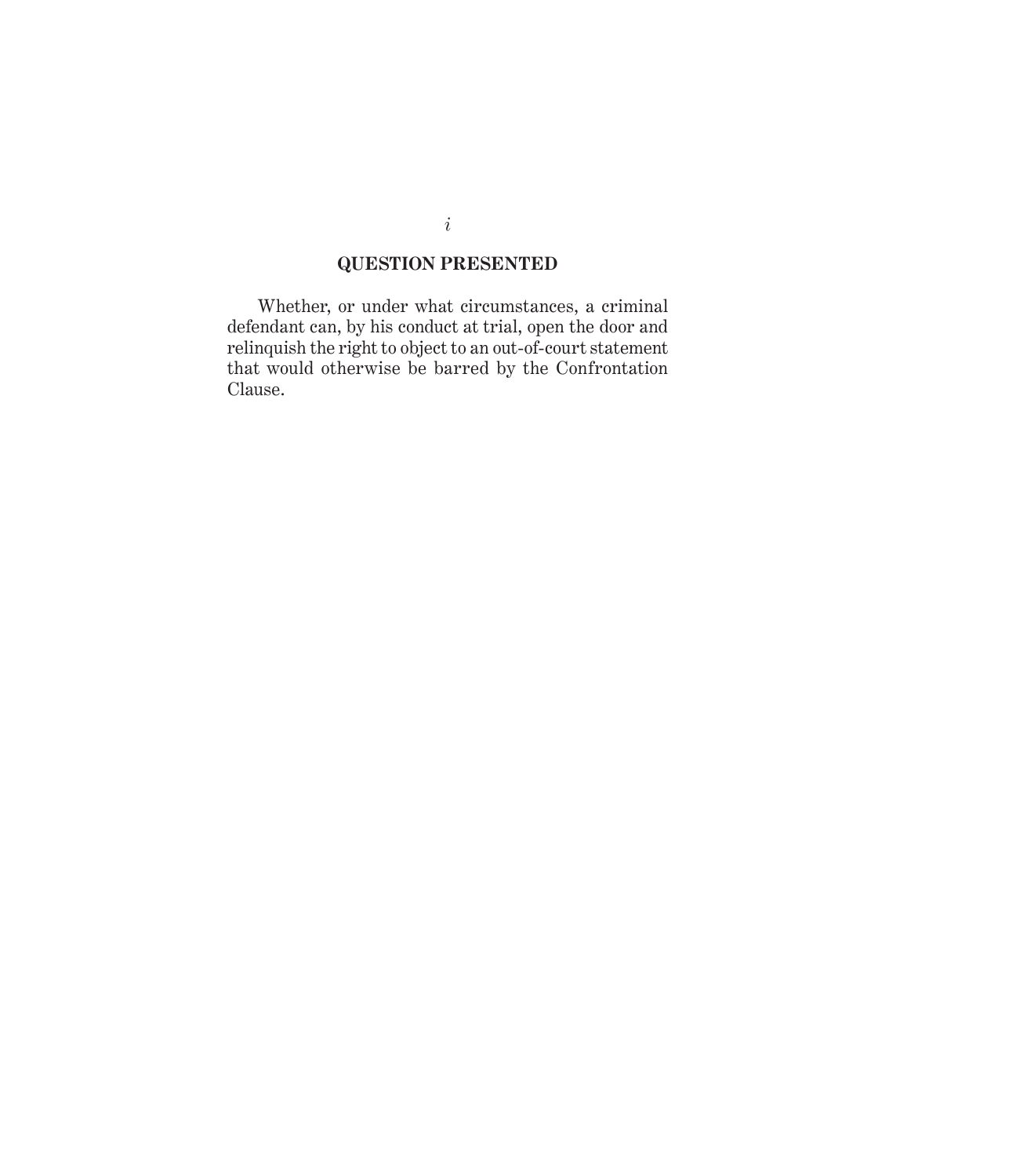## **TABLE OF CONTENTS**

|    | Page                                                                                  |
|----|---------------------------------------------------------------------------------------|
|    | QUESTION PRESENTED                                                                    |
|    |                                                                                       |
|    | TABLE OF CITED AUTHORITIES  iv                                                        |
|    |                                                                                       |
|    |                                                                                       |
|    | STATEMENT OF THE CASE $\,\ldots\ldots\ldots\ldots\ldots\ldots\,2$                     |
| L. | Petitioner Shoots and Kills David                                                     |
| H. | The Prosecution of Nicholas Morris7                                                   |
|    | III. The Admission of Morris's Plea Allocution 10                                     |
|    | IV. The Post-Trial Proceedings14                                                      |
|    | SUMMARY OF ARGUMENT15                                                                 |
|    |                                                                                       |
| L. | Defendant Failed to Present his Contention<br>that the New York Door-Opening Doctrine |

*ii*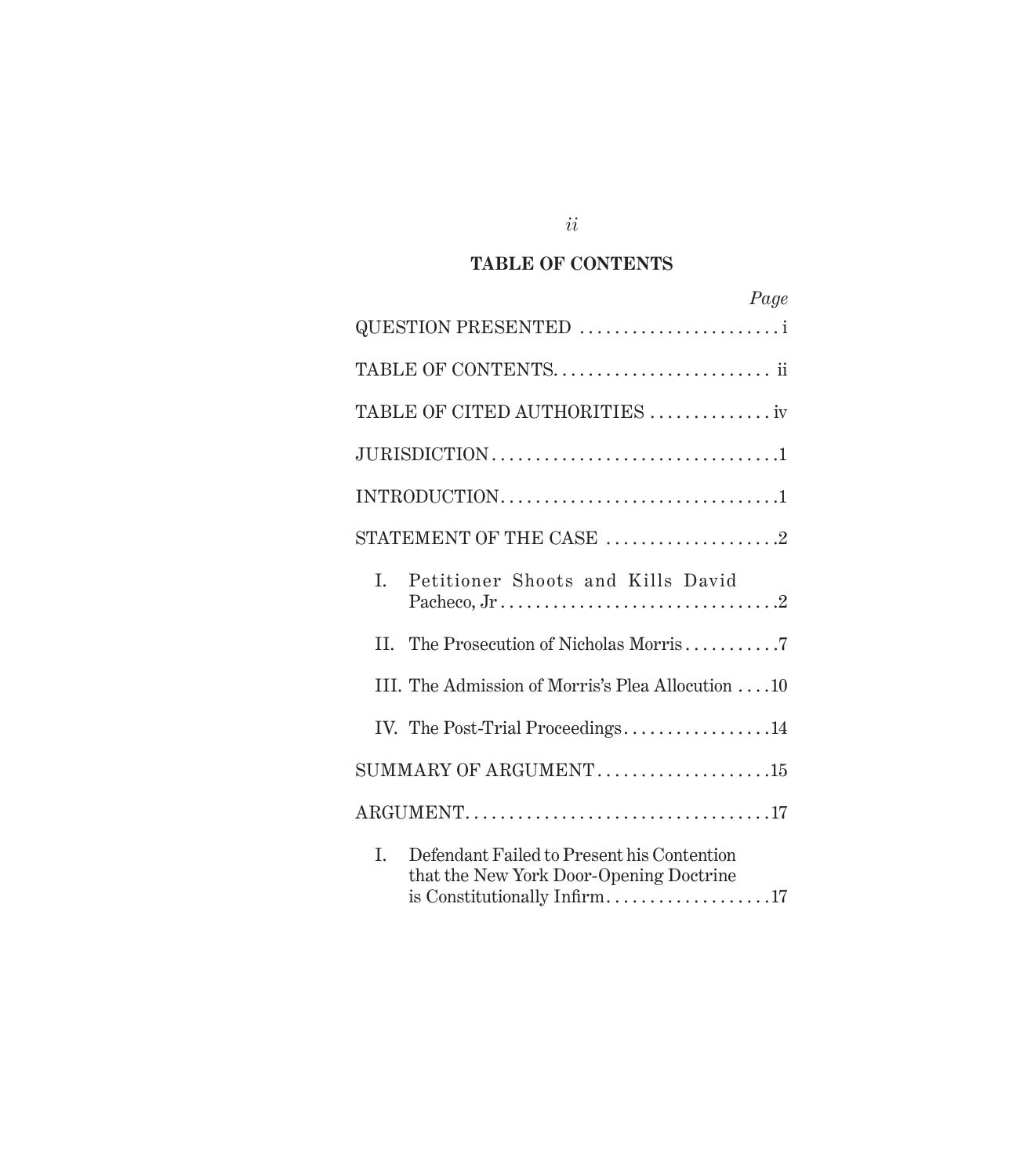# *Table of Contents*

|--|

|    | II. New York's Door-Opening Doctrine<br>is in Full Accord with the Petitioner's<br>Right of Confrontation 23                                           |
|----|--------------------------------------------------------------------------------------------------------------------------------------------------------|
| A. | A criminal defendant may act in a<br>manner inconsistent with preserving<br>his constitutional rights—the right<br>of confrontation is no different 24 |
|    | 1. Acriminal defendant's constitutional<br>rights cannot be used to undercut<br>the integrity of trial process24                                       |
|    | 2. States can develop limited<br>procedural rules to deter misleading                                                                                  |
|    | B. New York's door-opening rule is<br>constitutional and was properly                                                                                  |
|    | III. If the Trial Court Erred in Admitting Morris's<br>Plea Allocution, the Error was Harmless 49                                                      |
|    | $CONCLUSION \dots 50$                                                                                                                                  |

*iii*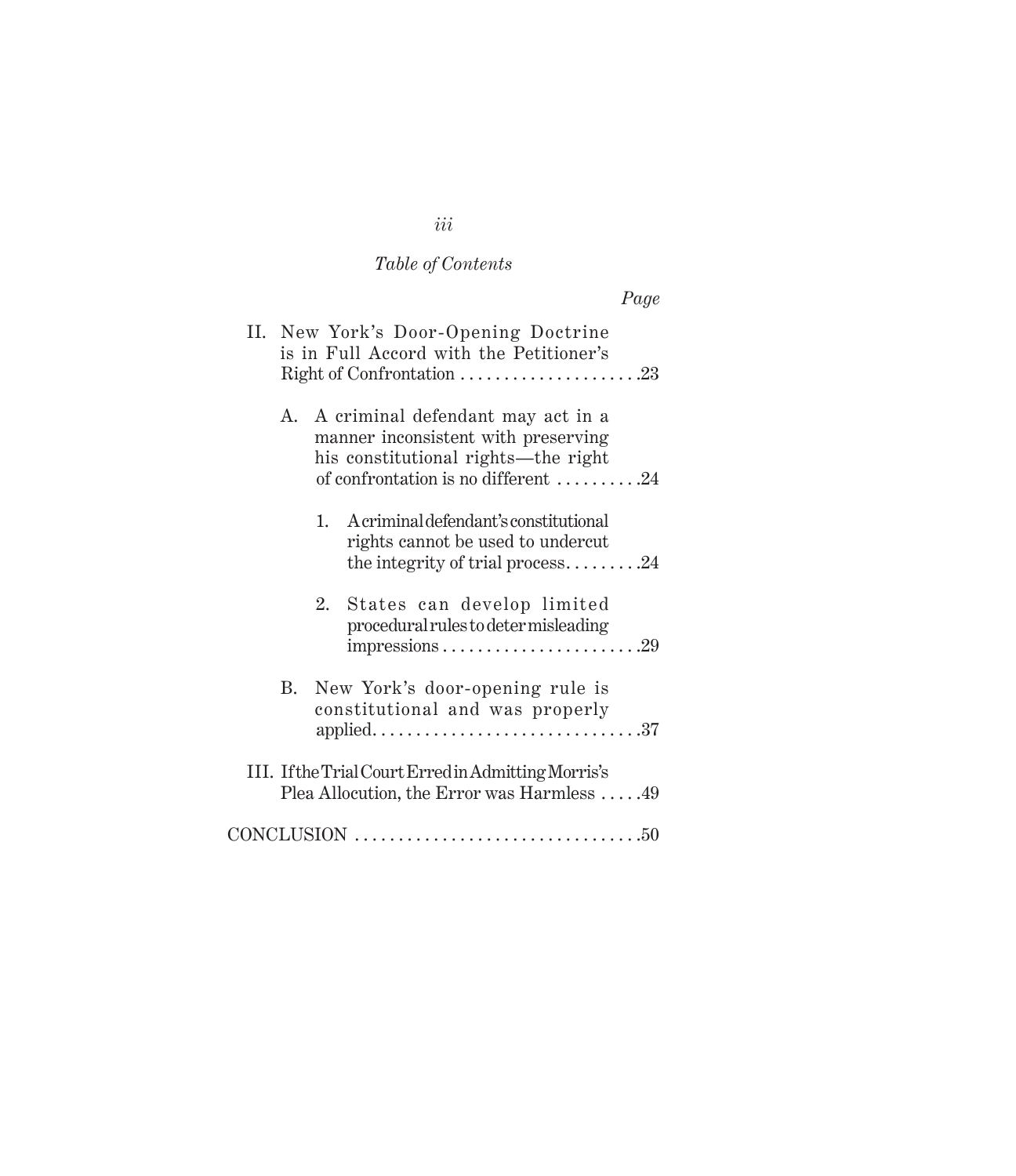## **TABLE OF CITED AUTHORITIES**

### **Cases**

| Adams v. Robertson,                                               |
|-------------------------------------------------------------------|
| Beech Aircraft Corp. v. Rainey,                                   |
| Board of Directors of Rotary Intern. v.<br>Rotary Club of Duarte, |
| <i>Bourjaily v. United States,</i>                                |
| Briscoe v. Virginia,                                              |
| <i>Brown v. United States,</i>                                    |
| <b>Bullcoming v. New Mexico,</b>                                  |
| Cardinale v. Louisiana,                                           |
| Chambers v. Mississippi,                                          |

*iv*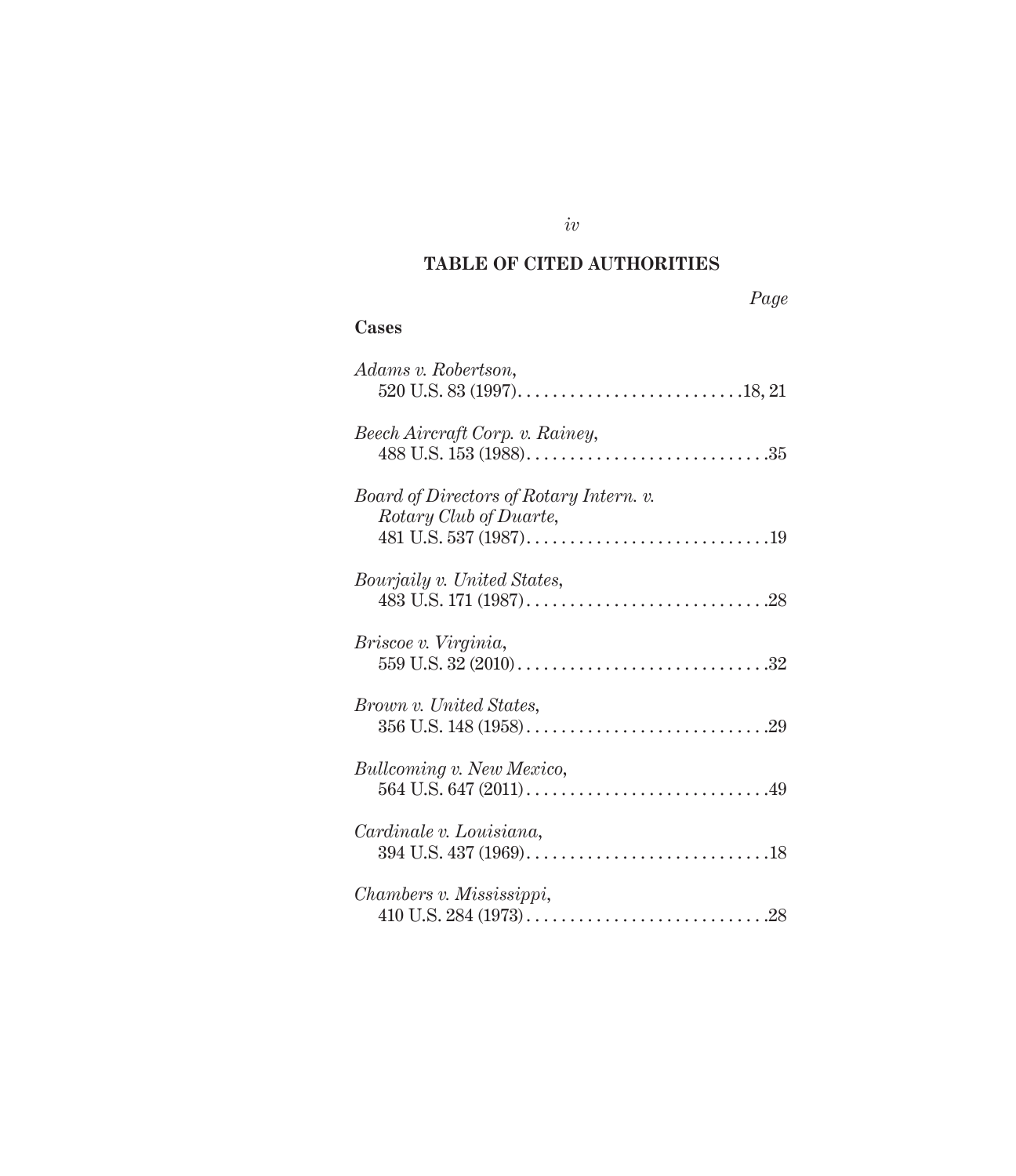|                           | Page |
|---------------------------|------|
| $Coy \ v. \ Iowa,$        |      |
| Crawford v. Washington,   |      |
| Davis v. Washington,      |      |
| Diaz v. United States,    |      |
| Exxon Corp. v. Eagerton,  |      |
| Fuller v. Oregon,         |      |
| Giles v. California,      |      |
| Griffin v. California,    |      |
| Harris v. New York,       |      |
| Holmes v. South Carolina, |      |

*v*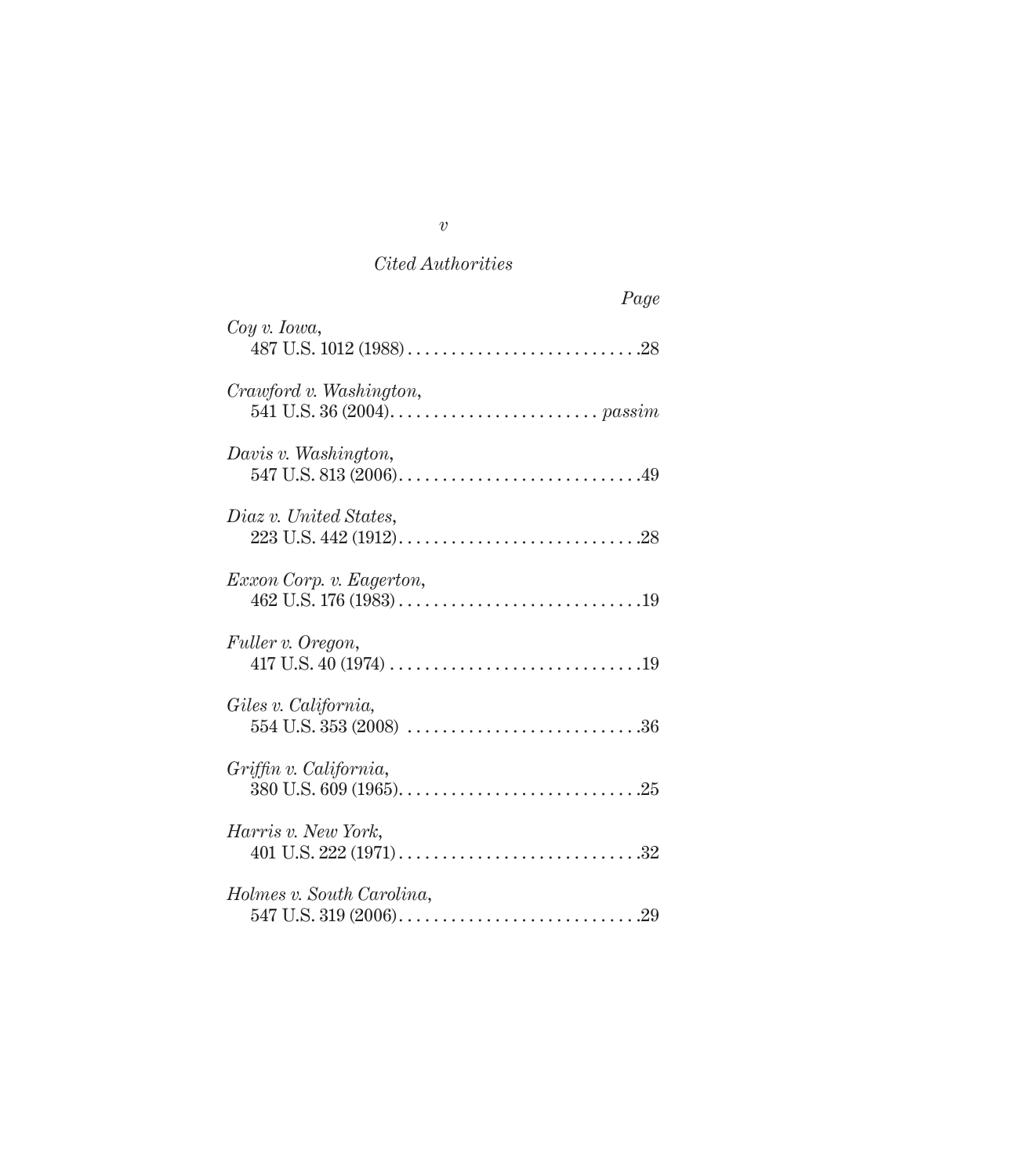| Page                            |
|---------------------------------|
| Howell v. Mississippi,          |
| Illinois v. Allen,              |
| Illinois v. Gates,              |
| James v. Illinois,              |
| Jenkins v. Anderson,            |
| Kansas v. Cheever,              |
| Kansas v. Ventris,              |
| Maryland v. Craig,              |
| Mattox v. United States,        |
| Melendez-Diaz v. Massachusetts, |

## *vi*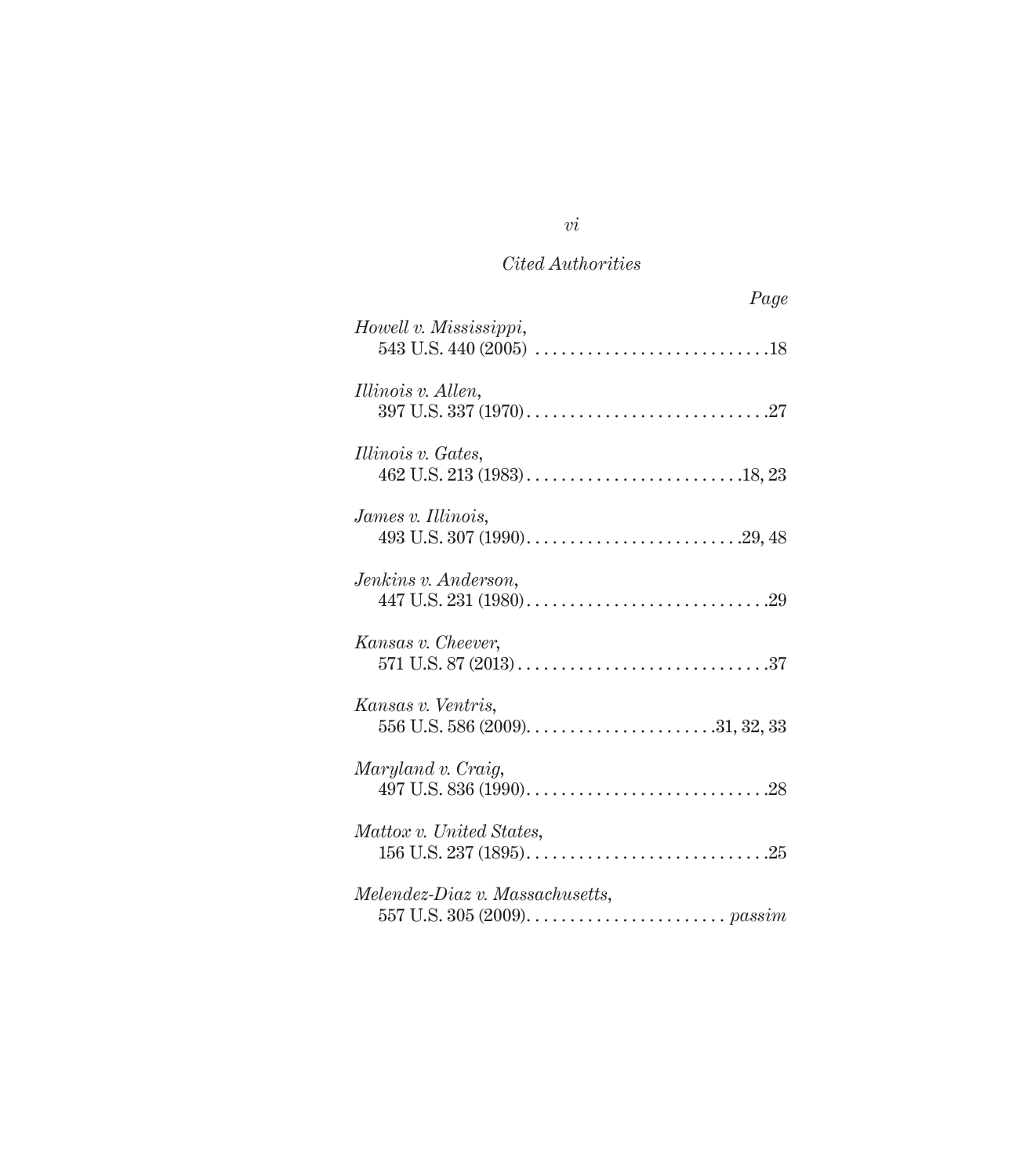| Page                                                            |  |
|-----------------------------------------------------------------|--|
| New Jersey v. Portash,                                          |  |
| New York ex rel. Bryant v. Zimmerman,                           |  |
| People v. Ames,<br>501 N.Y.S.2d 165 (N.Y. App. Div. 1986) 48    |  |
| People v. Bagarozy,<br>522 N.Y.S.2d 848 (N.Y. App Div. 1987) 48 |  |
| People v. Cook,<br>498 N.Y.S.2d 414 (N.Y. App. Div. 1986) 36    |  |
| People v. Francis,<br>131 N.Y.S.3d 342 (N.Y. App. Div. 2020) 48 |  |
| People v. Hardy,                                                |  |
| People v. Hopson,                                               |  |
| People v. Kello,                                                |  |
| People v. Ko,<br>789 N.Y.S.2d 43 (N.Y. App. Div. 2005)34        |  |

*vii*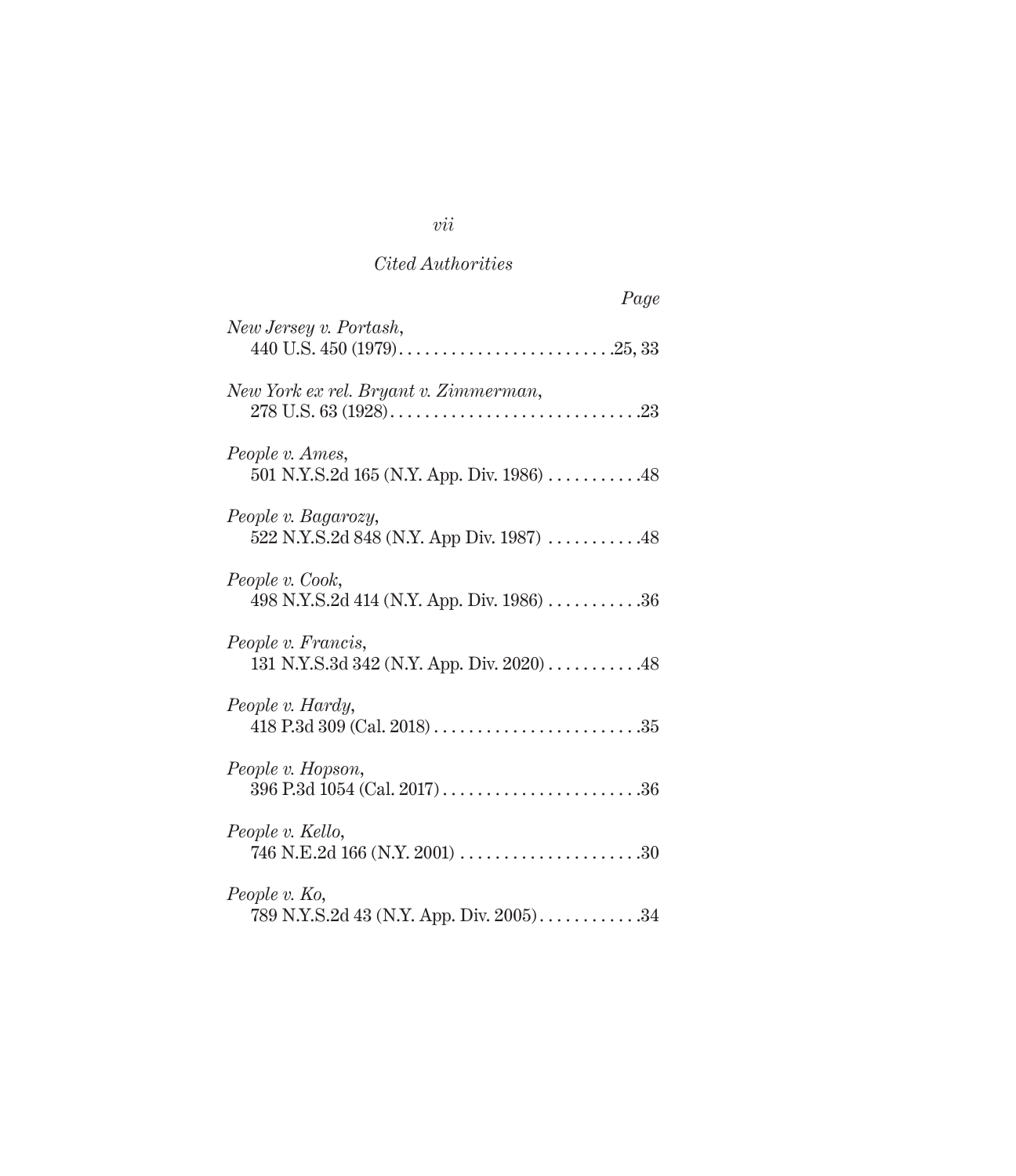## *viii*

## *Cited Authorities*

| Page                                                                                        |
|---------------------------------------------------------------------------------------------|
| People v. Kozlowski,<br>898 N.E.2d 891 (N.Y. 2008)46                                        |
| People v. Massie,<br>809 N.E.2d 1102 (N.Y. 2004) 2, 22, 38                                  |
| People v. Melendez,                                                                         |
| People v. Reid,<br>971 N.E.2d 353 (N.Y. 2012) passim                                        |
| People v. Richardson,<br>943 N.Y.S.2d 599 (N.Y. App. Div. 2012) 47                          |
| People v. Schlesinger Elec. Contractors, Inc.,<br>39 N.Y.S.3d 135 (N.Y. App. Div. 2016)  47 |
| People v. Soto,                                                                             |
| People v. Taylor,<br>20 N.Y.S.3d 708 (N.Y. App. Div. 2015) 34                               |
| People v. Thompson,<br>970 N.Y.S.2d 620 (N.Y. App. Div. 2013) $\dots$ 46                    |
| People v. Vines,                                                                            |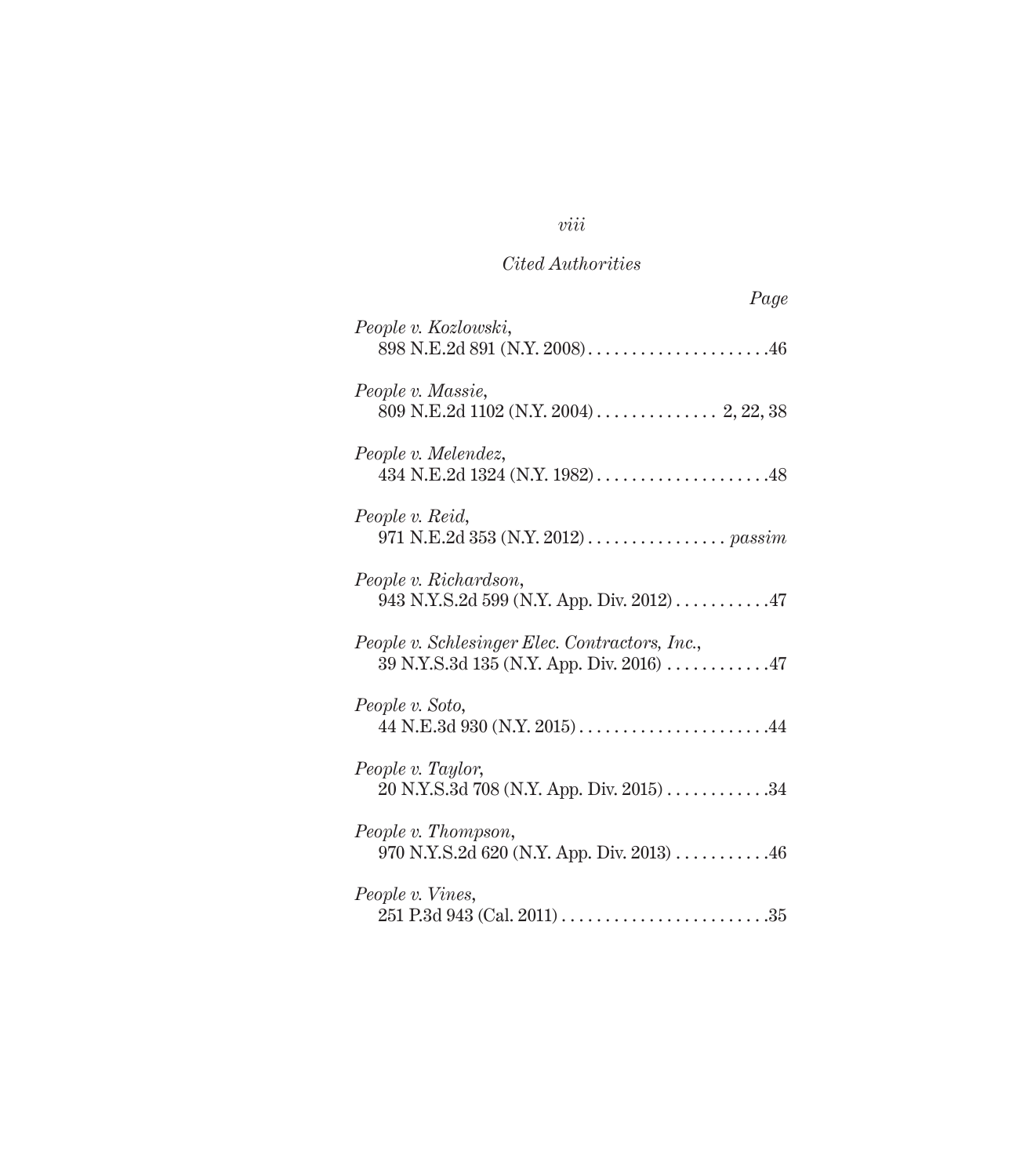| Page                                                                         |
|------------------------------------------------------------------------------|
| Riley v. California,<br>573 U.S. 373 (2014) No. 13-132, 2013 WL 5436662. .21 |
| Sprietsma v. Mercury Marine, a Div. of<br>Brunswick Corp.,                   |
| State v. El'Ayache,                                                          |
| State v. Garcia,<br>652 P.2d 1045 (Ariz. 1982)36                             |
| State v. Groce,                                                              |
| State v. Payne,                                                              |
| Street v. New York,                                                          |
| Taylor v. Illinois,                                                          |
| United States v. Jones,                                                      |
| United States v. Morel,<br>751 F. Supp. 2d 423 (E.D.N.Y. 2010). 46           |

*ix*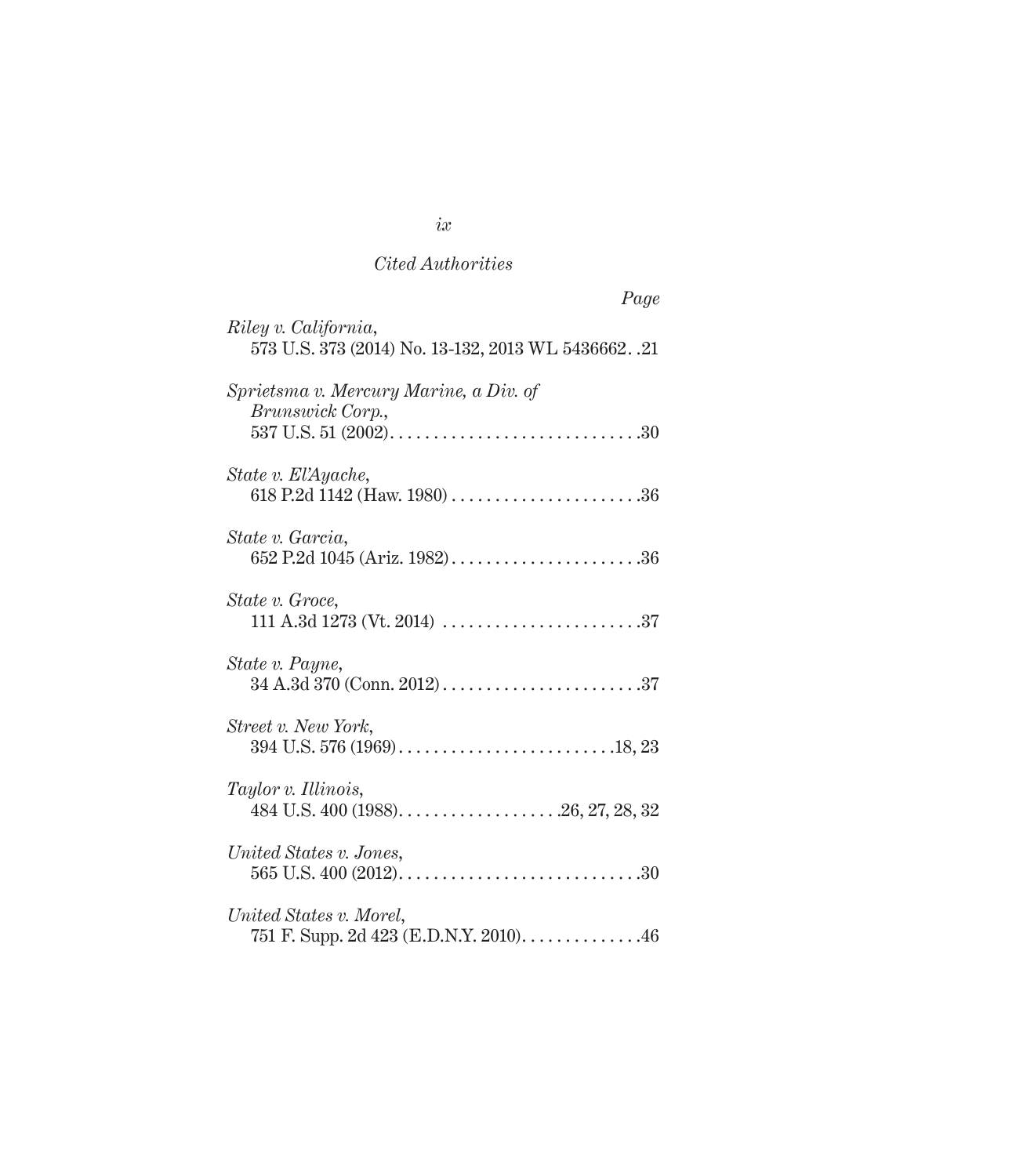|                                 | Page |
|---------------------------------|------|
| United States v. Nobles,        |      |
| United States v. Robinson,      |      |
| United States v. Sine,          |      |
| Walder v. United States,        |      |
| Yee v. City of Escondido, Cal., |      |

### **Statutes and Other Authorities**

*x*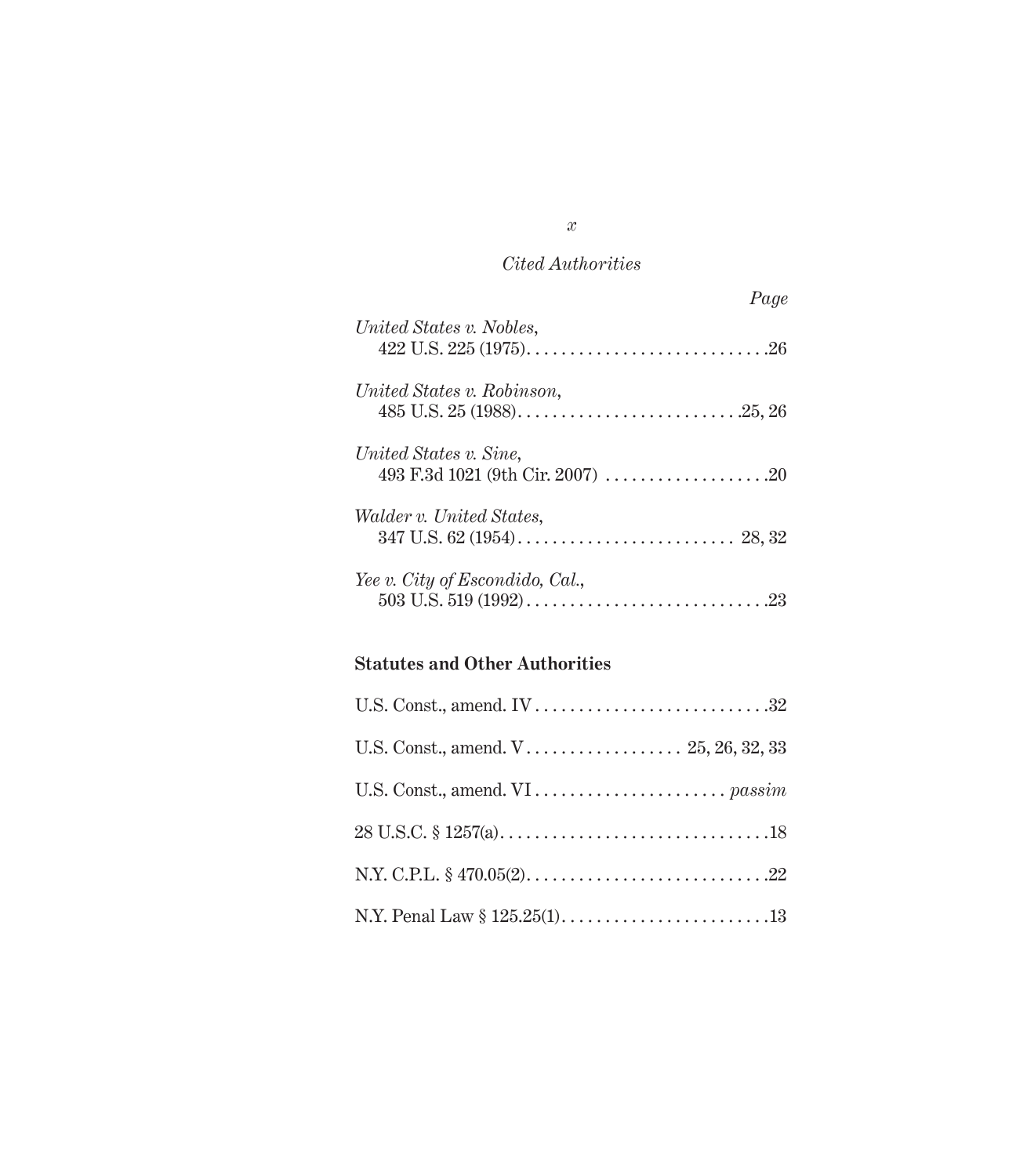| Page                                                                                                                                                                                                                              |
|-----------------------------------------------------------------------------------------------------------------------------------------------------------------------------------------------------------------------------------|
| Federal Rules of Evidence 106 33-34, 35                                                                                                                                                                                           |
| J. Wigmore, Evidence in Trials at Common Law                                                                                                                                                                                      |
| Charles Alan Wright et al., Federal Practice and                                                                                                                                                                                  |
| Daniel J. Capra & Liesa L. Richter, Evidentiary<br>Irony and the Incomplete Rule of Completeness:<br>A Proposal to Amend Federal Rule of Evidence<br>106, 105 Minn. L. Rev. 901 $(2020)$ 35                                       |
| Francis A. Gilligan & Edward J. Imwinkelried,<br>Bringing the "Opening the Door" Theory to $A$<br>Close: The Tendency to Overlook the Specific<br>Contradiction Doctrine in Evidence Law,<br>41 Santa Clara L. Rev. 807 (2001) 37 |
| Jennifer B. Sokoler, Between Substance and<br>Procedure: A Role for States' Interests in<br>the Scope of the Confrontation Clause,<br>110 Colum. L. Rev. 161 (Jan. 2010)32                                                        |
| Kenneth S. Broun et al., McCormick on Evidence.                                                                                                                                                                                   |
| Pamela R. Metzger, Confrontation Control,                                                                                                                                                                                         |

*xi*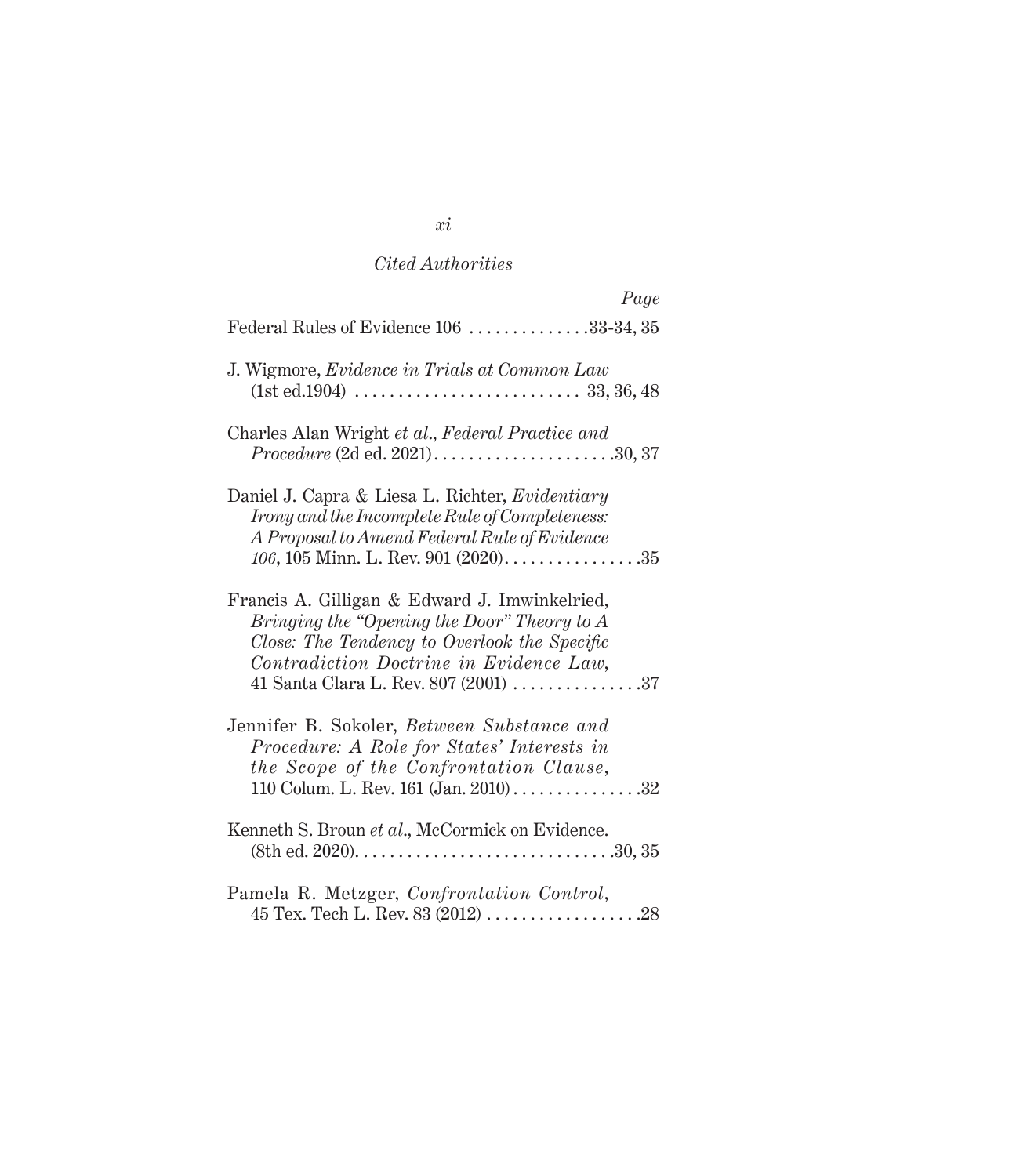#### **JURISDICTION**

The petition was filed on November 6, 2020, and granted on April 19, 2021. This Court lacks jurisdiction over petitioner's claim that New York's opening-the-door rule violates the Confrontation Clause because petitioner failed to present it to the New York State Court of Appeals. *See infra* Point I.

#### **INTRODUCTION**

Petitioner was tried and convicted of murder for having fired the 9-millimeter bullet that killed two-year-old David Pacheco, Jr. on Easter Sunday 2006. At trial, the court permitted the People to elicit a redacted and very brief plea allocution by a non-testifying third party—Nicholas Morris. In his allocution, Morris mentioned only his own conduct—that he had possessed a .357 magnum. The allocution did not mention the shooting, nor anyone else's conduct. Moreover, the allocution was entirely cumulative to the trial testimony of petitioner's accomplice who, at trial, was fully cross-examined. Nevertheless, because the plea allocution was a formal declaration to the authorities and was offered to prove the truth of the matter asserted, it constituted testimonial hearsay that ordinarily is barred by the Confrontation Clause. *Crawford v. Washington*, 541 U.S. 36, 64-65 (2004).

New York allows the admission of an out-of-court statement that is otherwise inadmissible under the Confrontation Clause if a defendant, by his actions at trial, opens the door to that statement. *People v. Reid*, 971 N.E.2d 353, 356 (N.Y. 2012). The trial court admitted the plea allocution under this theory. Before this Court,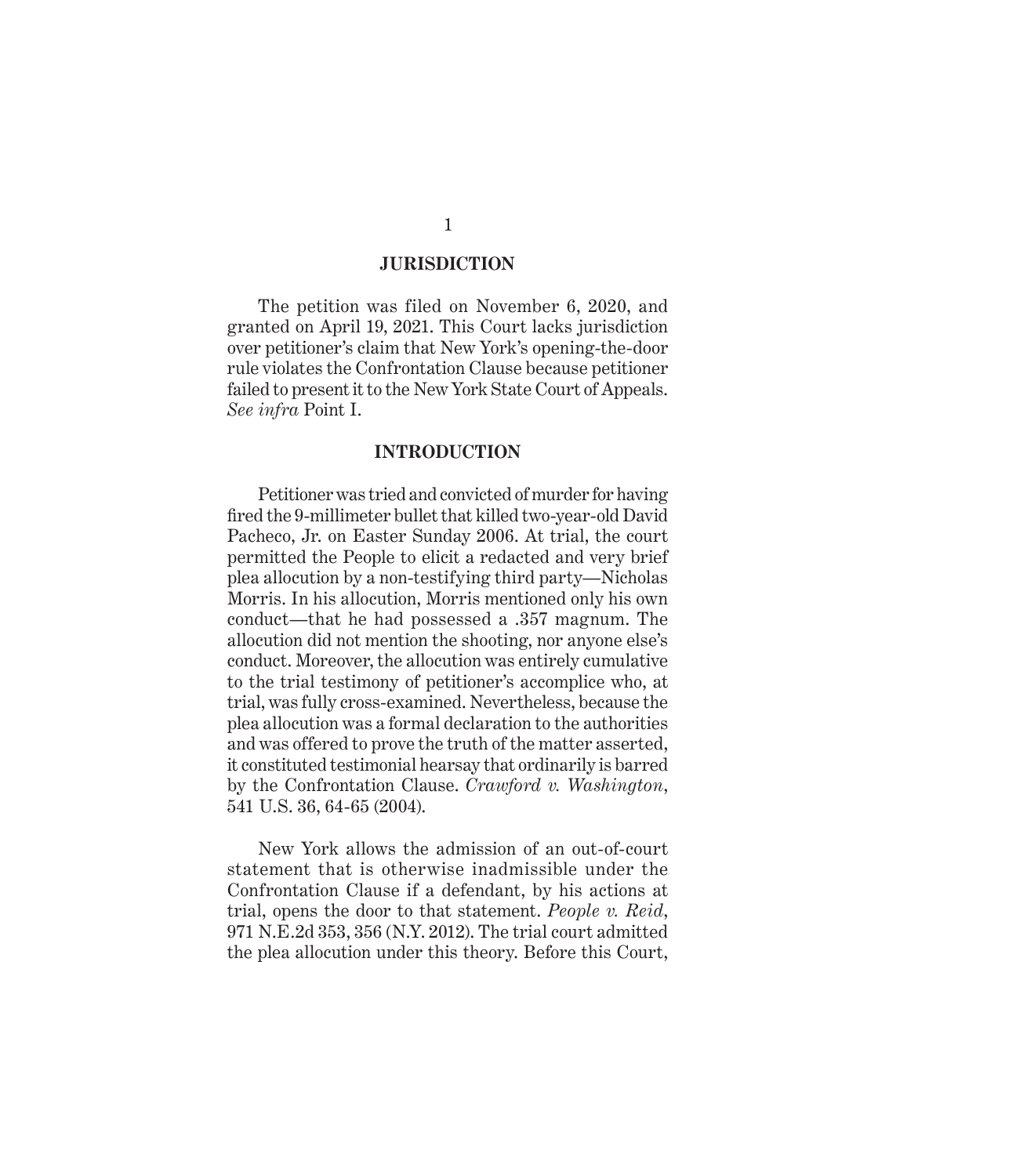petitioner claims for the first time that the *Reid* openingthe-door rule is unconstitutional.

Petitioner never presented his claim about the constitutionality of New York's rule to the state court and, therefore, it is not appropriate for review by this Court now. Moreover, this claim lacks merit. States are permitted to craft procedural rules governing a criminal defendant's ability to protect his rights under the Confrontation Clause. *See Melendez-Diaz v. Massachusetts*, 557 U.S. 305, 313 n.3 (2009). In New York, door-opening is a procedural rule that requires a twofold inquiry: "whether, and to what extent, the evidence or argument said to open the door is incomplete and misleading, and what if any otherwise inadmissible evidence is reasonably necessary to correct the misleading impression." *Reid*, 971 N.E.2d at 357 (quoting *People v. Massie*, 809 N.E.2d 1102, 1105 (N.Y. 2004)). Here, rather than relying only on proper evidence and arguments relating to a third-party culprit, at trial, defense counsel pursued a persistent course of conduct that the trial court had previously ruled was misleading and improper. Under the unique circumstances of this case, the court was right to conclude that counsel, by his intentional conduct at trial, had opened the door and relinquished the right to object to the admission of the allocution on Confrontation Clause grounds.

#### **STATEMENT OF THE CASE**

#### **I. Petitioner Shoots and Kills David Pacheco, Jr.**

On April 16, 2006, petitioner, clad in a light-blue sweater, shot a 9-millimeter semi-automatic pistol at least five times at a Hispanic man across Tremont Avenue in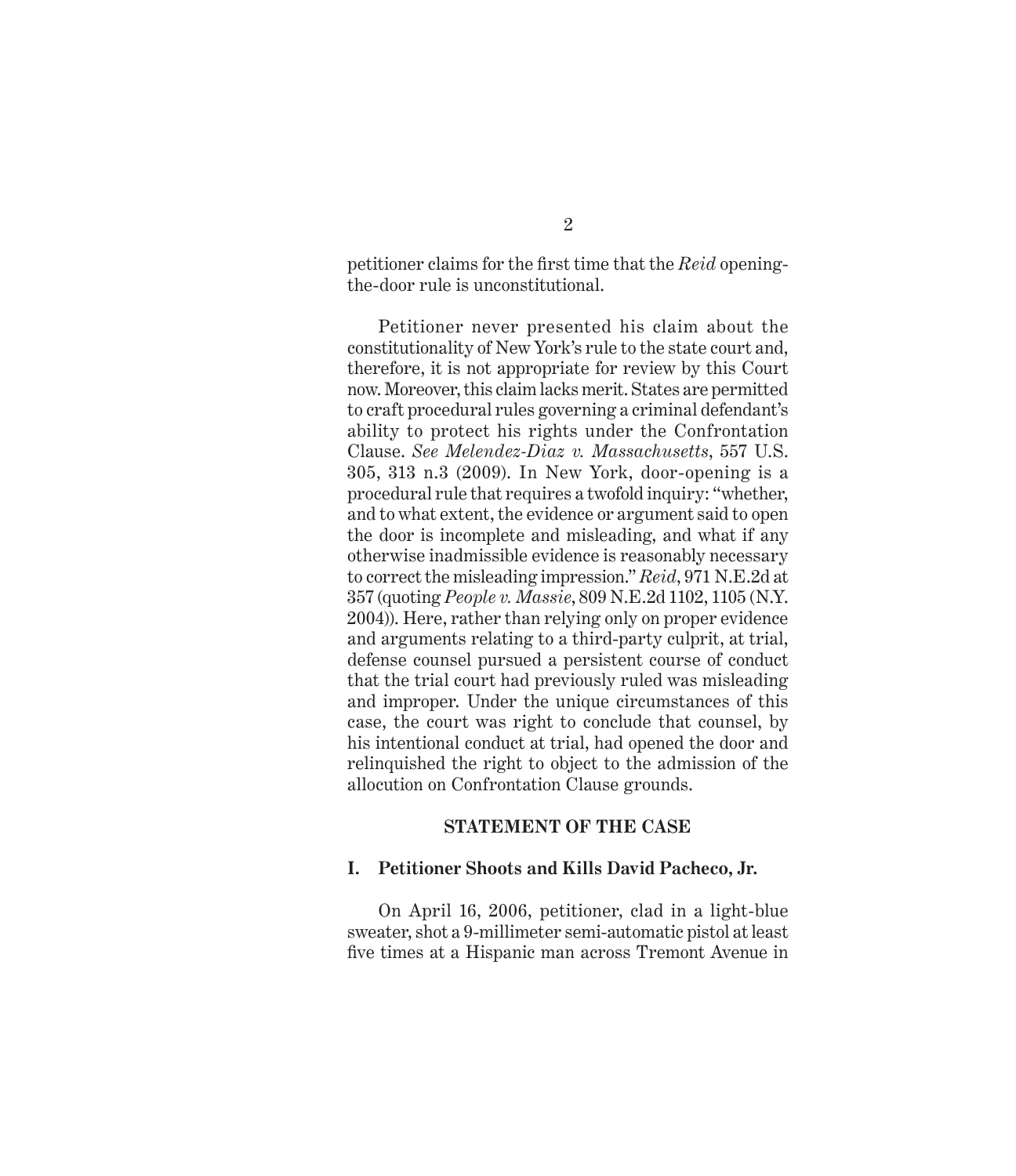The Bronx. An errant 9-millimeter bullet struck and killed two-year-old David Pacheco, Jr., as Pacheco rode in the back seat of his mother's minivan. Pet. Cert. App. 8a-9a.<sup>1</sup> Minutes earlier, petitioner and his cousin (and longtime associate) Ronnell "Burger" Gilliam had been on the losing end of a street fight at that location against members of a Hispanic family of five.<sup>2</sup> After the fisticuffs, petitioner fled briefly, then returned to the scene and opened fire, aiming towards one of the men from the altercation. Petitioner's bullet struck young David instead. Tr.56,978- 79,992-93,996-99.

At trial, nine years later, petitioner presented a third-party culpability defense. Although petitioner did not testify, counsel argued that there was evidence to suggest that Gilliam's best friend Nicholas Morris was the man who had fired the fatal shot. Tr.32-36. Refuting that defense, Gilliam testified that his cousin, petitioner, and not Morris, was the shooter. Tr.979-80. Gilliam was uniquely positioned to know the true identity of the shooter because Gilliam was a key figure in both the altercation and the shooting, and he had longstanding relationships with both petitioner and Morris. Tr.350,987-88.

<sup>1.</sup> Unless otherwise indicated, citations to the record are as follows: Joint Appendix by "JA.\_\_," trial transcripts by "Tr.\_\_," Petitioner's Appendix for his Petition for a Writ of Certiorari by "Pet. Cert. App. a," and Respondent's Opposition to the Petition for a Writ of Certiorari Supplemental Appendix by "Res. Cert. Supp. App. a." Occasionally, a citation is to a transcript other than the jury trial, which is identified by date or other identifying information. Petitioner's Merits Brief is cited by "Pet. Brief.

<sup>2.</sup> Denise Marisol Santiago; Juan Carlos Garcia, the father of her soon-to-be-child; Brenda Gonzalez, her mother; Jose Castro, Brenda's husband; and Jon-Erik Vargas, Juan Carlos' cousin. Tr.257,441,803-04,839,876.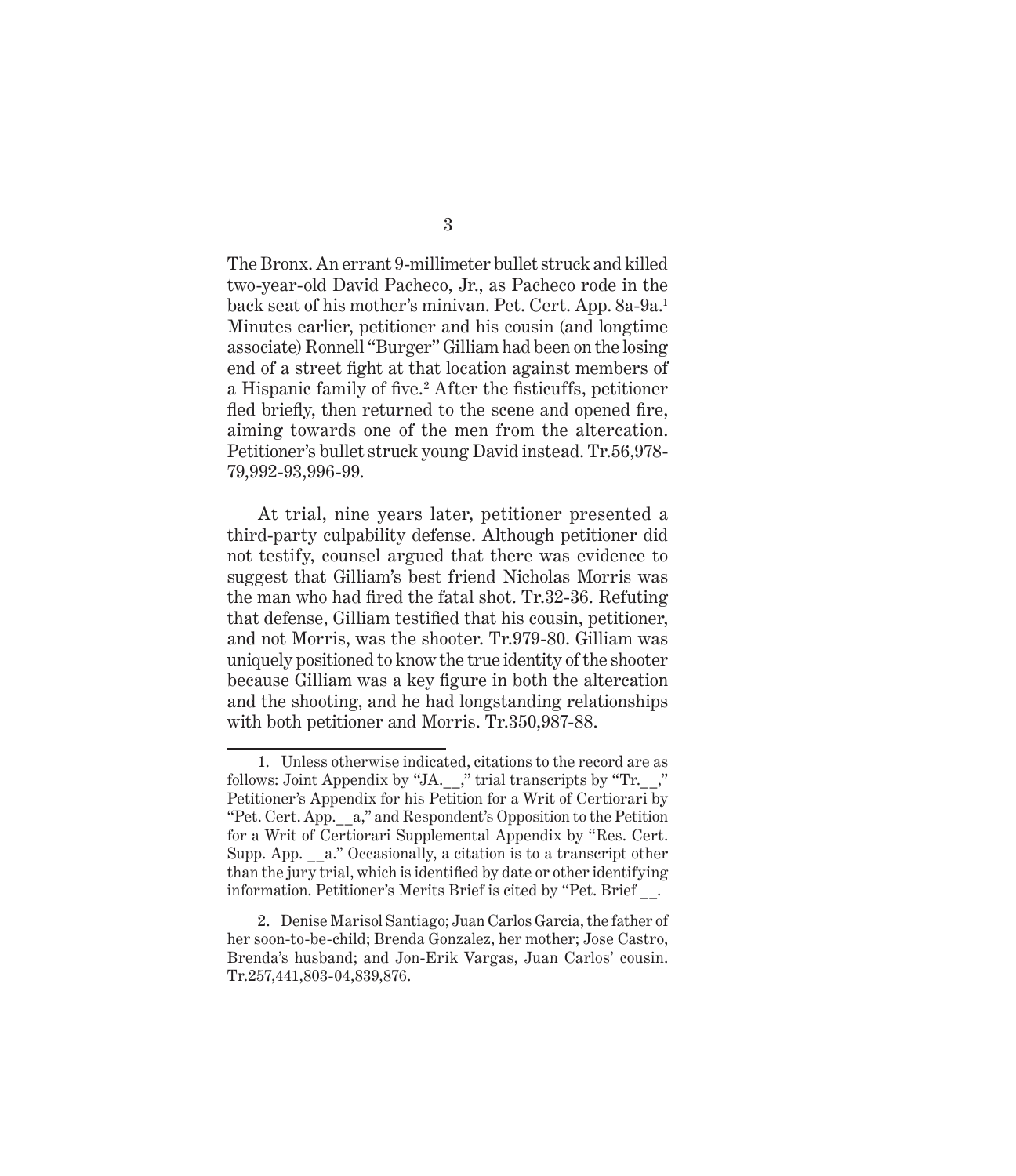At trial, Gilliam explained that after the fight, and with his newfound adversaries in pursuit, he called Morris for help. Gilliam also called petitioner and asked him to return. Tr.978,988. Within minutes, petitioner returned to the scene, exited his girlfriend's car, and, over Gilliam's protest to "hold up," opened fire. Tr.979,997-1000,1157-58. Morris was just arriving when the shooting began. Tr.1001. After they fled and retreated to Gilliam's apartment, Morris handed Gilliam a .357 magnum. Petitioner handed over a 9-millimeter and the sweater he had been wearing that day with instructions for Gilliam to discard all three items. Tr.980. Gilliam disposed of the two firearms but forgot to dispose of the sweater. Tr.981.

Notably, there was never any reason to think that Gilliam was shifting responsibility for the shooting from himself by pointing the finger at petitioner. There were several eyewitnesses to the shooting and based on their descriptions of the participants it was undisputed that Gilliam was one of the combatants in the initial altercation, but not the shooter. Additionally, Morris—who weighed almost 240 pounds, had a prominent scar down the right side of his face, and no tattoo on either arm—also did not fit the description of the shooter. Petitioner, on the other hand, matched the description of the shooter that had been provided by the eyewitnesses: a tall, thin African American man with a tattoo. Tr.704,705,720,752,1629.

Many of the eyewitnesses had to deal with the challenges of a cross-racial/stranger identification. What made it even more difficult for them to accurately identify the shooter was the fact that, at the moment of the shooting, the stranger with the gun was across the street from them, his face was partially obscured by a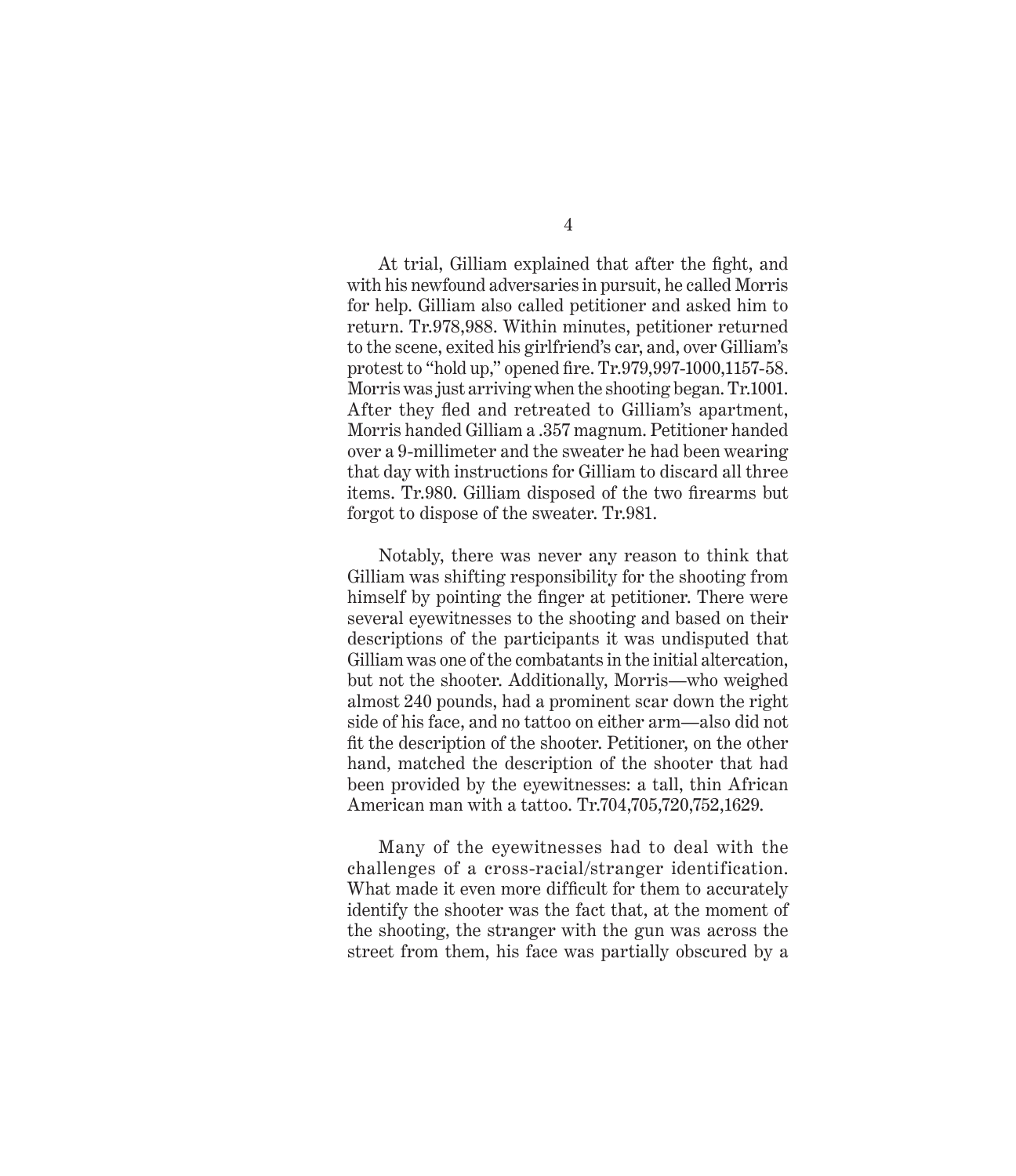brimmed hat, and the shooting was fast-paced, chaotic, and harrowing. Tr.445-48,1028,1094-95.

The one consistency among all the witnesses related to an item of clothing that the shooter was wearing: a light-blue sweater. Eight witnesses testified that the assailant wore a light-blue sweater. Tr.260,267; Tr.350- 51; Tr.442,447-48,451; Tr.840,862-63; Tr.877; Tr.1081; Tr.1092-93; Tr.1160,1172.<sup>3</sup> Only one described the garment as a blue golf shirt, adding that it had an "alligator" logo. Tr.809.

At trial, Gilliam testified that petitioner was wearing a blue sweater when he shot Pacheco, Tr.998, while Morris was wearing a black t-shirt. Tr.1051. Gilliam's account on this critical point was fully corroborated. First, petitioner's grandmother confirmed that petitioner was wearing a light blue sweater on the day in question. Tr.602-03. Additionally, a disinterested witness, Michelle Gist, who had seen the initial altercation and the shooting's aftermath independently confirmed that fact. Gist knew petitioner, Morris and Gilliam, and identified petitioner as the combatant who wore a light blue sweater and fitted hat. Tr.351-52. She placed "Nick" at the scene after the shooting. Tr.354.

Notably, although the police never recovered the guns because Gilliam had discarded them, the police recovered a light blue sweater from Gilliam's apartment within hours

<sup>3.</sup> The witnesses otherwise only differed as to minute details in the description, like whether it was vertically-embroidered or knitted, and whether the sleeves were short or merely rolled up. *Compare* Pet. Brief 8, *with* Tr.267,284,295-96,317,349,351- 52,379,445-48,862,863,877,987,1088,1092,1096-98,1160,1171.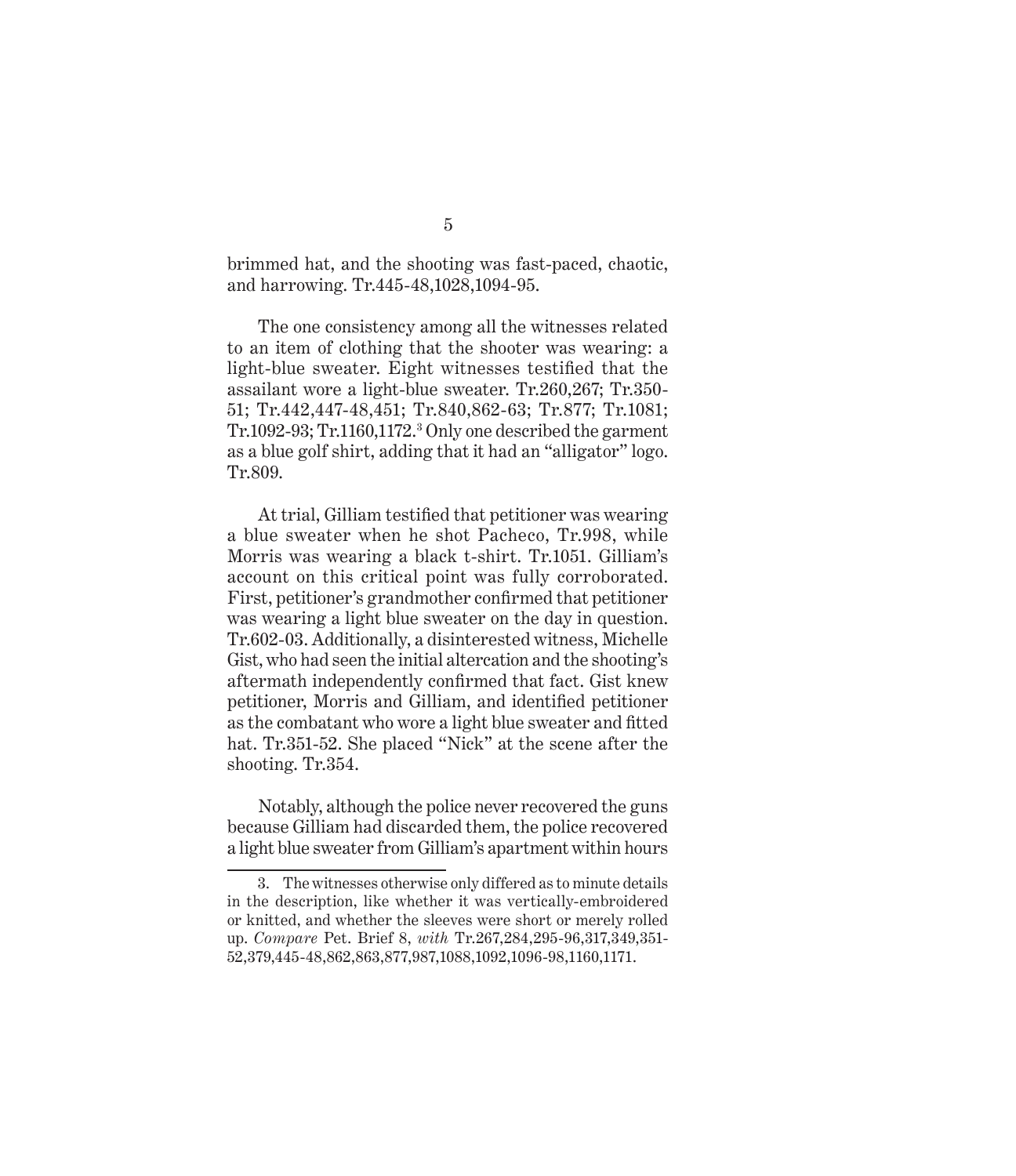of the shooting. Having forgotten to discard the sweater, Gilliam called his apartment and asked his brother to get rid of it. Tr.984. Police were at the apartment at the time and overheard the call. Tr.667,1494. Directed to a closet, Detective Ronald Jimick found a light-blue sweater that smelled of burnt gunpowder. Tr.663-64,667,741.<sup>4</sup> The sweater matched the description that the witnesses had provided, right down to the alligator logo and vertical cable pattern. Exhibit 84 (photograph of sweater): Tr.163- 64. Subsequent testing revealed that DNA material on inside of the collar matched petitioner's DNA. Tr.524,567.

The DNA match took years because, the night of the shooting, petitioner had fled to North Carolina and hid with his girlfriend, only one of his children, and Gilliam. Tr.985,1003. Petitioner made the decision to flee after learning Gilliam had failed to dispose of the sweater. Tr.984. Upon arrival, petitioner moved to a different hotel or home each night, Tr.1004-06, until eventually he leased a residence under the alias "Darrel Davis." Tr.941. Petitioner initially abandoned a daughter who later joined him in North Carolina, permanently abandoned a music studio in New York, and had his girlfriend abandon her twenty-year career as a paramedic. Tr.784-85,984-85,1002- 1003. Petitioner was ultimately apprehended in North Carolina after being located through a trap and trace on his girlfriend's phone. Tr.774-75,937. The Appellate Division found that petitioner's efforts to "avoid[] law

<sup>4.</sup> Due to the smell, Jimick drafted paperwork and sent the sweater to the NYPD ballistics laboratory for gunpowder testing. Tr.667,741. No testing was conducted, however; the lab was not certified to test a suspect's clothing for primer residue. The technician only looked for bullet holes or damage and found none. *Compare* Pet. Brief 9, *with* Tr.1112,1114.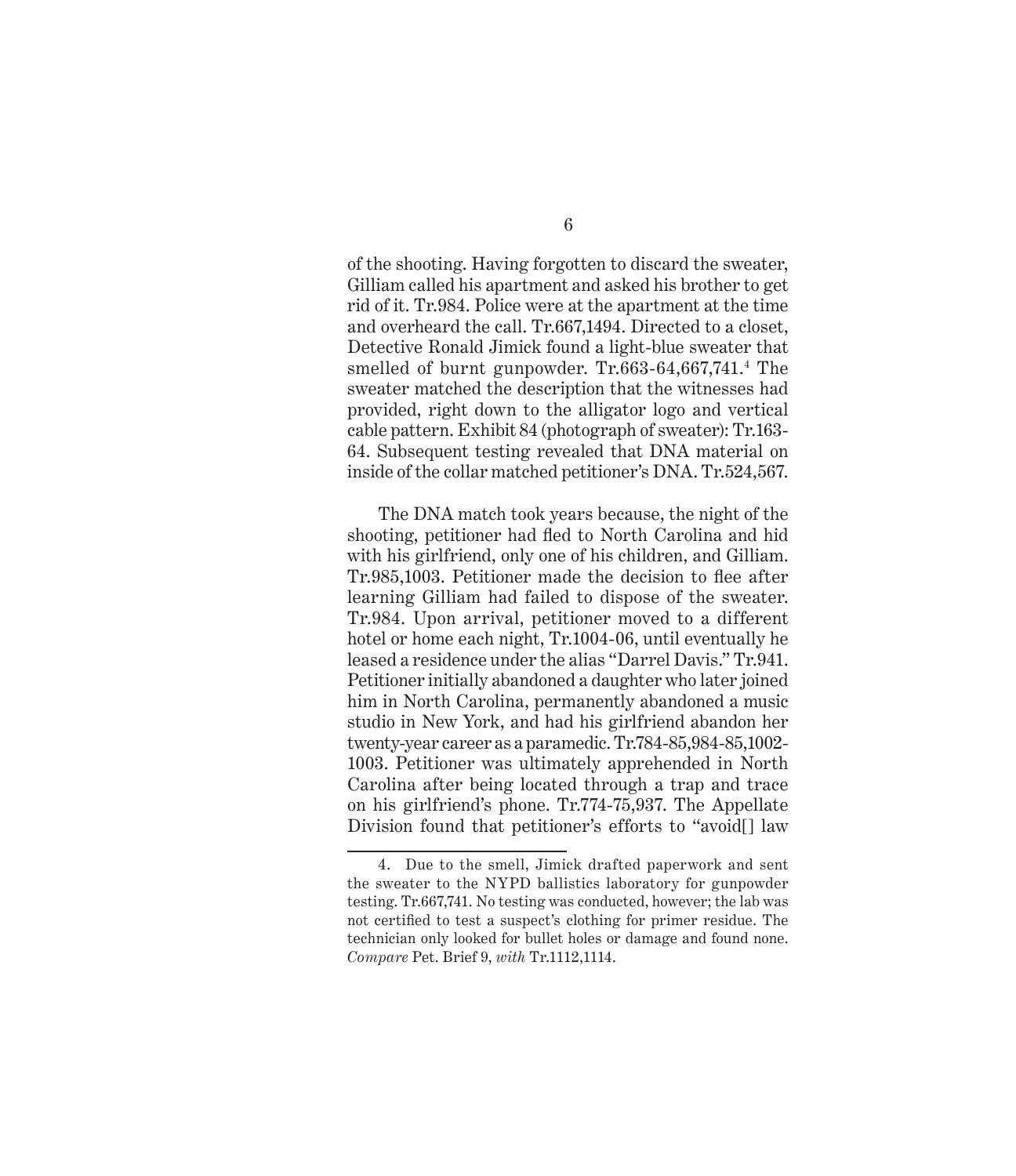enforcement" was "overwhelming evidence demonstrating [his] consciousness of guilt." Pet. Cert. App. 14a.

#### **II. The Prosecution of Nicholas Morris**

Later on the day of the shooting, Gist identified Gilliam as one of the participants in the fracas, giving police their first investigative lead. Tr.661-62. That led them to search for his known associates, including Morris. Tr.668,742. At Morris's apartment hours later, Jimick found one 9-millimeter and three .357 caliber bullets.5 Tr.669,679,749-51.

That same night, Morris, hearing he was a suspect, gave an interview at News 12 The Bronx and displayed his arms: he had no tattoos. Tr.18-19 [09/21/2015]; Tr.408,411. The police, however, arrested Morris. Tr.683. Jimick observed bruises on Morris's knuckles. Tr.721,752.

Morris's arrest was broadcast on television. T.682. Two witnesses, Santiago and Gonzalez, saw the broadcast and noted that he looked heavier than the shooter. Tr.461,466-67,844. A third, Castro, also saw the broadcast and thought that Morris was not the shooter. Tr.280- 83. A fourth, Vargas, saw a photograph of Morris and a newspaper article identifying him as the suspect early the next morning. Tr.885-86.

The morning after the shooting, Santiago, Gonzalez and Vargas selected Morris as the assailant out of a five-

<sup>5.</sup> Although the police also recovered other contraband from Morris's apartment, the court ruled that the evidence was irrelevant and inadmissible. *Compare* Pet. Brief 6 *with* JA.59-60.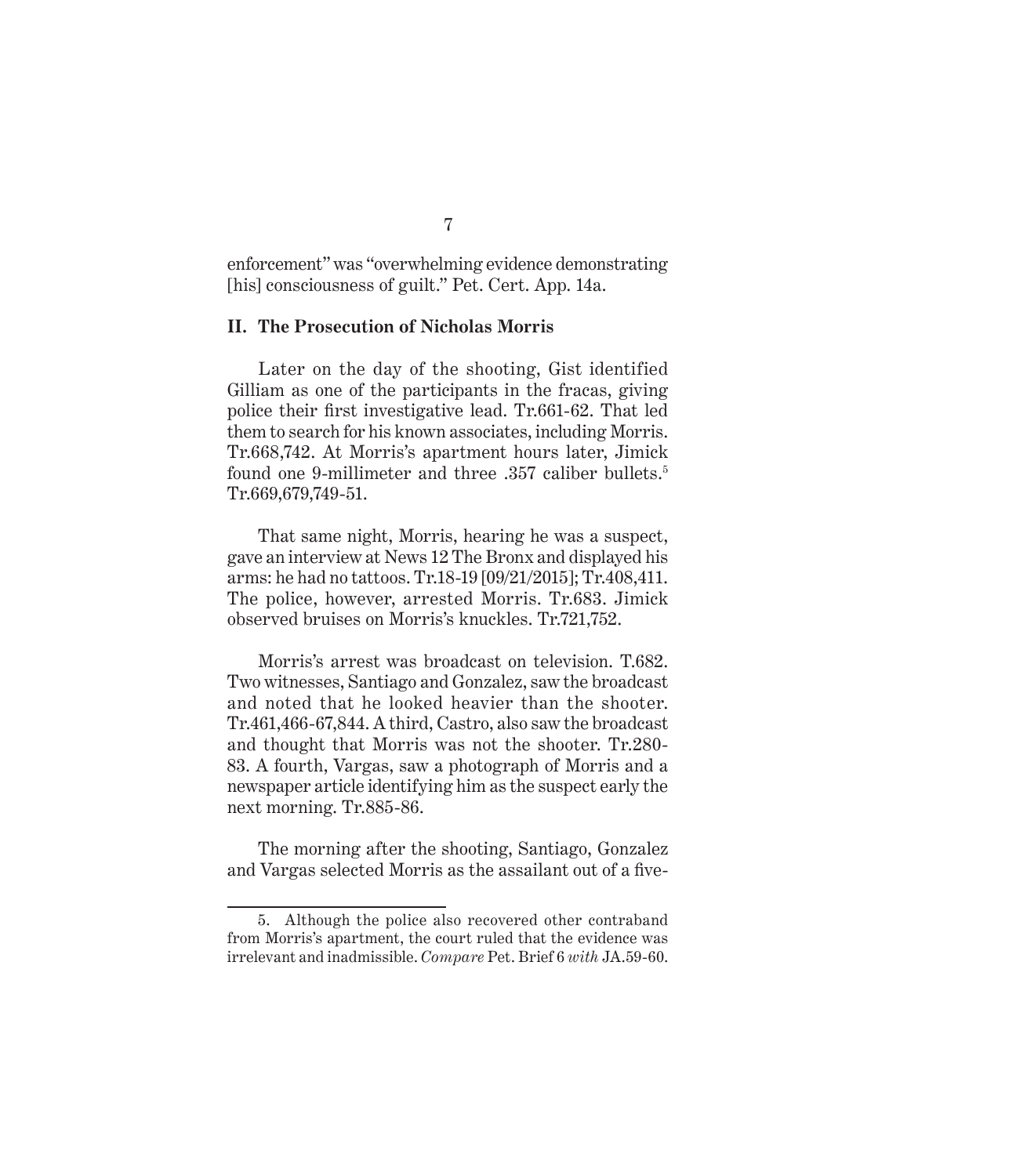person, seated line-up. Tr.684,695,697.<sup>6</sup> Morris's size and hair were masked by garbage bags and a hat, covering all but his face. Tr.696. The three witnesses felt compelled to identify someone, even though Gonzalez and Vargas were not wearing their glasses either at the time of the shooting or at the lineup, Tr.446,469,496,501,887, and Vargas, who had been struck by two cars during the altercation, felt faint and was unfocused when the shooting occurred. Tr.311; Tr.449-50,455,849,881,885. Garcia did not identify Morris in the lineup; the shooter, he said, was not there. Tr.697,819. Castro was unable to participate. Tr.748.

Having learned of Morris's arrest, petitioner told Gilliam that Morris had identified Gilliam as the shooter. Tr.1008. Petitioner retained an attorney for Gilliam. On April 26, Gilliam went with his attorney to the police. Gilliam admitted he had been present at the scene and named Morris as the shooter. Tr.724,951,953-54,1008- 10. On May 9, realizing Morris had not implicated him, Gilliam returned with petitioner's brother and explained that petitioner was the shooter and told police that he had disposed of the murder weapon. Tr.725-27,1013-14. Morris happened to call during Gilliam's recantation and asked to speak with Jimick, but Jimick refused to talk with Morris because Morris was represented by counsel. Tr.726. Gilliam told Morris he would "make it right." Tr.1031. Gilliam was subsequently arrested and prosecuted for hindering prosecution and tampering with physical evidence. Later, he was charged as an accessory to murder. Tr.729-30,1019.

<sup>6.</sup> Another witness reviewed a photo array with Morris's picture and while he stated that Morris "looks like the shooter," he did not identify him as the shooter. *Compare* Pet. Brief 6, *with* Tr.781.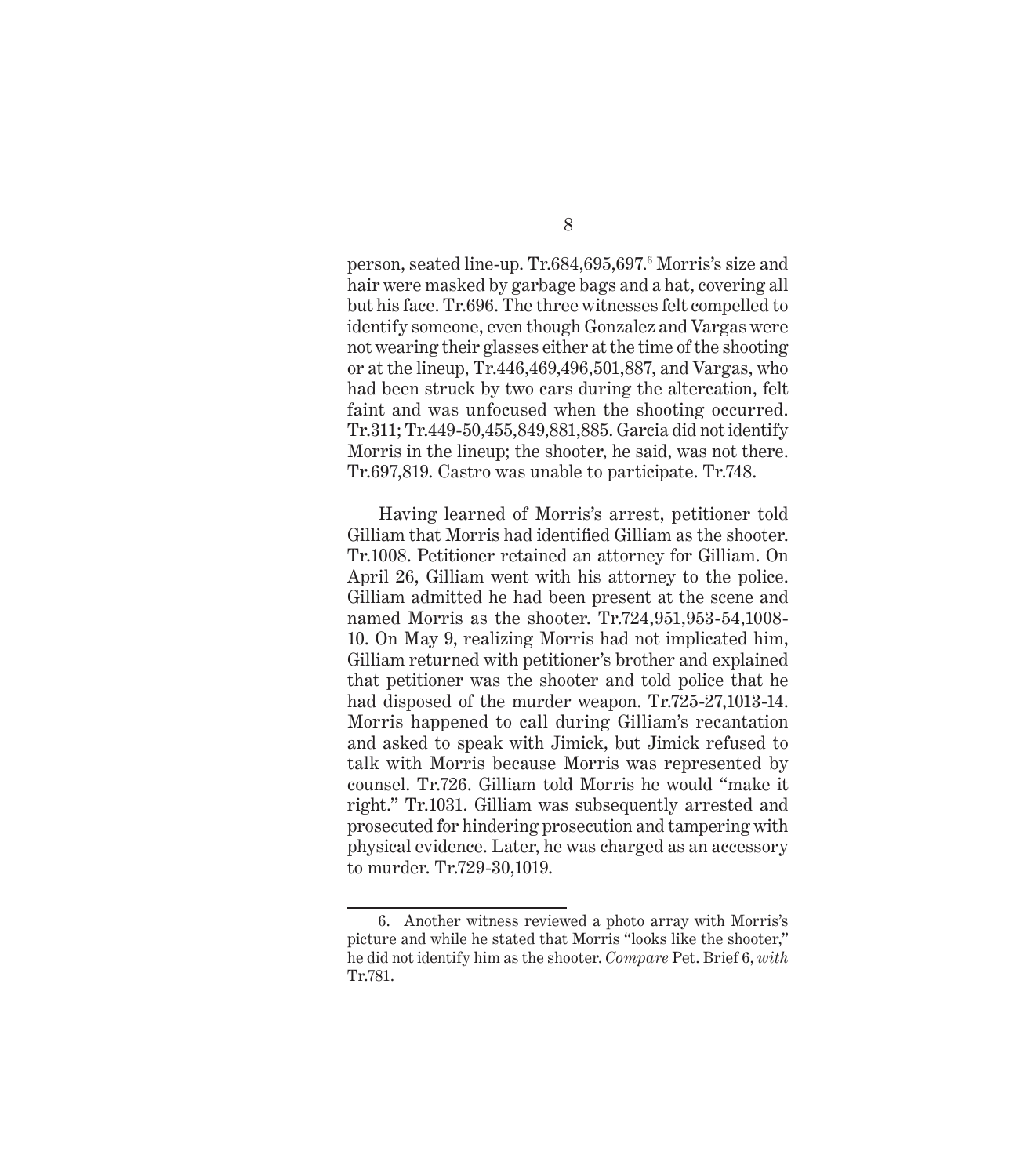As the trial against Morris approached, he consented to a DNA test. Tr.535. Testing established that the DNA material on the sweater collar did not come from Morris. Tr.555-59.

In April 2008, the trial against Morris commenced. After the People's opening, Morris's counsel gave an opening statement emphasizing evidence that tended to exculpate Morris: the sweater DNA did not match Morris; the 9-millimeter cartridge recovered from Morris's apartment did not match the brand of 9-millimeter bullets that were used in the shooting; Morris did not match the shooter's description; the lineup was flawed; and Gilliam had called Morris—who lived half a mile away—at his home phone moments after the initial altercation. Tr.224- 26,231 (Morris trial, 4/11/2008: attached as exhibit A in petitioner's 8/31/15 motion). After hearing this opening, the People met with counsel and did not oppose defense's application for a mistrial. JA.21.

The People reinvestigated; Morris voluntarily spoke with prosecutors. JA.19,21,38. On May 29, 2008, the People agreed to permanently dismiss the murder charges against Morris and to accept a guilty plea for gun possession. Since Morris had already been incarcerated for two years, the People agreed not to pursue additional punishment. Morris pleaded guilty to having possessed a .357 caliber firearm the day of the shooting and was released. JA.22,34.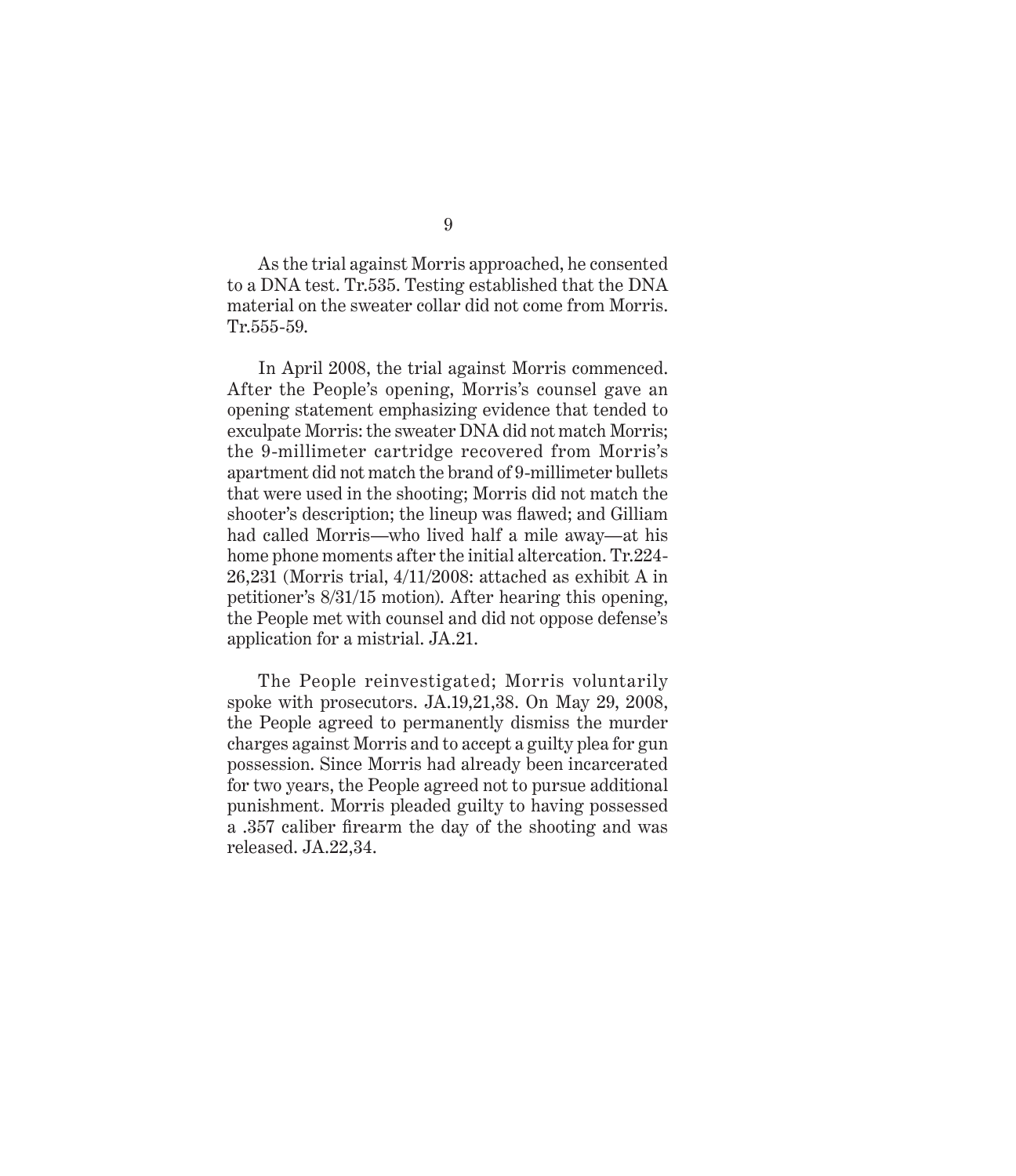#### **III. The Admission of Morris's Plea Allocution**

In 2010, two years after Morris pleaded guilty, Gilliam entered into a cooperation agreement. Tr.969-70,1019- 20,1026. Then, following petitioner's extradition in April 2013, petitioner's trial began in September 2015. Tr.737. Acknowledging that petitioner intended to present a third-party culpability defense implicating Morris, the prosecutor offered to call the witnesses who had initially implicated Morris. JA.52. To give the jurors context, the prosecutor also agreed the defense could elicit that Morris had been arrested and charged with murder, notwithstanding that an arrest is proof of nothing. JA.54- 55.

Petitioner's counsel sought more. He moved to admit portions of the opening statement that a different prosecutor had made at Morris's trial in 2008. JA.43- 44. After the court denied the request, ruling that the reference to the opening by the prior prosecutor would be irrelevant and would tend to mislead the jury (JA.48), counsel next sought to introduce that Morris had been "indicted and brought to trial for this crime" as well as details from law enforcement of "what they [were] crediting and what information they were not crediting." JA.53,55. The court noted that the beliefs of law enforcement, as opposed to the observations of those who witnessed the crime, were not relevant and that Jimick's conclusion about which account to credit was not admissible. JA.54-56.

After extensive colloquy during which the court attempted to reach a resolution suitable to both sides (Tr.103 [10/02/2015], 188-92,198[10/07/2015]; JA.56-57), the case proceeded to jury selection where the court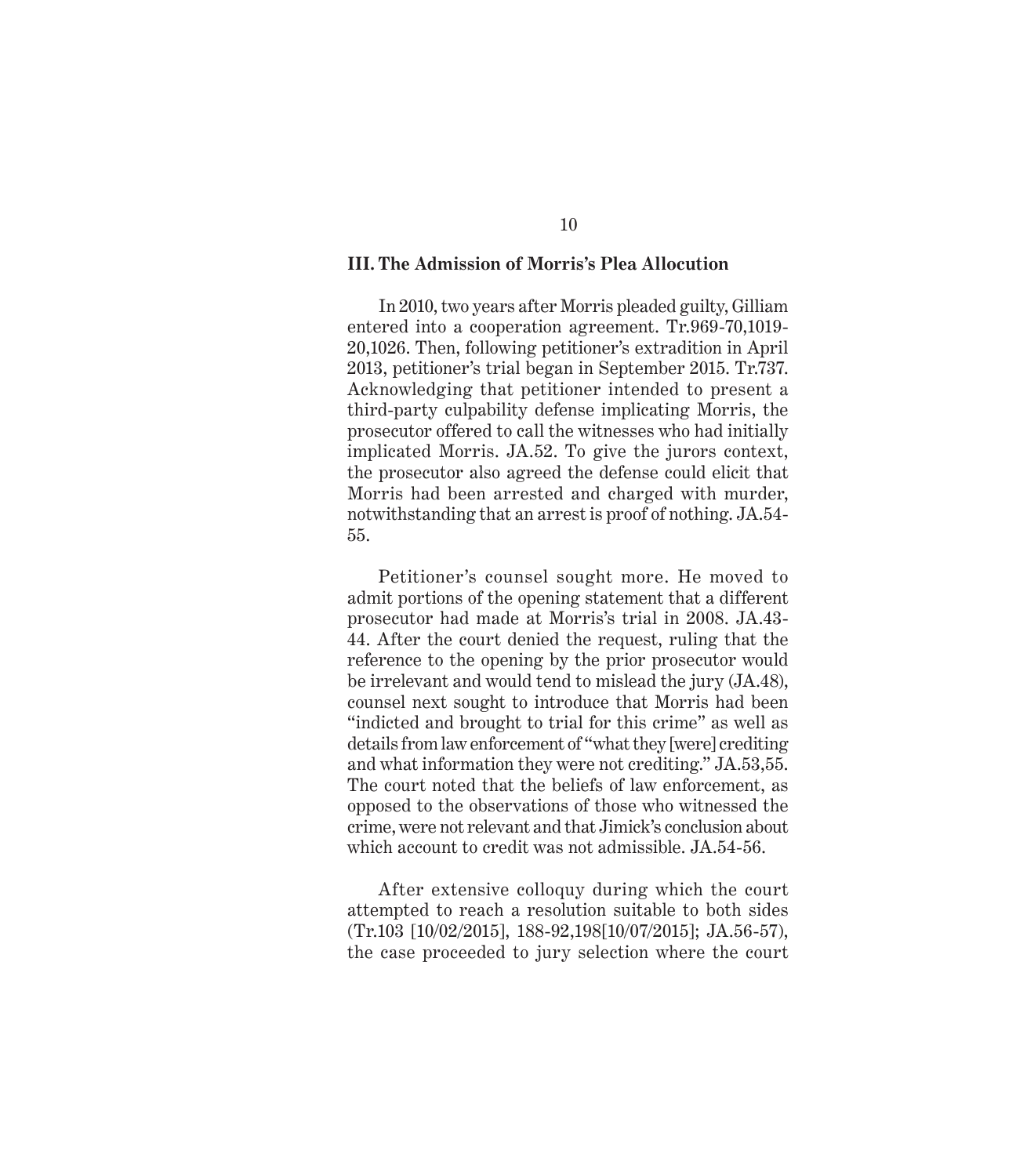gave the prospective jury panels an instruction, crafted and approved by petitioner's counsel, that they were "not to speculate about the status of [] Morris. That evidence is only being admitted for your consideration in determining the guilt or non-guilt of this defendant." Tr.198 [10/07/2015]; JA.63.

After a full airing of the subject, the court's ruling was clear: the conclusions the police may have had at one point about Morris's or anyone's guilt were irrelevant and not to be considered by the jurors as proof that Morris was the shooter. Despite that ruling, counsel persistently elicited evidence and made the arguments that the court had said were out of bounds.

In opening, counsel focused on how police initially believed that Morris was the "right guy" based in part on their recovery from his bedroom of an unspent 9-millimeter bullet, the same caliber as the bullet that killed Pacheco. JA.90. He urged the jury to consider what the police believed and how those beliefs resulted in the initial prosecution of Morris. He additionally implied that the prosecution against Morris failed. JA.87-91. Counsel covered the same ground during the cross-examination of Jimick and Gilliam. Tr.767,771-72,1027.

Mid-trial, the prosecutor argued the defense opening had put in issue that Morris had a 9-millimeter gun at the scene—where no evidence actually linked the bullet to the murder weapon—and sought to rebut it with the portion of Morris's plea allocution where he admitted to possessing a .357 caliber firearm the day of the shooting. JA.101- 04,117. Later, the court, on the prosecutor's application and over petitioner's objection, admitted evidence that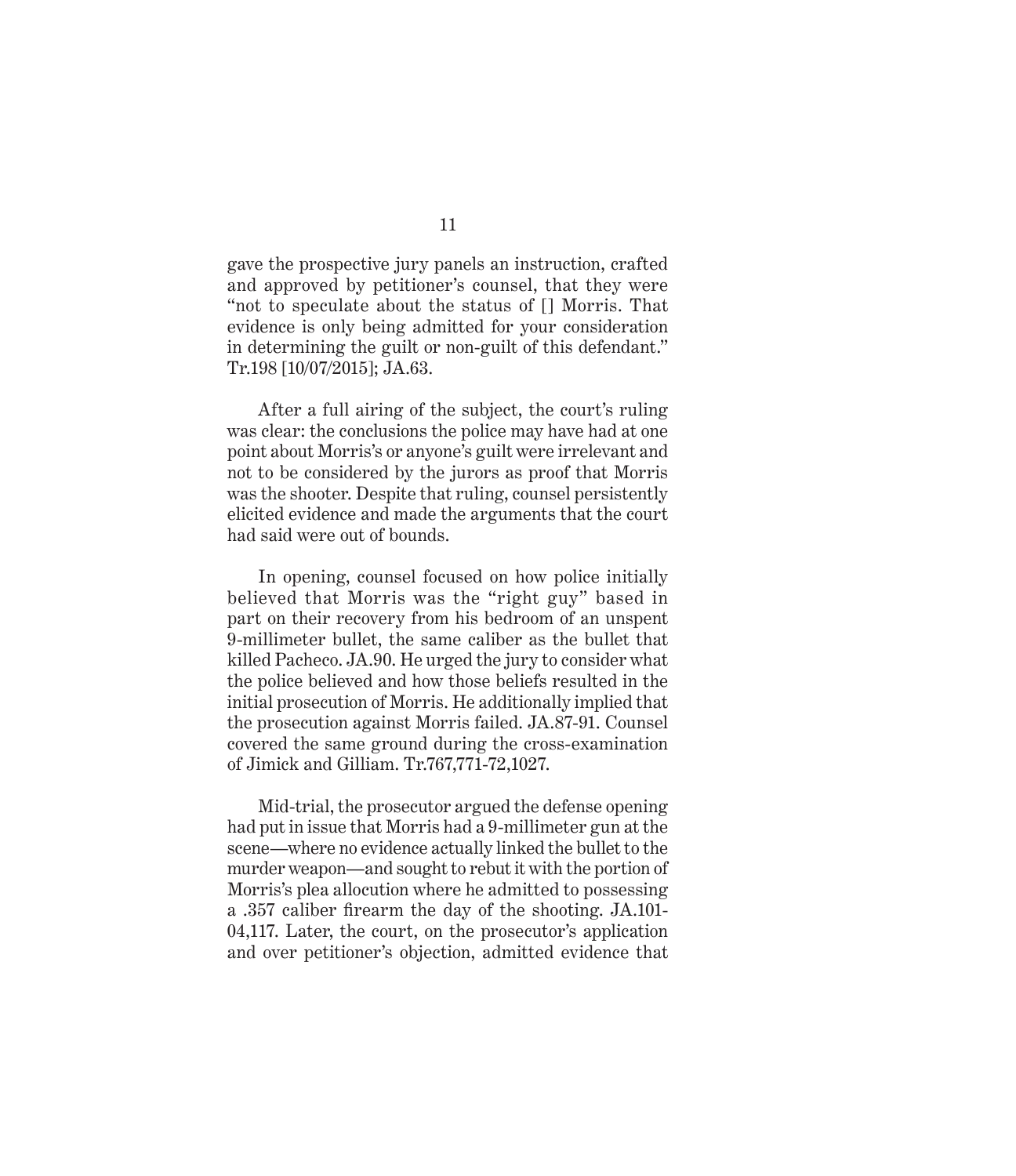law enforcement recovered three .357 caliber bullets from Morris's apartment as relevant evidence of Morris's conduct. JA.121; *see also* JA.106,108,110-11,113,116,118,120.

Next, the prosecutor again sought to introduce Morris's plea allocution and, at various points during the trial, the court discussed the issue with the parties. JA.101- 09,118-122,158-62. After Gilliam testified that petitioner had shot and killed Pacheco with the 9-millimeter pistol and that Morris had a .357 (and after Gilliam was fully cross-examined on that subject), the court granted the State's application to admit a portion of Morris's plea allocution. It cited *People v. Reid* (971 N.E.2d 353, 357 (N.Y. 2012)) for the proposition that a defendant can open the door to testimonial hearsay. The court reasoned, based on the defense opening and "the examination of witnesses thus far," a "significant aspect of the defense" rested on the fact that Morris was originally "prosecuted for this homicide," and in turn, was the "actual shooter." JA.184. The court continued, the arguments petitioner presented and apparently intended to present on summation would open the door to that aspect of Morris's allocution acknowledging his possession of a .357 caliber firearm to rebut the defense impression. JA.185. Separate from its Confrontation Clause analysis, the court also found the allocution met the requirements for a declaration against penal interest. JA.187; *see* JA.155-56.

The parties later agreed upon a redacted portion of the allocution that was read into the record by the court reporter. JA.190-209. In the allocution, Morris admits that he possessed a loaded .357 firearm at the time and place of the shooting. Morris mentions only his own conduct. He does not refer to the shooting or the earlier altercation.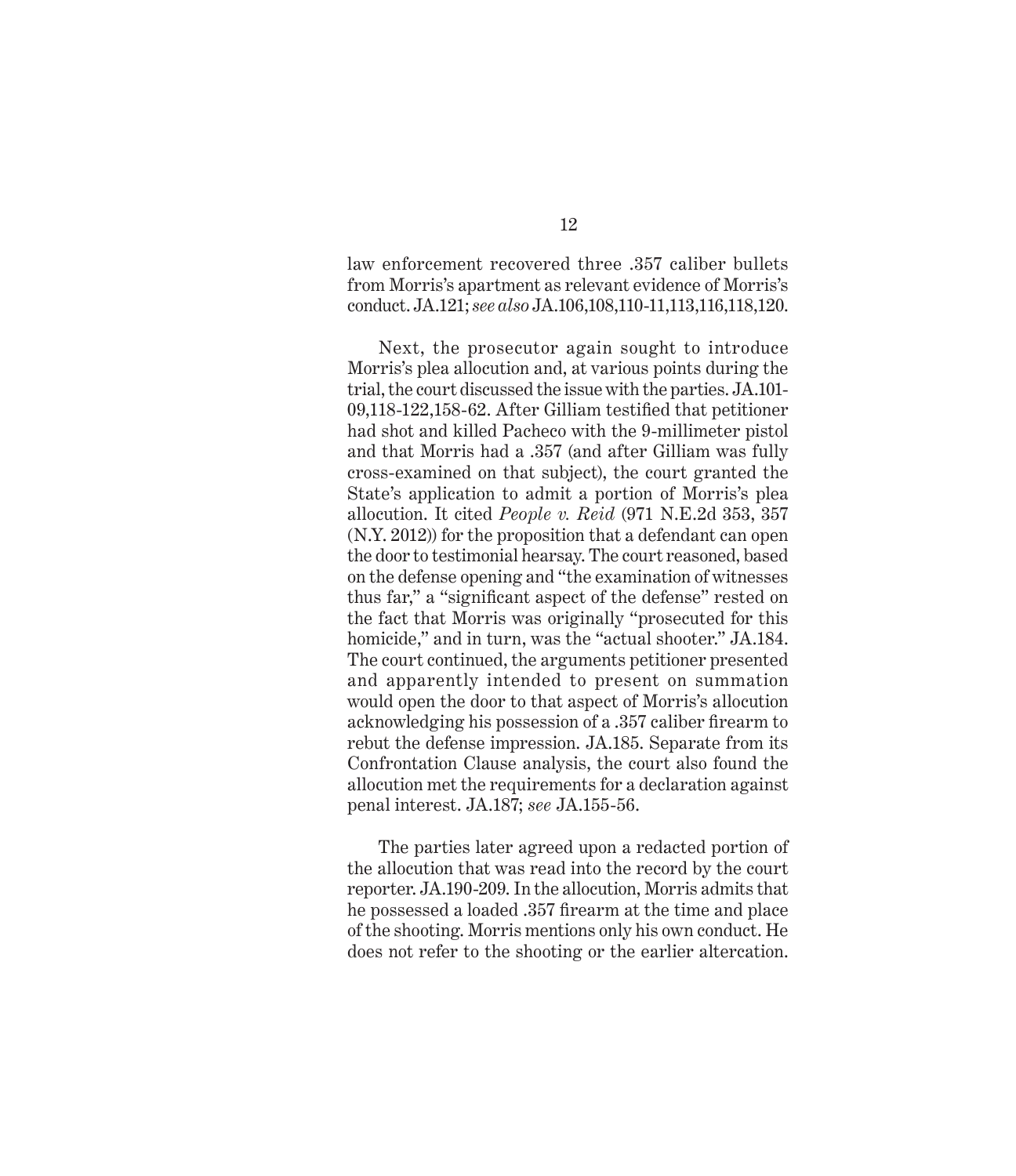He does not mention anyone else's conduct. He alone possessed the weapon.

The redacted allocution included Morris's counsel's comments that Morris was taking the plea against his "strong advice," that the State's proof was insufficient to indict Morris absent the admissions he was willing to make, at plea, in order to "get out of jail" that day, and that he would receive a conditional discharge. JA.207-09. At the request of petitioner, the allocution did not refer to the dismissal of the murder indictment. JA.196.

As the court anticipated, on summation, petitioner's counsel not only set forth his legitimate third-party defense that Morris was the shooter, but once again repeatedly focused on what law enforcement believed regarding Morris's guilt. JA.214-16.

The prosecutor did not respond to these allegations in summation. Instead, he said that Morris, against his attorney's advice, admitted to possessing the .357 "[b]ecause that's the crime he actually committed on April 16, 2006," rather than the crime petitioner had "framed him for." JA.357. The prosecutor otherwise did not rely on the allocution at all, and the jury did not ask to see it. JA.364-70.

On December 7, 2015, the jury returned a verdict convicting petitioner of Murder in the Second Degree (N.Y. Penal Law § 125.25[1]). Tr.1784-85. On January 6, 2016, the court sentenced petitioner to twenty-five-yearsto life in prison.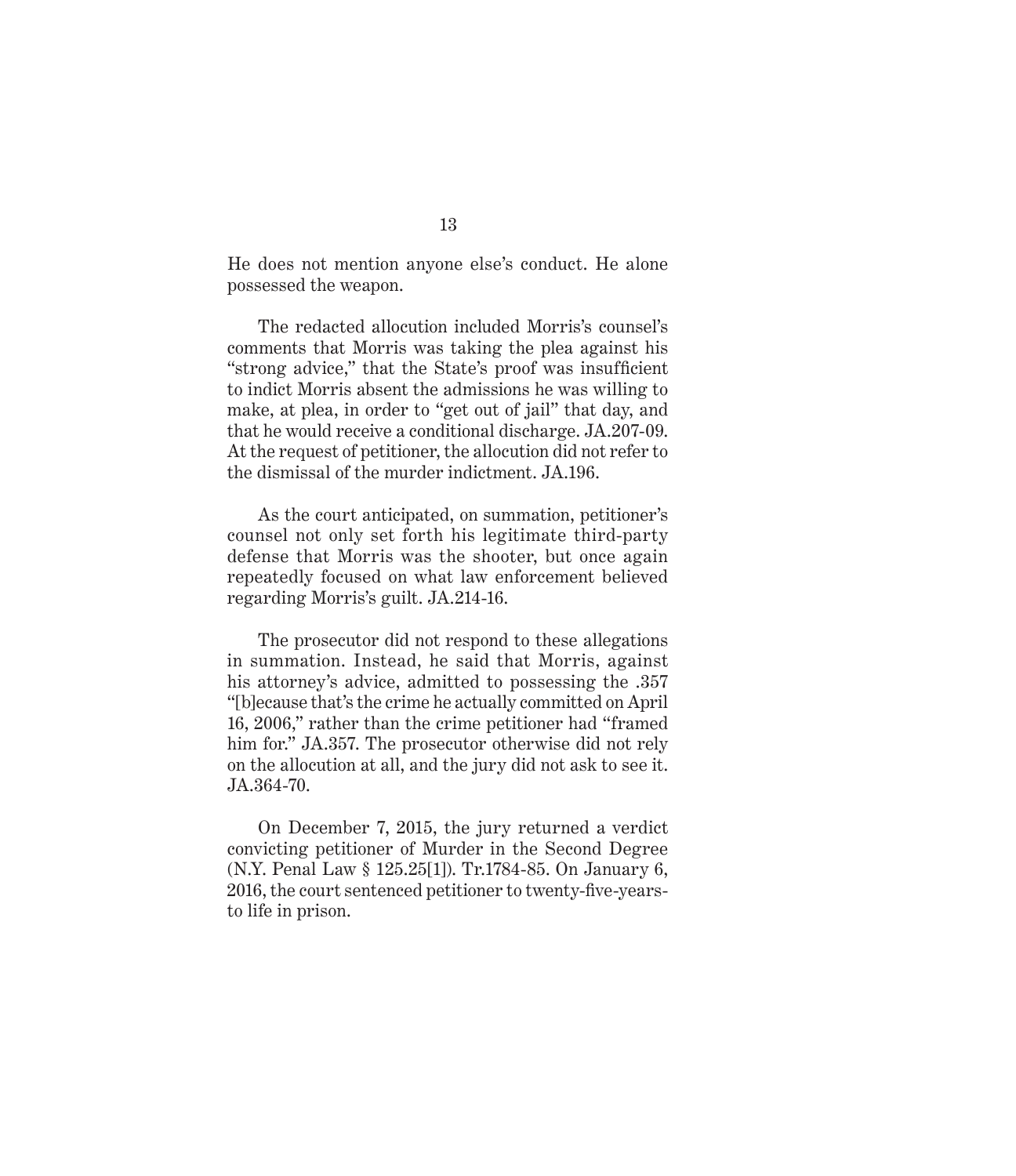#### **IV. The Post-Trial Proceedings**

In February 2018, petitioner appealed the judgment of conviction to the Appellate Division, First Department. Pertinently, in Point II, petitioner did not challenge the constitutionality of *People v. Reid*. Instead, petitioner argued that he had not opened the door under this standard. Res. Cert. Supp. App.94a-99a.

On June 11, 2019, the Appellate Division affirmed over a sole dissent. The majority found that admission of the plea allocution was proper because petitioner opened the door under *Reid*. A single dissenting Justice found merit in two issues not raised on this petition. On October 1, 2019, the dissent granted leave to appeal to the New York Court of Appeals.

Before the Court of Appeals, petitioner focused the court's attention on six issues, and requested general review of the eight other issues he had raised in the Appellate Division, as provided by the rules of that Court. JA.371-99. As to the admission of Morris's plea allocution, petitioner argued:

The *only* issue before this Court is whether the defense opened the door to Morris' testimonial hearsay, as both the trial judge and the Appellate Division recognized that these statements would otherwise be barred by the Confrontation Clause. . . .

JA.385 (emphasis added). Petitioner asked the Court of Appeals to conduct the two-fold "opening-the-door inquiry" as set forth in *Reid*. JA.385-86.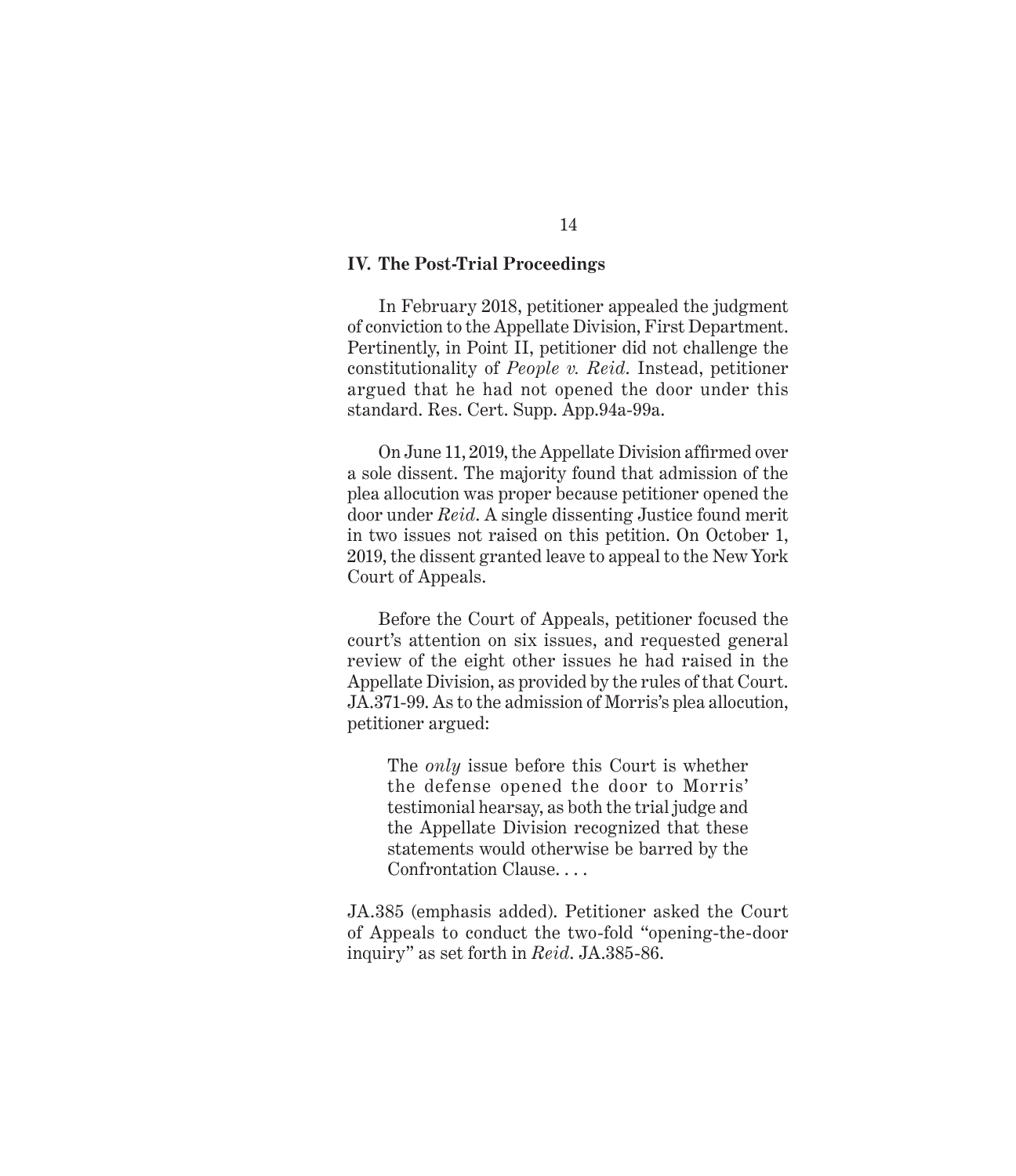Presented with a narrow issue of the proper application of its precedent, the Court of Appeals held:

[T]rial courts possess broad discretion to make evidentiary rulings and control the course of cross-examination . . .. Here, the trial court did not abuse its discretion by admitting evidence that the allegedly culpable third party pled guilty to possessing a firearm other than the murder weapon.

Pet. Cert. App. 2a (internal citations omitted). A single Judge dissented on a ground not raised on this petition.

#### **SUMMARY OF ARGUMENT**

Consistent with the Constitution, a criminal defendant, through his conduct at trial, can open the door and relinquish the right to object to an out-of-court statement that would otherwise be barred by the Confrontation Clause. New York allows the admission of an out-ofcourt statement that is otherwise inadmissible under the Confrontation Clause if a defendant or his attorney, by his actions at trial, intentionally elicits evidence or makes specific arguments that are improper and misleading. *People v. Reid*, 971 N.E.2d 353, 356 (N.Y. 2012).

I. Petitioner never presented his current complaint that *Reid's* opening-the-door rule is unconstitutional—to the state court and, consequently, that claim should not be reviewed by this Court now.

II. New York's rule is constitutional. The rule permits a trial court, and later an appellate court, to find that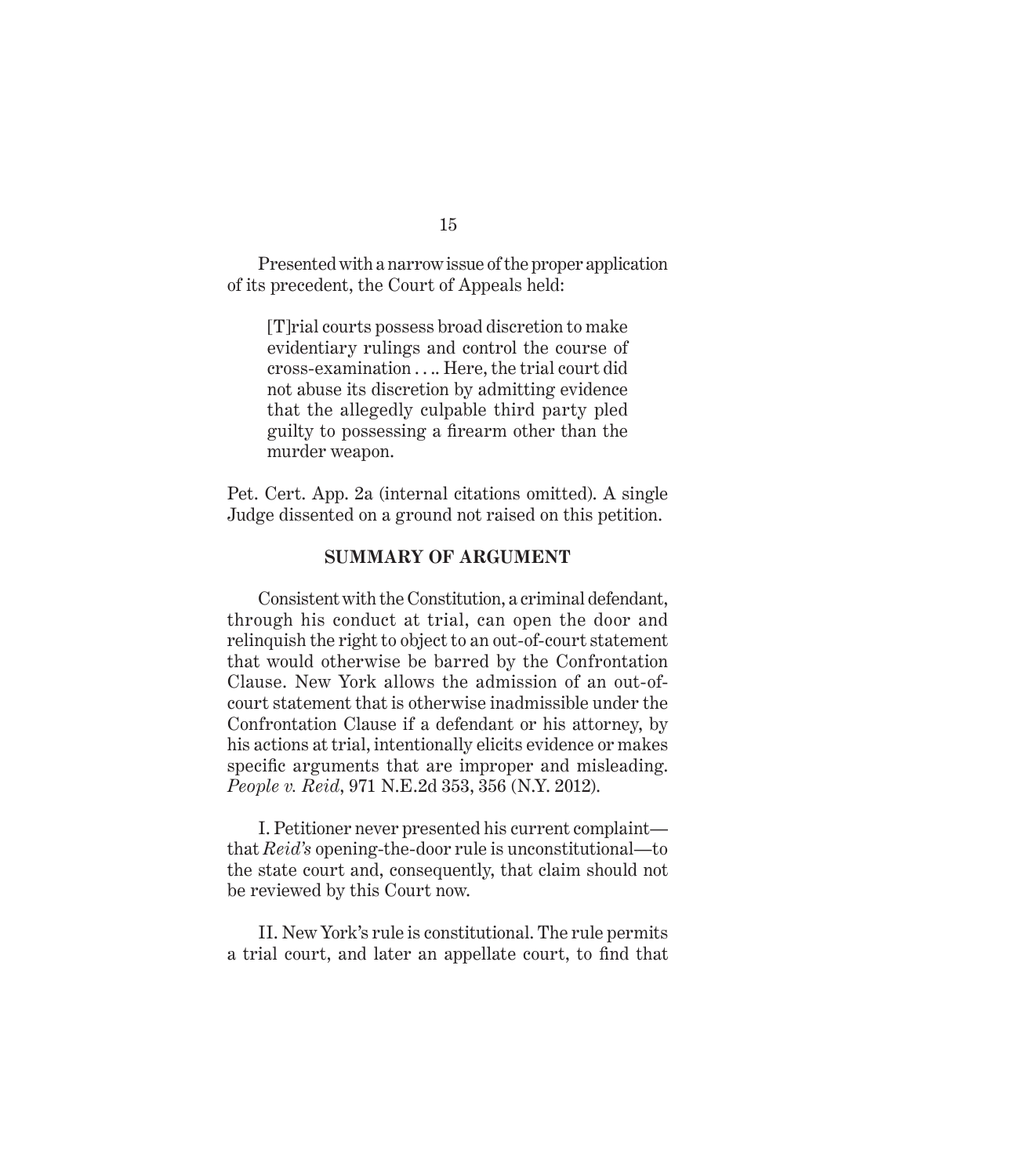a criminal defendant has, through his conduct at trial, relinquished his right to object to the admission an outof-court statement that would otherwise be barred by the Confrontation Clause. The doctrine is not an exception to the Confrontation Clause; it is a procedural rule that protects the court's legitimate interest in maintaining the integrity of the adversarial trial process.

An examination of this Court's rulings in analogous situations makes it clear that New York's procedural rule comports with the Constitution. Moreover, New York's procedural rule does not permit "the abusive practices that common-law commentators [have] decried." Pet. Brief 13. On the contrary, New York courts have only rarely allowed the introduction of an out-of-court statement based on this theory. That is because the rule is not triggered whenever a defendant presents a defense that may contradict the prosecution's theory of the case. The rule comes into play only when the defense attorney engages in an intentional trial strategy—eliciting evidence and making specific arguments—that are improper and misleading. Moreover, the rule permits only evidence that is reasonably necessary to correct that misleading impression.

Finally, the application of New York's rule to the unique facts presented in this case did not violate petitioner's right of confrontation. Here, petitioner deliberately attempted to mislead the jury by eliciting evidence and making arguments that the trial court had correctly determined were outside of the jury's proper consideration. Under these circumstances, the court was right to determine that petitioner opened the door to an out-of-court statement that would otherwise have been barred by the Confrontation Clause.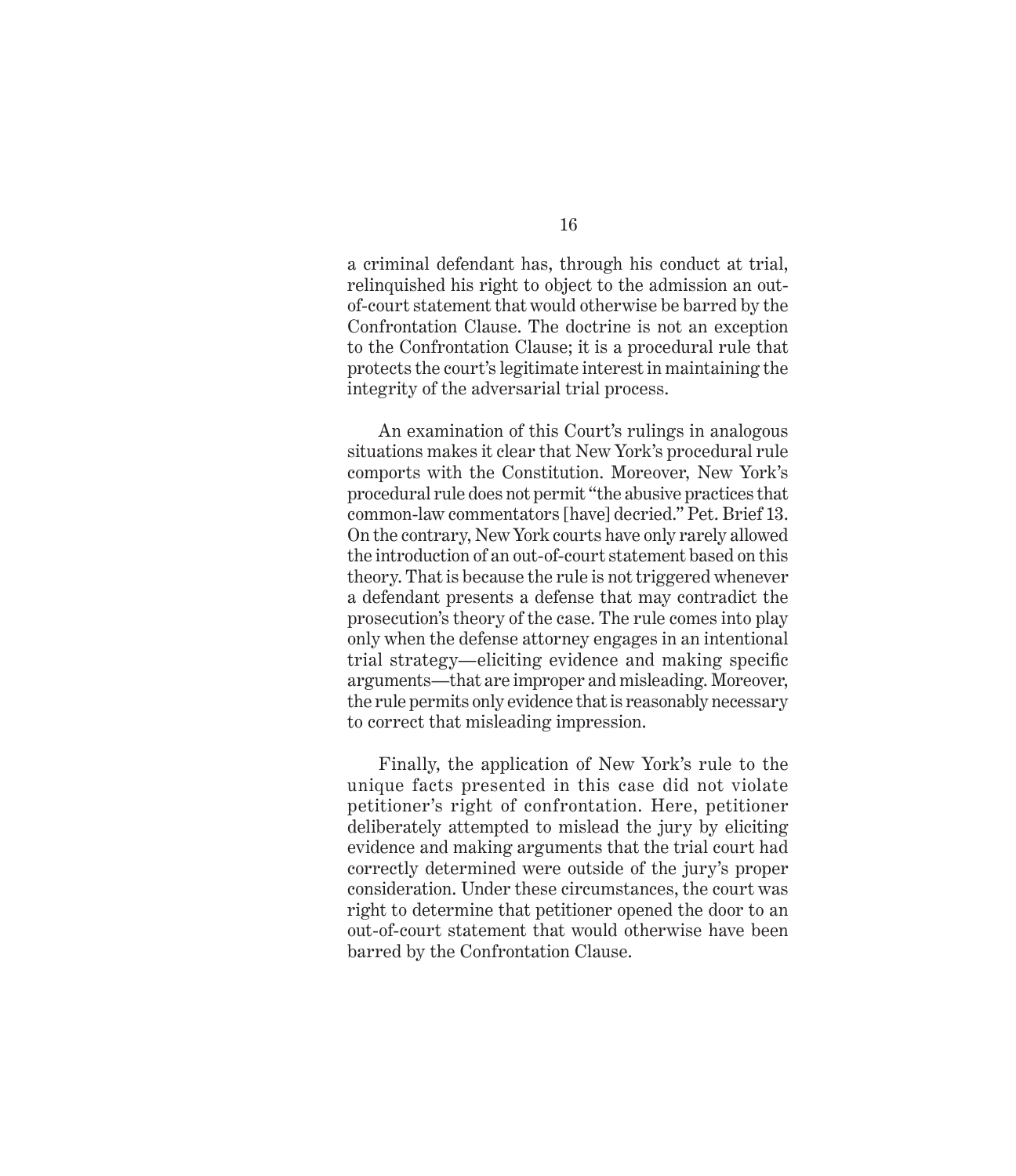III. Any alleged error in the admission of the redacted plea allocution was totally harmless. Not only was there substantial independent evidence of petitioner's guilt, but the plea allocution was cumulative to the testimony of another testifying witness and balanced by out-ofcourt statements that were made by Morris's attorney regarding his motives to accept the deal. Thus, should this Court find error, the People ask this Court to find that the error was harmless beyond a reasonable doubt or, in the alternative, remand to the New York Court of Appeals for harmless error analysis.

#### **ARGUMENT**

### **I. Defendant Failed to Present his Contention that the New York Door-Opening Doctrine is Constitutionally Infirm.**

Petitioner attacks the constitutionality of New York's opening-the-door rule that was articulated in *People v. Reid* (971 N.E.2d 353 (N.Y. 2012)). The question he presents for this Court's review is "whether, or under what circumstances, a criminal defendant who opens the door to responsive evidence also forfeits his right to exclude evidence otherwise barred by the Confrontation Clause." This issue is not properly before this Court because petitioner failed to present it to the state court. Petitioner never suggested to the state's highest court, nor to any New York court, that *Reid's* rule violated the Confrontation Clause. Nor did petitioner posit that a criminal defendant could not lawfully relinquish the right to complain about the admission of an out-ofcourt statement that would otherwise be barred by the Confrontation Clause.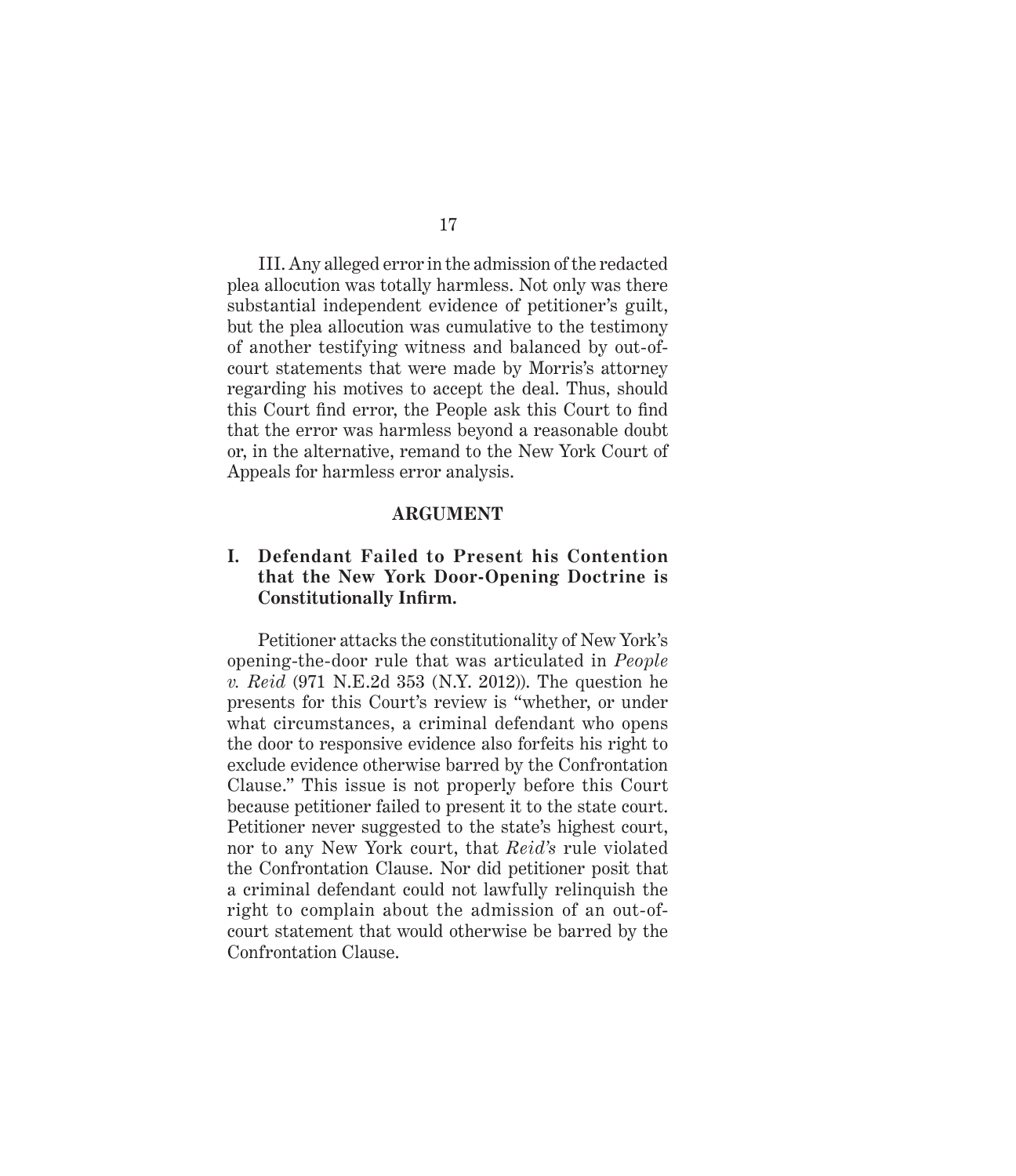Rather, petitioner claimed only that, under the standard set by *Reid*, he had not created a misleading impression or otherwise opened the door and, for that reason alone, the admission of Morris's plea allocution violated the Confrontation Clause. If petitioner had presented the broader constitutional claim he raises here—that the *Reid* rule is unconstitutional—to New York's highest court, it would have had no power to reach the claim because petitioner failed to preserve the claim before the trial court. This failure is a jurisdictional defect that precludes this Court's review. Alternatively, principles of comity prohibit reversing a state court on an unpresented claim that the court lacked power to review. For these reasons, the petition should be dismissed as improvidently granted.

This Court may review state court judgments only where a constitutional right is "specially set up or claimed" 28 U.S.C. 1257 (a). Under this limitation, this Court has refused to consider federal-law challenges to state court decisions unless that claim "was either addressed by or properly presented to the state court that rendered the decision [it has] been asked to review." *Howell v. Mississippi*, 543 U.S. 440, 443 (2005) (quoting *Adams v. Robertson*, 520 U.S. 83, 86 (1997) (per curiam)); *see Illinois v. Gates*, 462 U.S. 213, 218 (1983). The appellant bears the burden of demonstrating that the issue was raised and decided below and that both requirements appear on the record. *Street v. New York*, 394 U.S. 576, 583 (1969); *see Gates*, 462 U.S. at 218; *Cardinale v. Louisiana*, 394 U.S. 437, 439 (1969).

Here, the state's highest court did not address the constitutional question petitioner presents here. Rather, it held: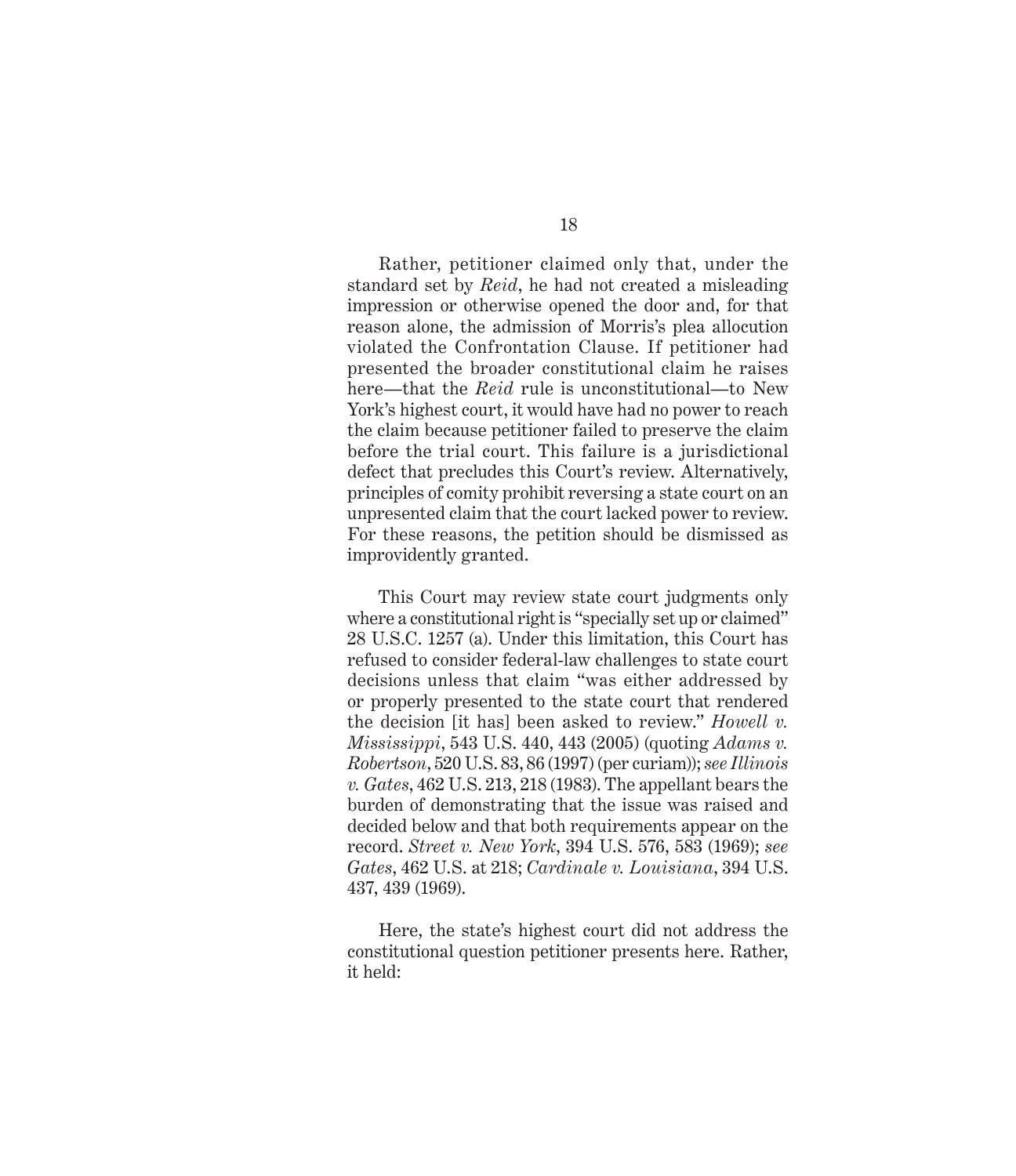With respect to the other claims raised by defendant, we note that trial courts possess broad discretion to make evidentiary rulings and control the course of cross-examination . . . Here, the trial court did not abuse its discretion by admitting evidence that the allegedly culpable third party pled guilty to possessing a firearm other than the murder weapon.

#### Pet. Cert. Appx. 2a (internal citations omitted).

Because the Court of Appeals did not pass on petitioner's current constitutional claim, it should be assumed that it was not properly presented in the state courts, unless the aggrieved party can affirmatively show to the contrary. *Board of Directors of Rotary Intern. v. Rotary Club of Duarte*, 481 U.S. 537, 549 (1987); *see Exxon Corp. v. Eagerton*, 462 U.S. 176, 181 n.3 (1983) (quoting *Fuller v. Oregon*, 417 U.S. 40, 50 n.11 (1974)). Petitioner cannot meet this burden because he specifically limited the issue so that the Court of Appeals had no cause to consider or address the constitutionality of the *Reid* rule.

 Most notably, in his submissions before the state's highest court, petitioner affirmatively narrowed the issue for review, stating that "[t]he only issue before this Court is whether the defense opened the door to Morris's testimonial hearsay …" JA.385. Petitioner faulted the trial court for misapplying *Reid* and argued that the Appellate Division incorrectly found he had created a misleading impression at trial. JA.385-86. Petitioner's submission avoided the larger constitutional issue and cited no case law suggesting that the *Reid* rule was unconstitutional or that an alternative rule should apply, notwithstanding that all relevant cases were available at the time. Notably,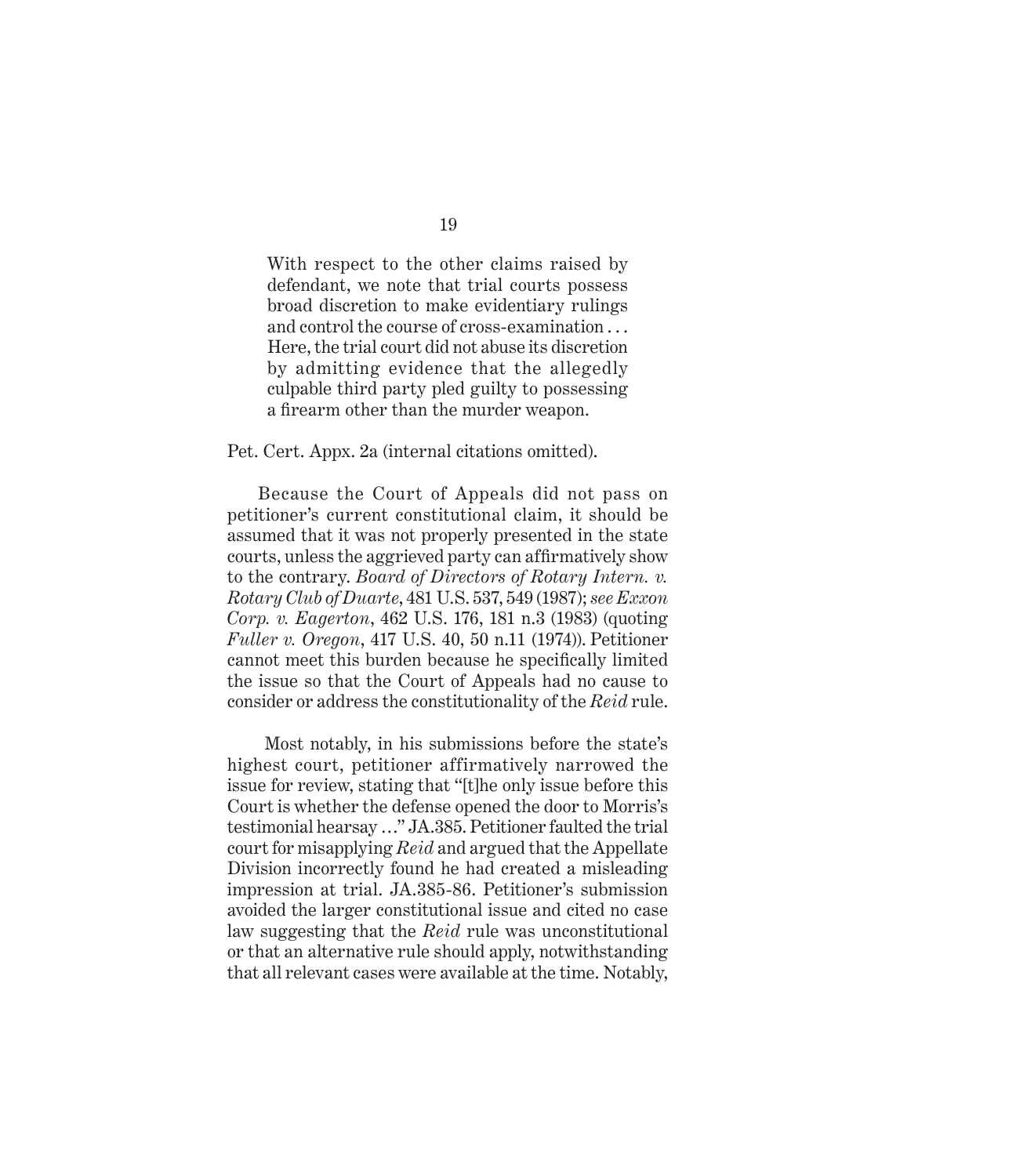petitioner relied upon *United States v. Sine* (493 F.3d 1021, 1038 (9th Cir. 2007)), a case analyzing the opening-thedoor doctrine as a pure evidentiary matter as codified in the Federal Rules of Evidence. In reply, petitioner complained that the trial court "did not invoke the operative aspects of the opening-the-door doctrine" set out in *Reid*, and further pressed that its "ruling reflect[s] a basic misunderstanding of the *Reid* doctrine." JA.406.

By specifically narrowing the issue in the way that he did— claiming only that he had not opened the door under *Reid*—petitioner denied the Court of Appeals the opportunity to reach the broader constitutional question that he presents for this Court's consideration now, namely whether the *Reid* opening-the-door rule is itself constitutional.

In his bid to seek a writ of certiorari, petitioner acknowledged that the holding by the state's highest court did not reference the Confrontation Clause. Petition for a Writ of Certiorari 9; Petitioner's Certiorari Reply 5. Nevertheless, petitioner argued that the court necessarily proceeded from the premise that the *Reid* rule comports with the Confrontation Clause. Pet. Certiorari Reply 5-6. The court, however, had no reason to question the constitutionality of the rule or to consider modifying it because petitioner did nothing to suggest that the *Reid* rule was constitutionally infirm. On the contrary, because petitioner challenged only whether he had opened the door, he signaled that the rule, when properly applied, provided adequate constitutional protection.

It was not enough for petitioner to argue only that his federal right had been violated. As this Court's ruling in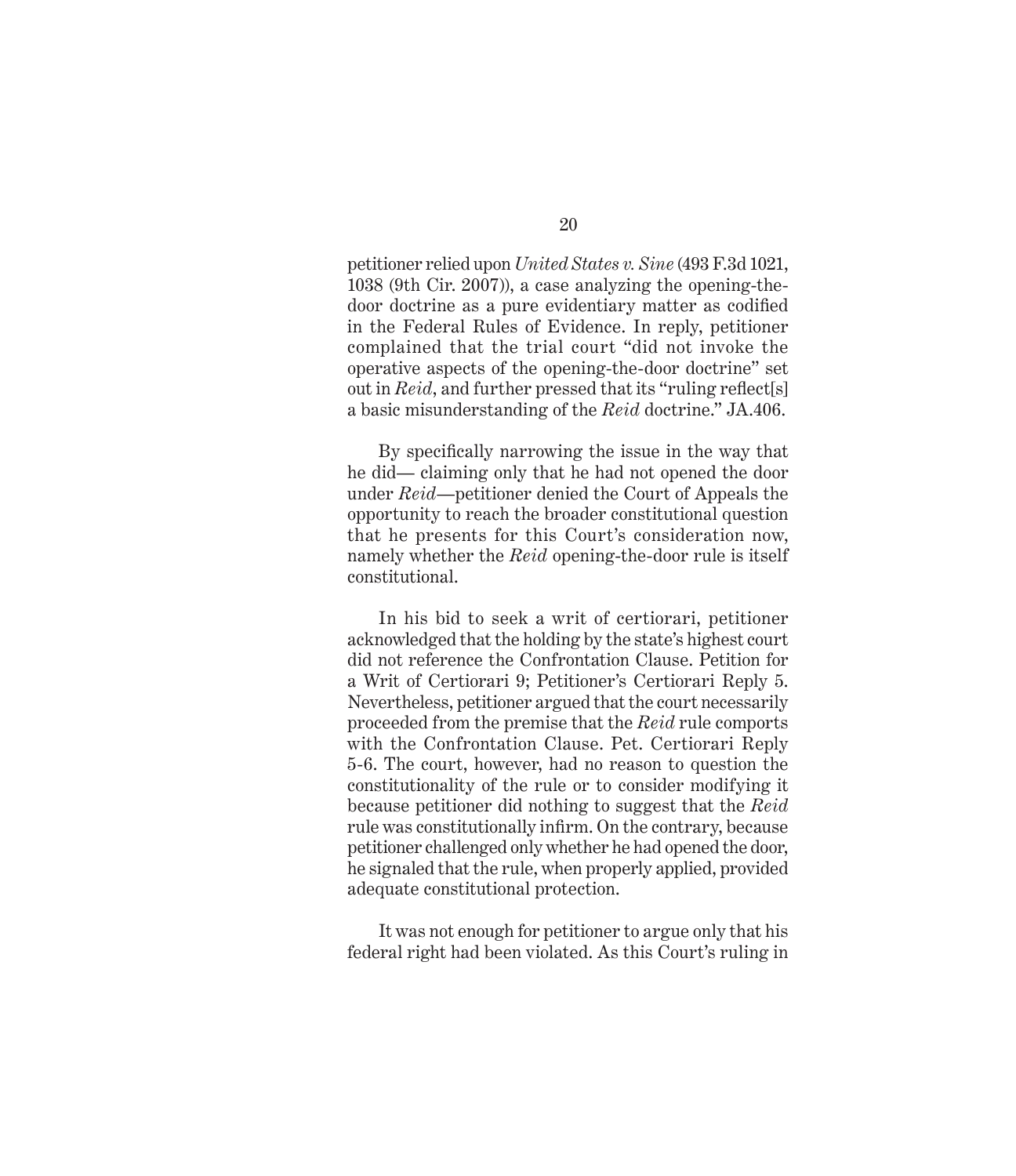*Adams v. Robertson* (520 U.S. 83 (1997)) demonstrates, a grant of certiorari is improvident when, because of the way the federal claim was litigated, it was reasonable for the state court to conclude that "the broader federal claim was not before it." *Id*. at 89. That is certainly true here.

Petitioner also asserted that it was not necessary for him to present the claim to the Court of Appeals because the court had only "recently" decided *Reid*. *See* Petitioner's Certiorari Reply 8 n.1. In fact, *Reid* had been decided in 2012, seven years before petitioner presented his claim to the state's highest court. Petitioner had no reason to think that the court would not be willing, in an appropriate case, to consider the constitutionality of the opening-the-door rule. Petitioner likely was aware that the broader Confrontation Clause question—the constitutionality of the *Reid* rule—was not appropriate for review by the state's high court in *his* case because petitioner had failed to preserve the claim before the trial court.<sup>7</sup>

<sup>7.</sup> Petitioner suggested that *Riley v. California* (573 U.S. 373 (2014)) warrants a different result. *See* Petitioner's Certiorari Reply 8 n.1. Petitioner argued that, in *Riley*, the petitioner had argued before the state court that the state law rule did not apply to him, not that the leading case had been wrongly decided under the federal constitution *Id.* But, in its Brief in Opposition to the petition for a writ of certiorari, the State did not allege that the petitioner had failed adequately to present the constitutional claim to the state court (Brief in Opposition to Petition, *passim*, *Riley v. California*, 573 U.S. 373 (2014) No. 13-132, 2013 WL 5436662) and so there is no reason now to doubt that in fact the federal claim was adequately presented in that case. Moreover, even assuming that this distinction would have mattered in *Riley*, that case only reached the California intermediate appellate court and the California Supreme Court denied further review.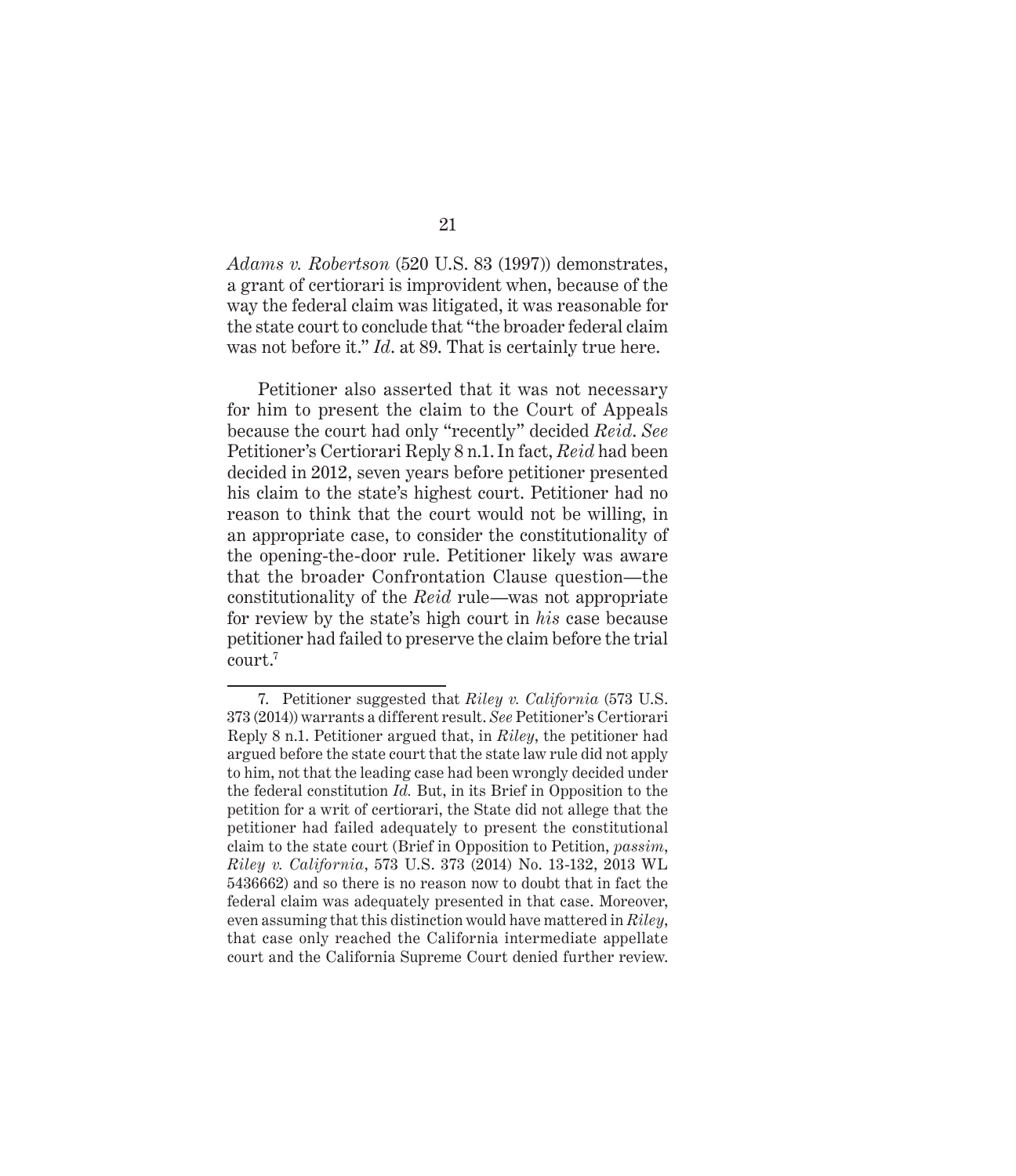In fact, the Court of Appeals would have lacked jurisdiction to review Petitioner's current arguments. N.Y. § C.P.L. 470.05 (2). Petitioner now relies extensively upon *People v. Massie* (809 N.E.2d 1102 (N.Y. 2004)), identifying it as the progeny of the "leading case" on the opening-thedoor doctrine in New York. Pet. Brief 3. Notably, at trial, Massie, invoking constitutional concerns, argued that he had not opened the door to evidence of an otherwise suppressed identification. Before the Court of Appeals, Massie changed tack, arguing that the controlling state precedent was "unacceptable," insufficiently protected a defendant's constitutional rights, and that a "different and stricter rule should be followed." The Court of Appeals held that because Massie "did not present this argument to [the trial court] . . . [t]he issue is not preserved for our review, and we do not address it." *Massie*, 809 N.E.2d at 1105 n.3.

Thus, as *Massie* teaches, the Court of Appeals would have had no power to reach the constitutional issue petitioner now presents. Petitioner was undoubtedly aware that his claim would have been expressly rejected as unpreserved.<sup>8</sup> Petitioner should not be allowed to sidestep the Court of Appeals' jurisdictional limitations and ask this Court to reverse on a rule that the state court had no power to review. Presentment serves the important policy of allowing a state court the opportunity to address

Riley likely had no reason to challenge the validity of a recent and binding California Supreme Court ruling in the lower court. Here, petitioner had every opportunity to make his claim before the New York high court and failed to raise it.

<sup>8.</sup> The same attorney represented both Massie and petitioner before the Court of Appeals.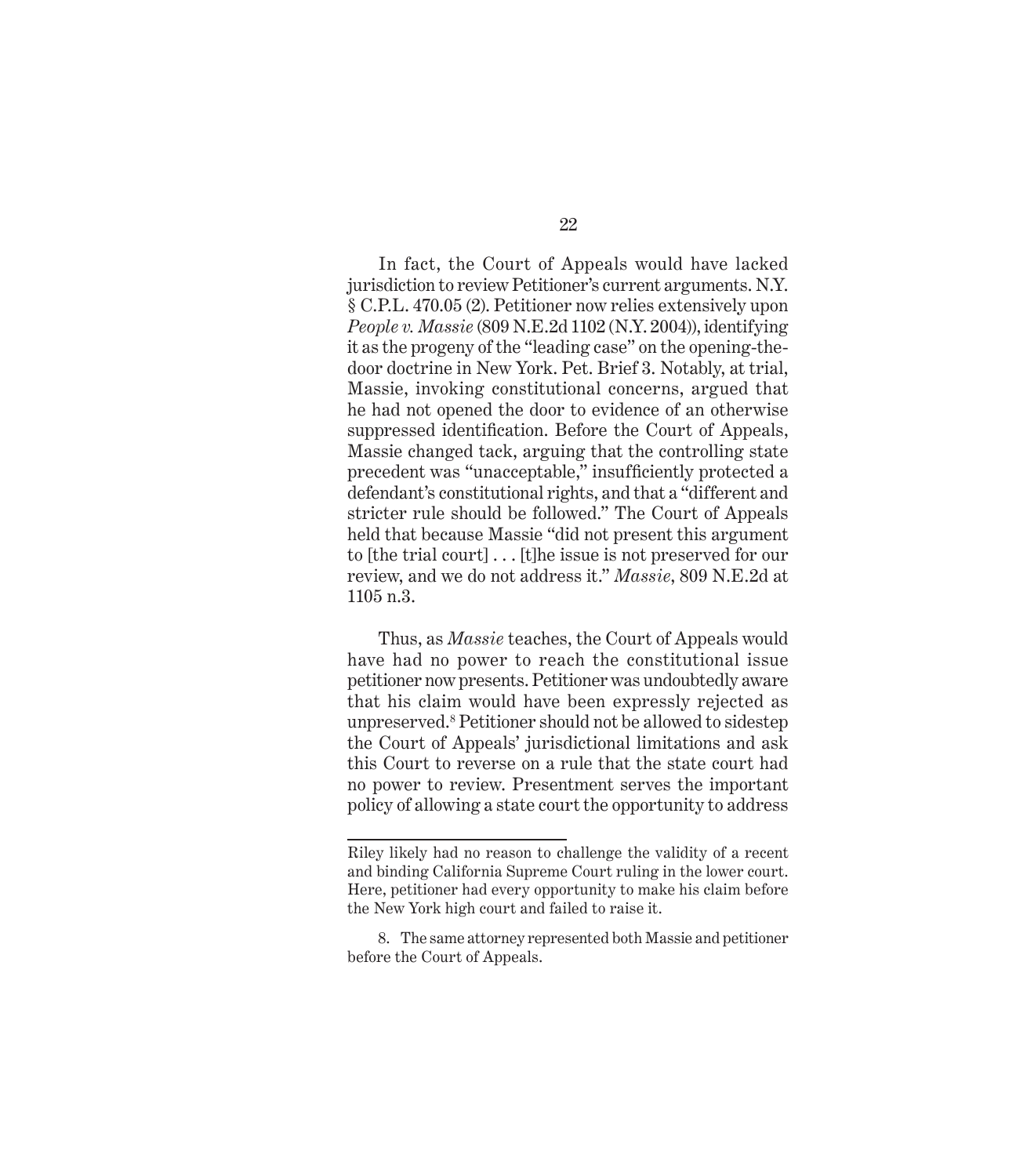these questions and "to rest its decision on an adequate and independent state ground." *Gates*, 462 U.S. at 222.

This Court has held that "[n]o particular form of words or phrases is essential" to present a claim. *Street*, 394 U.S. at 584, quoting *New York ex rel. Bryant v. Zimmerman*, 278 U.S. 63, 67 (1928). Similarly, it has acknowledged that parties are not limited to the specific arguments raised in state court in support of a presented claim. *Yee v. City of Escondido, Cal.*, 503 U.S. 519, 534-35 (1992). Those exceptions to the general rule, however, do not apply to unpreserved and unpresented claims that the state court lacked power to review. Accordingly, the Court should dismiss the petition as improvidently granted.

#### **II. New York's Door-Opening Doctrine is in Full Accord with the Petitioner's Right of Confrontation.**

New York allows the admission of an out-of-court statement that is otherwise inadmissible under the Confrontation Clause if a defendant, by his actions at trial, opens the door to that statement. *Reid*, 971 N.E.2d at 356. In *Reid*, out-of-court statements were necessary to correct defense counsel's "misleading questioning and argument." *Id*. at 359. The remedy the court imposed—the admission of the out-of-court statements—was warranted based on defense counsel's persistent course of conduct. *Id*. at 358. Thus, only evidence that is reasonably necessary to correct the misleading impression is permitted. This doctrine, which was correctly applied by the trial court in this case, is a procedural rule that is in full accord with a criminal defendant's right to be confronted with the witnesses against him.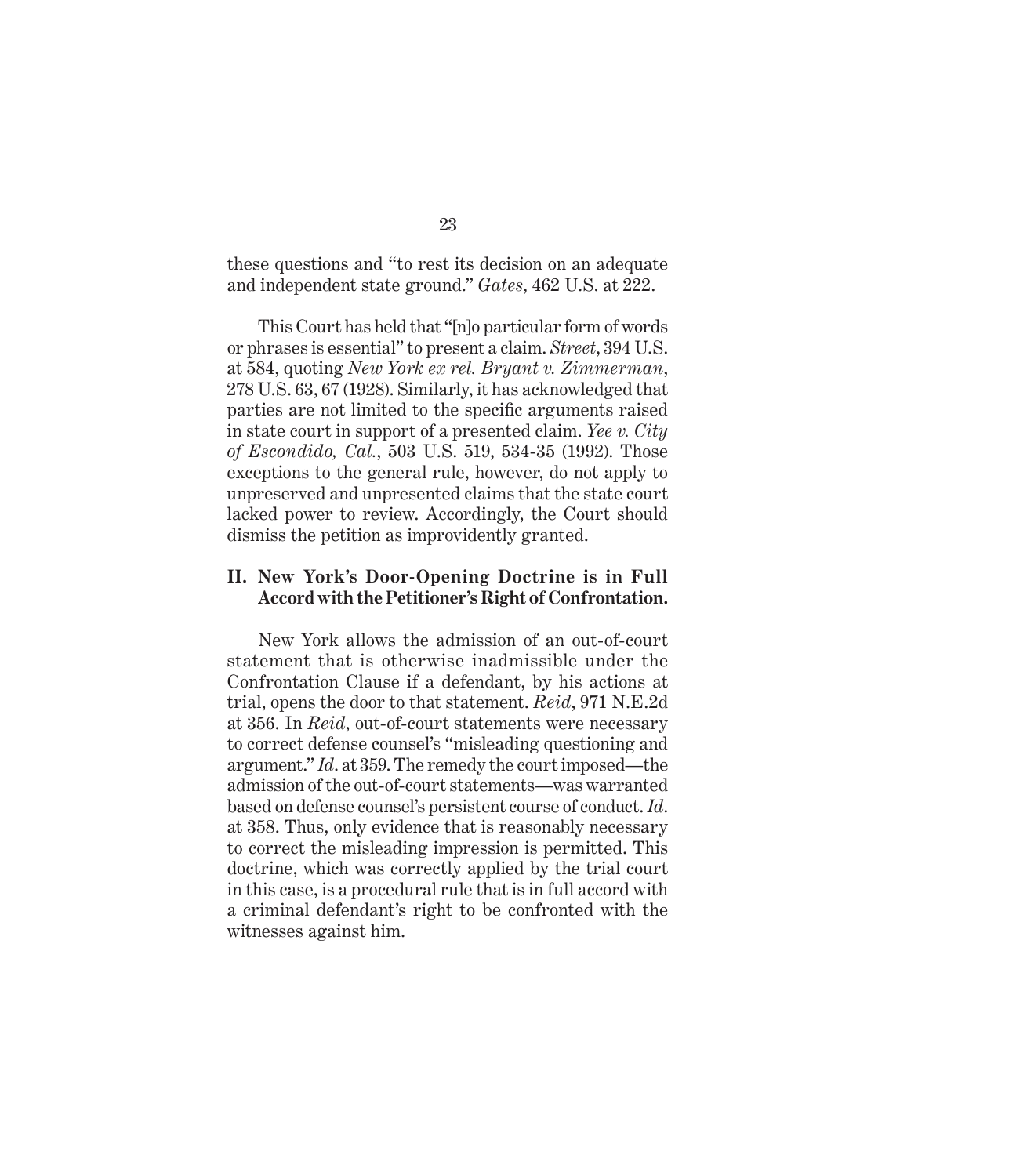### **A. A criminal defendant may act in a manner inconsistent with preserving his constitutional rights—the right of confrontation is no different.**

The right of confrontation, like any other constitutional guarantee, is not absolute. Wholly apart from any exceptions that may have applied at the time of the founding, a criminal defendant, by his deliberate conduct at trial, may waive the right to confrontation. Furthermore, state rules and procedures properly allow a court to protect the integrity of the adversarial trial process and ensure that jurors are not lied to or otherwise misled by litigants. New York's opening-the-door rule is a valid procedural mechanism that protects the government's legitimate interest in the integrity of the adversarial trial process.

### **1. A criminal defendant's constitutional rights cannot be used to undercut the integrity of trial process.**

The Sixth Amendment's Confrontation Clause provides: "In all criminal prosecutions, the accused shall enjoy the right ... to be confronted with the witnesses against him." In *Crawford v. Washington*, (541 U.S. 36 (2004)), this Court concluded that the Confrontation Clause prohibits the introduction of testimonial statements by a non-testifying witness, unless the witness is "unavailable to testify, and the defendant has had a prior opportunity for cross-examination." *Id*. at 54, 68. Moreover, "[t]he text of the Sixth Amendment does not suggest any openended exceptions from the confrontation requirement to be developed by the courts." *Id.* at 54. Rather, the Confrontation Clause is "most naturally read as a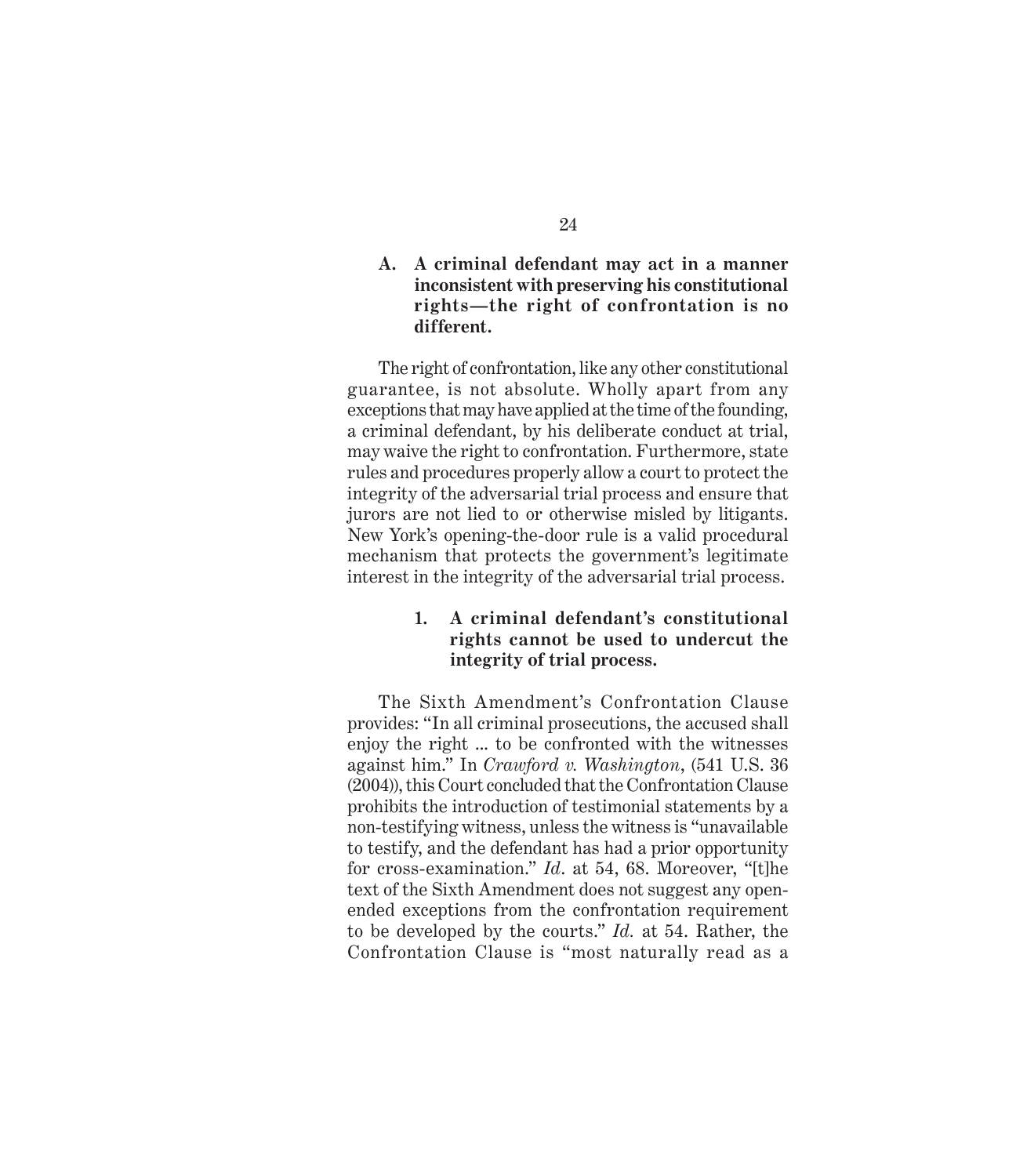reference to the right of confrontation at common law, admitting only those exceptions established at the time of the founding." *Id.*

The right to be confronted, however, is not without limitation. This Court has long recognized that "general rules of law of this kind, however beneficent in their operation and valuable to the accused, must occasionally give way to considerations of public policy and the necessities of the case." *Mattox v. United States*, 156 U.S. 237, 243 (1895).

The limitations—not exceptions—of constitutional protections may be seen in other contexts, independent of the court-created "prophylactic rules" relied upon by petitioner. Pet. Brief 30-32. The Fifth Amendment provides a ready example. A "pristine" application of the Fifth Amendment privilege against compulsory self-incrimination renders any "balancing of interests" to be "impermissible." *New Jersey v. Portash*, 440 U.S. 450, 459 (1979). And, of course, it is a violation of the Fifth Amendment protection against compulsory selfincrimination for a prosecutor to ask the jury to draw an adverse inference from a defendant's silence. *Griffin v. California*, 380 U.S. 609, 614 (1965).

Nevertheless, a defense attorney's conduct at trial may open the door to a remark by the prosecutor that would otherwise be considered an improper comment on a defendant's silence and the exercise of his constitutional right. In *United States v. Robinson*, 485 U.S. 25 (1988), defense counsel repeatedly asserted at trial that the government had unfairly denied defendant the opportunity to explain his actions. In response, the government told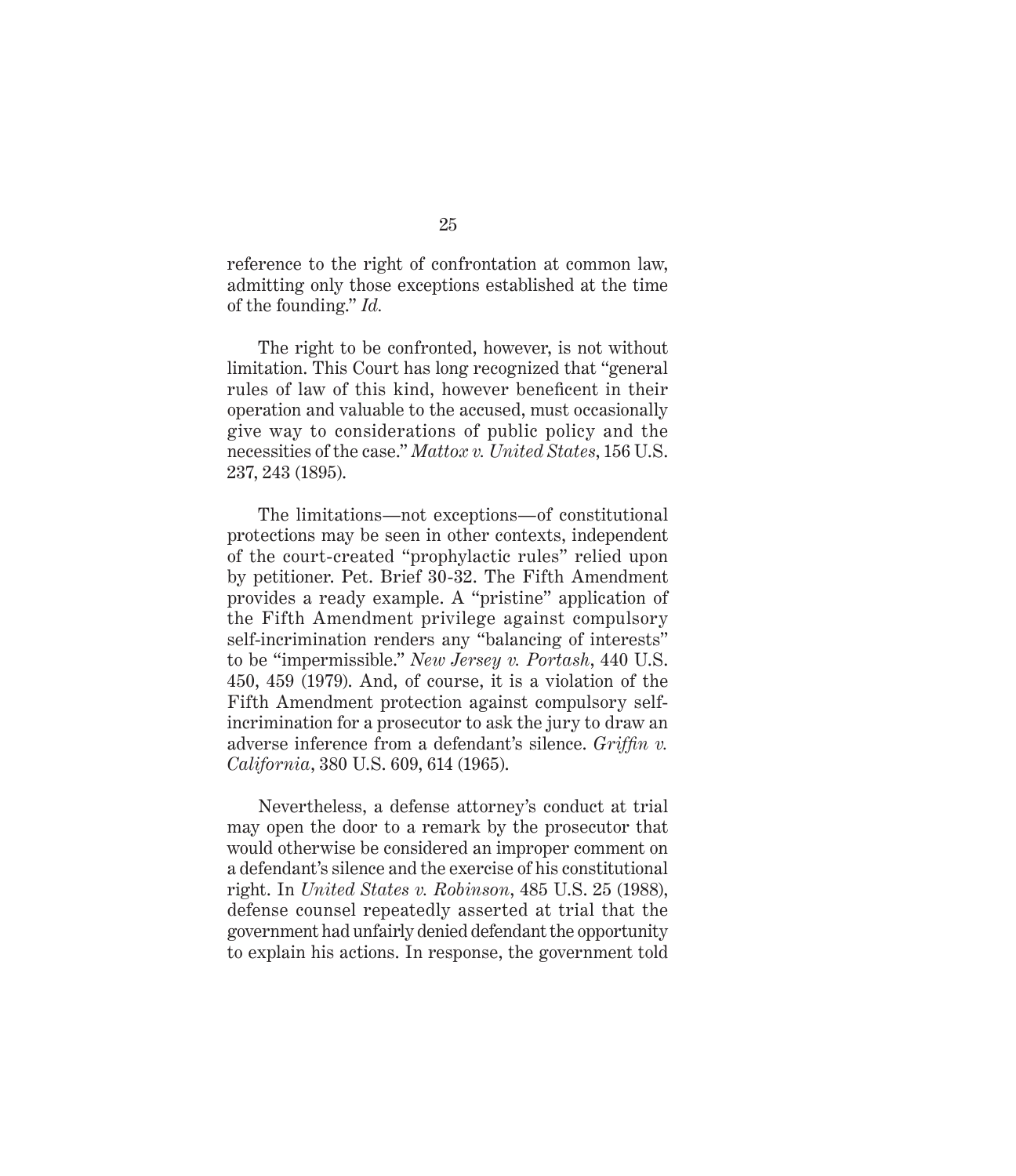the jurors that defendant "could have taken the stand and explained it to you …. The United States of America has given him, throughout, the opportunity to explain." *Id*. at 27-28. This Court ruled that the prosecutor's comment was a fair response and not a violation of the Fifth Amendment. *But cf.* Pet. Brief 32. In other words, an otherwise offending remark is not a violation of the constitutional privilege when a defendant, through his lawyer's trial conduct, opens the door.

This understanding of the limits of constitutional protections has been applied to the Sixth Amendment in other contexts. In *Taylor v. Illinois* (484 U.S. 400 (1988)), this Court found that Illinois's discovery statute did not violate the right to compulsory process despite the fact that the statute authorized, as a sanction for the failure to comply with state discovery rules, complete exclusion of testimony from a defense witness. This Court reasserted that the Sixth Amendment does not confer upon a defendant a right that is "free from the legitimate demands of the adversarial system; one cannot invoke the Sixth Amendment as a justification for presenting what might have been a half-truth." *Id*. at 412-13 (*quoting United States v. Nobles*, 422 U.S. 225, 241 (1975) (proper to exclude testimony by a defense investigator because the defense did not disclose a "highly relevant" investigator's report in compliance with a discovery rule)). On the contrary, consonant with constitutional guarantees, the state may impose rules that preserve

[t]he integrity of the adversary process, which depends both on the presentation of reliable evidence and the rejection of unreliable evidence, the interest in the fair and efficient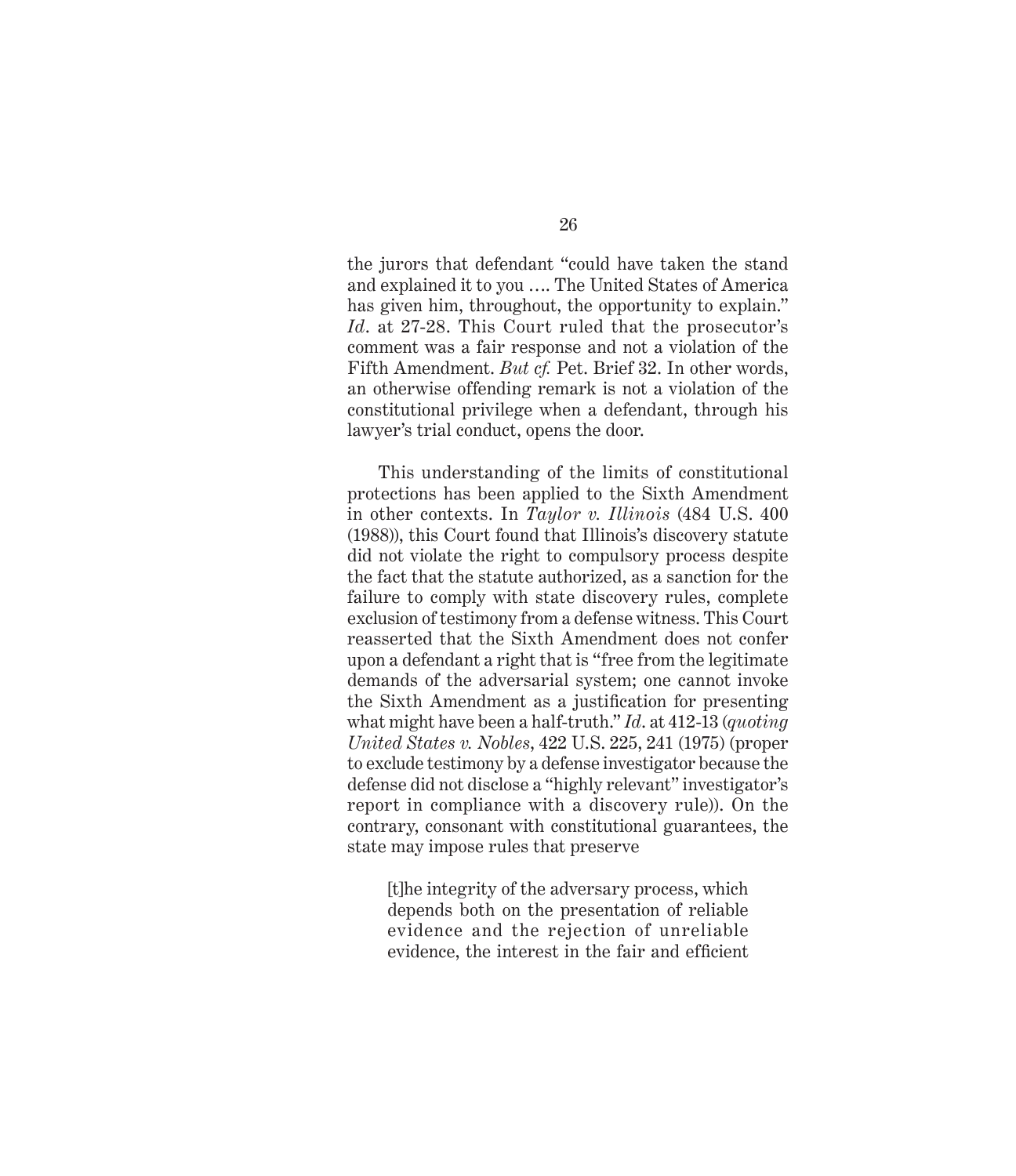administration of justice, and the potential prejudice to the truth-determining function of the trial process ….

*Taylor*, 484 U.S. at 414-15.

One of the most basic guarantees of the Confrontation Clause is the right to be present in the courtroom at every stage of the trial. *Illinois v. Allen*, 397 U.S. 337, 338 (1970). Nevertheless, a defendant may relinquish the privilege of personally confronting witnesses by consent or by conduct. *Id*. at 342. When a defendant is disruptive, for example, he may lose the right to be present and the court may continue the trial in his absence. *Id*. at 346.

Notably, other remedies may be available to the court to address a defendant's obstreperous conduct, including binding and gagging the defendant or holding him in contempt and discontinuing the proceedings until the defendant is no longer disruptive. *Id*. at 343-44. A court may reasonably conclude these remedies are insufficient under the circumstances. As a "calculated strategy," a defendant may "elect to spend a prolonged period in confinement for contempt in the hope that adverse witnesses might be unavailable after a lapse of time." The court "must guard against allowing a defendant to profit from his own wrong in this way" and, therefore, may choose to remove the defendant from the courtroom. *Id*. at 345. In short, when a defendant, through his own conduct at trial, tries to obtain an undue advantage, the trial court "must be given sufficient discretion to meet the circumstances of each case." *Id*. at 343.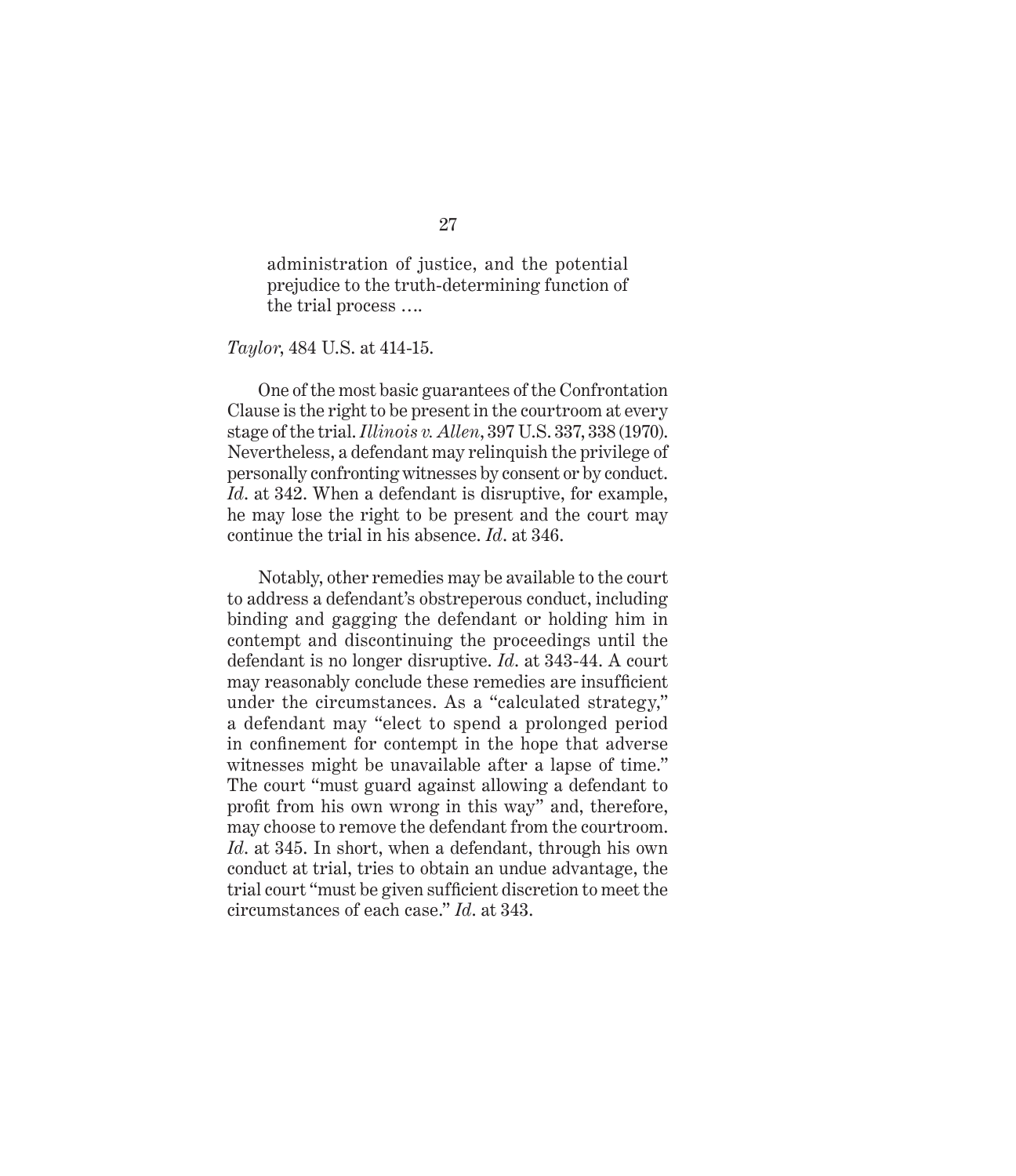This Court's precedents have "recognize[d] a right to face-to-face confrontation at trial but have never viewed that right as absolute." *Coy v. Iowa*, 487 U.S. 1012, 1025 (1988) (O'Connor, J., concurring). Indeed, it is a trial right that can be waived by a defense attorney when he fails to object to offending evidence. *See Melendez-Diaz v. Massachusetts*, 557 U.S. 305, 313 n.3 (2009); *Diaz v. United States*, 223 U.S. 442 (1912); *see also* Pamela R. Metzger, *Confrontation Control*, 45 Tex. Tech L. Rev. 83, 86-87 (2012).

Moreover, "the right to confront ... is not absolute and may, in appropriate cases, bow to accommodate other legitimate interests in the criminal trial process." *Chambers v. Mississippi*, 410 U.S. 284, 295 (1973). "This interpretation of the Confrontation Clause is consistent with [this Court's] cases holding that other Sixth Amendment rights must also be interpreted in the context of the necessities of trial and the adversary process." *Maryland v. Craig*, 497 U.S. 836, 850 (1990). In this regard, a defendant's right of confrontation must harmonize with society's interest in accurate fact-finding (*see Bourjaily v. United States*, 483 U.S. 171, 182 (1987)) and the integrity of the adversarial trial process. *Taylor*, 484 U.S. at 414-15.

Accordingly, a trial court must be able to address those instances where a party attempts to press an evidentiary advantage to mislead a jury. Thus, for example, when a defendant "affirmatively resorts to [false] testimony in reliance on the [prosecution's] disability to challenge his credibility," (*Walder v. United States*, 347 U.S. 62, 65 (1954)), "[t]he interests of the other party and regard for the function of courts of justice to ascertain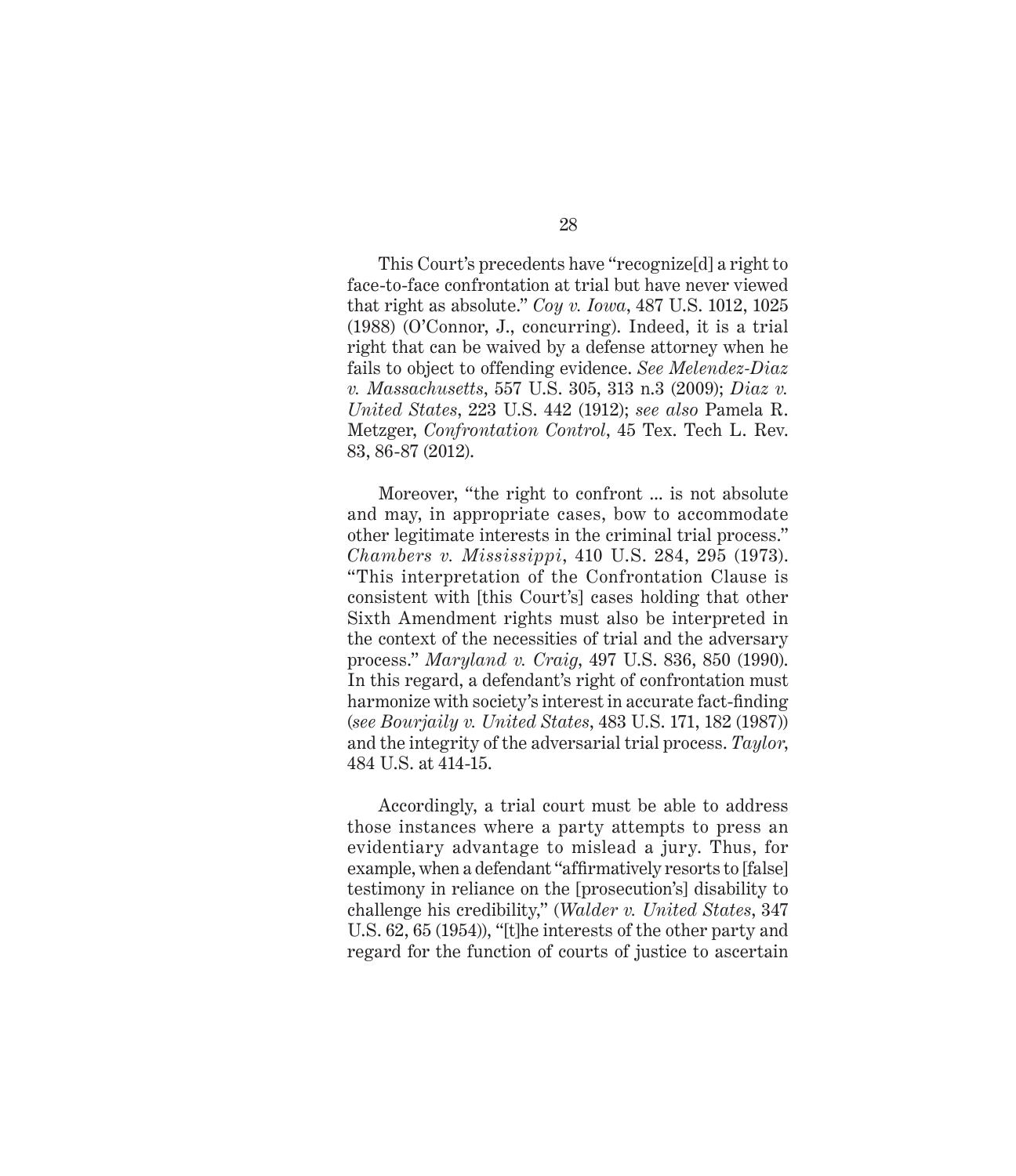the truth become relevant, and prevail in the balance of considerations determining the scope [of the constitutional right involved]." *Brown v. United States*, 356 U.S. 148, 156 (1958); *Jenkins v. Anderson*, 447 U.S. 231, 236-238 (1980).

This Court's holding in *James v. Illinois*, 493 U.S. 307 (1990), does not undermine this analysis. *But cf.* Pet. Brief 33-34. In *James*, the key issue was whether a defendant's ability to present a defense would be "chilled" by a fear of what a defense *witness* may accidently testify to. *James*, 493 U.S. at 315. This Court declined to "expand[]" the "impeachment exception" and did not allow the prosecution to impeach a defense *witness* using evidence that had been obtained in violation of a defendant's constitutional rights. *Id.* at 316. By contrast, the issue presented here focuses on the intentional actions and strategy of a defense counsel who seeks to inject a misleading impression and undue speculation into a trial based upon that counsel's awareness of otherwise inadmissible evidence. State courts should not be forced to countenance such behavior and are permitted to craft rules that are neither "arbitrary [n]or disproportionate to the purposes they are designed to serve." *Holmes v. South Carolina*, 547 U.S. 319, 324 (2006).

#### **2. States can develop limited procedural rules to deter misleading impressions.**

This Court has stated that defendants need not engage in any specific colloquy to relinquish their Confrontation Clause protection. *Melendez-Diaz*, 557 U.S. at 313 n.3, 325-328. More important, "States [are permitted to] adopt procedural rules governing" these silent relinquishments. *Id.* at 313 n.3, 327. The opening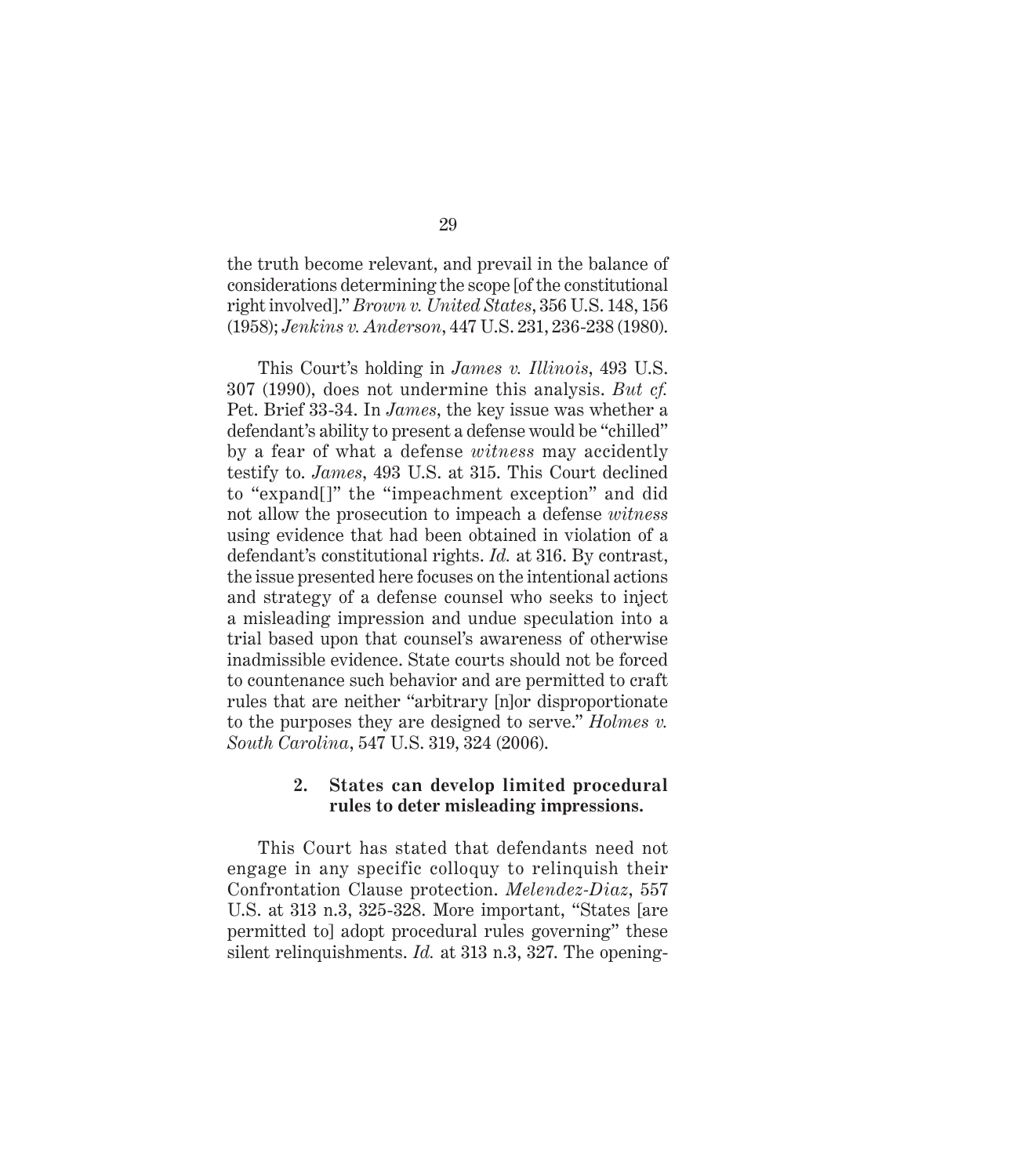the-door rule is not a new "open-ended exception" to the Confrontation Clause. *Crawford*, 541 U.S. at 54. Nor does this Court need to engage in an archival quest to uncover one from the Framer's era—no such exception was used in this case. Pet. Brief 25 (citing *Crawford*, 541 U.S. at 54). New York merely relies upon authorized state procedural mechanisms that protect the equity and integrity of the adversarial process and prevent a defendant from weaponizing the Confrontation Clause as both a sword and a shield.

Courts regularly apply procedural rules to find that a defendant has relinquished his Confrontation rights. The most common pathway involves the specific example referenced by this Court in *Melendez-Diaz*, (557 U.S. at 313 n.3), a failure to object and preserve the issue for appeal. For example, in many states, including New York, a defendant who merely raises a hearsay objection at trial fails to preserve a Confrontation Clause claim against that same evidence. *See People v. Kello*, 746 N.E.2d 166  $(N.Y. 2001).<sup>9</sup>$ 

<sup>9.</sup> In *Melendez-Diaz*, the Court referred to this as "waiver." In other cases, this concept is described as a forfeiture. *See, e.g.*, *United States v. Jones*, 565 U.S. 400, 413 (2012) ("We consider the argument [that was not raised below] forfeited.") (citing *Sprietsma v. Mercury Marine, a Div. of Brunswick Corp.*, 537 U.S. 51, 56 n.4 (2002) ("Because this argument was not raised below, it is waived.")). Whether this Court chooses to call the concept a waiver, forfeiture, or even "estoppel," is immaterial to respondent's position that New York's opening-the-door rule is a constitutionally proper procedural rule. *See* 21 Charles Alan Wright et al., *Federal Practice and Procedure* § 5039.1 (2d ed. 2021); *see also* 1 Kenneth S. Broun et al., *McCormick on Evidence* § 55 n.1 (8th ed. 2020) (defending the chapter's title "Waiver of objection" as "a convenient label for various doctrines of preclusion.").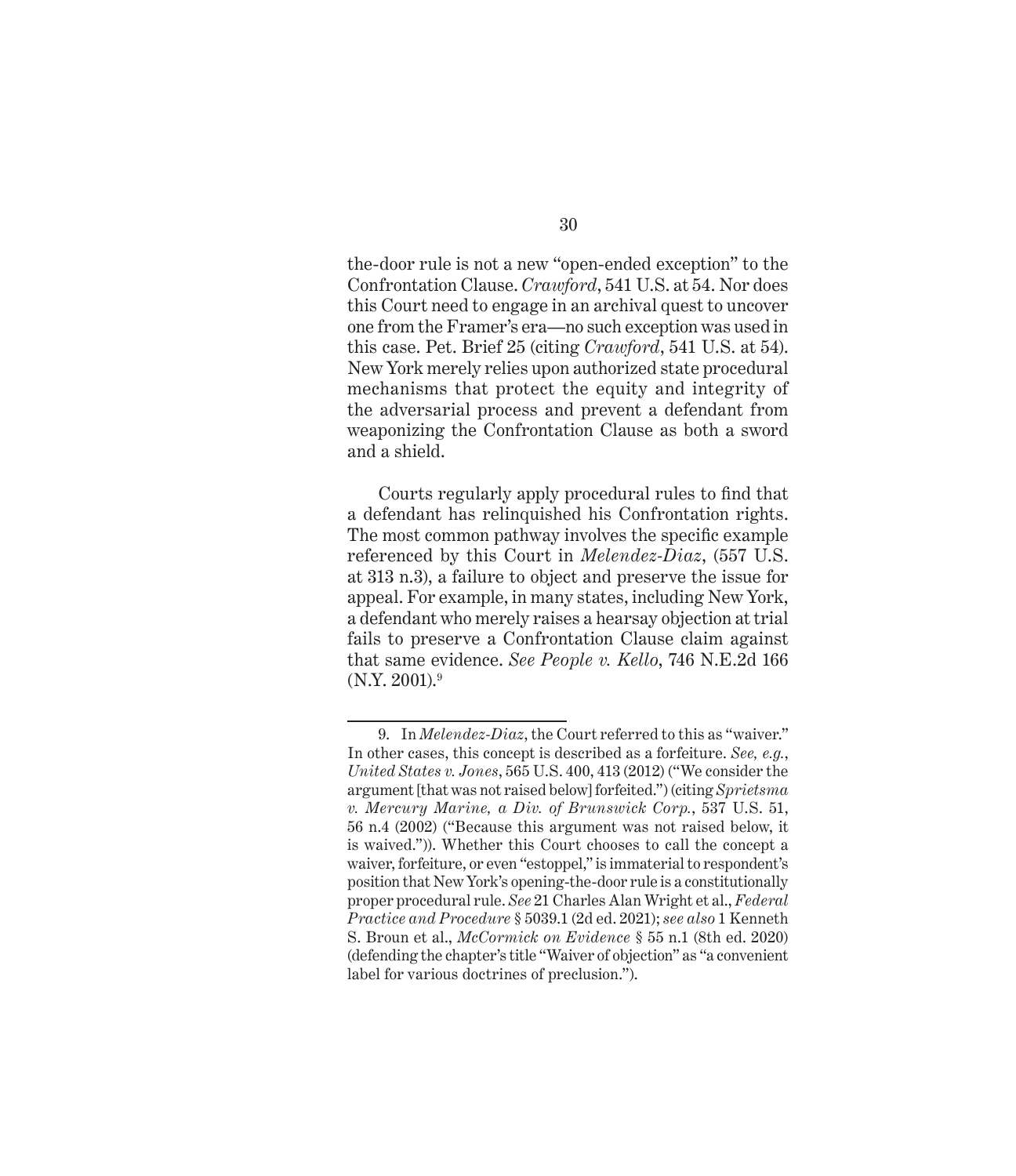Procedural rules that result in the relinquishment of Confrontation Clause rights, such as a defendant's failure to object, are permissible. Determining whether evidence that is excluded by the Constitution is otherwise admissible "depends upon the nature of the constitutional guarantee that is violated." *Kansas v. Ventris*, 556 U.S. 586, 590 (2009). Here, the Confrontation Clause is "a procedural rather than a substantive guarantee." *Crawford*, 541 U.S. at 61. The exercise of this right must be evaluated through this lens. Accordingly, while "the Confrontation Clause imposes a burden on the prosecution to present its witnesses," the defendant "*always* has the burden" of protecting this right. *Melendez-Diaz*, 557 U.S. at 324-27.

Although petitioner categorizes New York's rule as purely evidentiary, *Reid's* opening-the-door rule is better understood as a broader procedural rule designed to preserve the integrity of the adversarial factfinding process at trial. The rule simply recognizes that a defendant should not be permitted to manipulate a procedural guarantee in a strategically deceptive manner and then be heard to complain that the trial court failed to protect the guarantee for him. Essentially, the rule treats the misleading door-opening actions of counsel as the equivalent of failing to object to the confrontation violation.

This doctrine is not an exception to the right of confrontation because the admissibility of the statement for constitutional as opposed to evidentiary or merely hearsay purposes—is not based on the trial court's assessment of the statement's reliability or some other mechanism that serves as a supposed substitute for confrontation or an alternate means of determining reliability. The rule does not operate as an "open-ended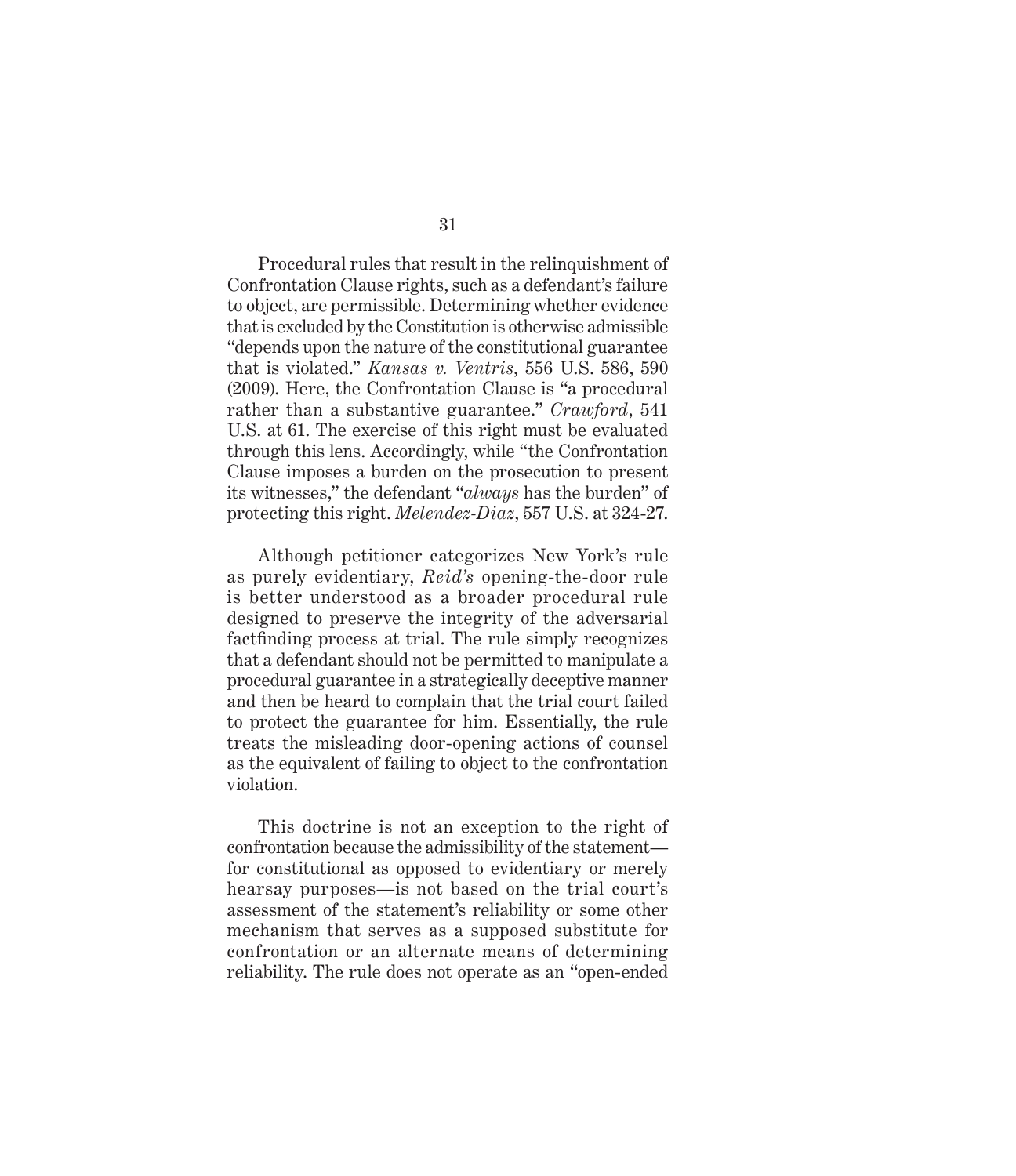balancing test[]" to determine the reliability of the outof-court statements. *Crawford*, 541 U.S. at 68. Rather, the admissibility of the statement depends on the course of conduct of the defendant or his counsel.

Moreover, this is not about what is fair to the prosecution. It is about the jurors and the integrity of the trial process. "More is at stake than possible prejudice to the prosecution. We are also concerned with the impact of this kind of conduct on the integrity of the judicial process itself." *Taylor*, 484 U.S. at 416.

Unsurprisingly then, this same door-opening concept is applicable to many other constitutional protections that are also procedural in nature. *Ventris*, 556 U.S. at 590 (violation of Sixth Amendment right to counsel); *Harris v. New York*, 401 U.S. 222 (1971) (violations of the Fifth and Sixth Amendment *Miranda* protections); *Walder*, 347 U.S. at 62 (violations of the Fourth Amendment).<sup>10</sup> This case falls completely outside any discussion of historical exceptions, or treatises relating to the Confrontation Clause's evidentiary scope as understood by the Framers. After all, no one has ever alleged an eighteenth-century basis for this Court's approval of procedural notice-anddemand statutes governing forensic science evidence. *Melendez-Diaz* 557 U.S. at 325-27; *see also Briscoe v. Virginia*, 559 U.S. 32 (2010); *see generally* Jennifer B. Sokoler, *Between Substance and Procedure: A Role for States' Interests in the Scope of the Confrontation Clause*, 110 Colum. L. Rev. 161, *passim* (Jan. 2010) (surveying

<sup>10.</sup> Although *Harris* and *Walder* speak to court-created prophylactic rules (Pet. Brief 31), *Ventris* is addressed to a Sixth Amendment trial right.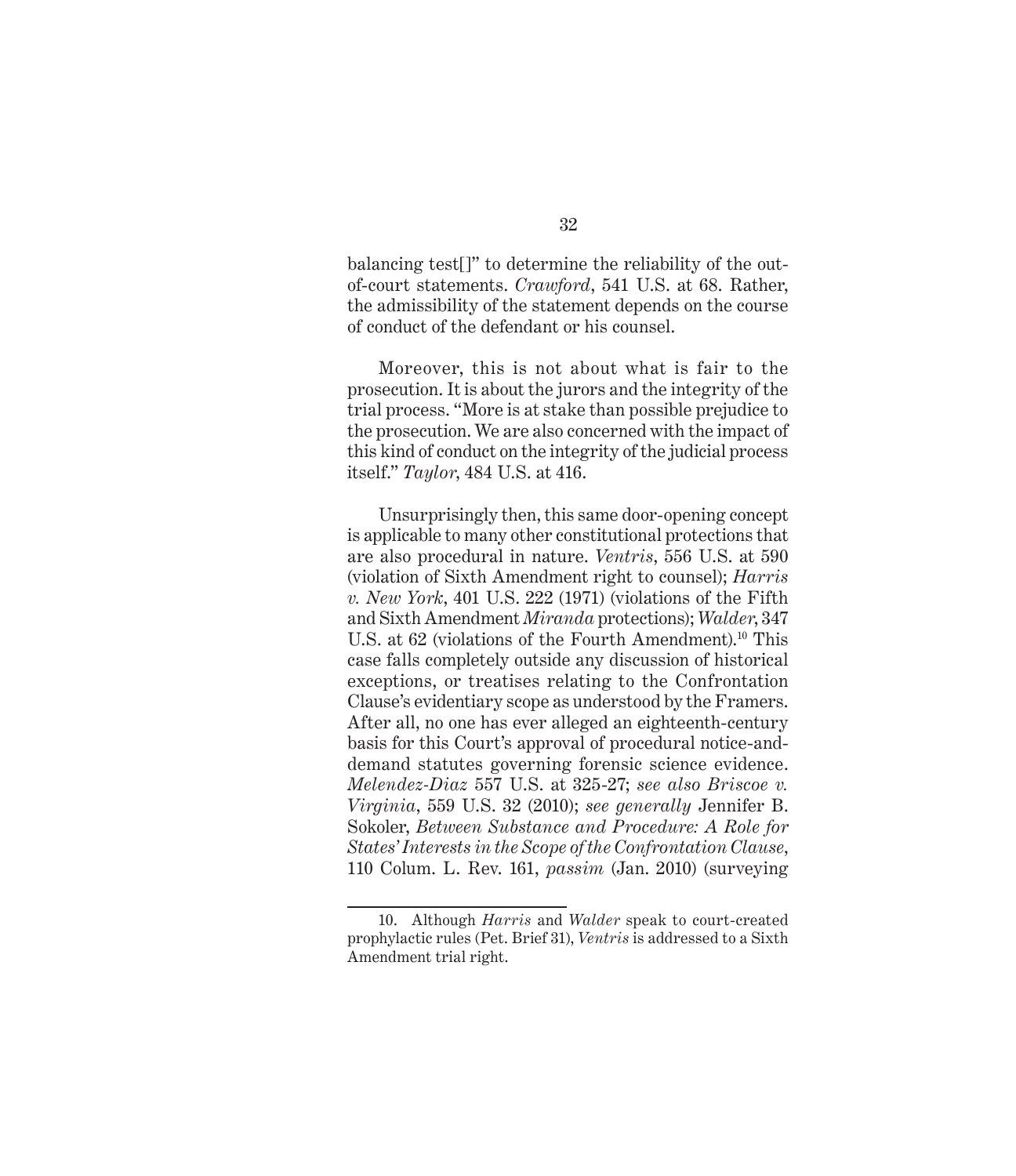notice-and-demand statutes). Again, these "notice-anddemand" statutes treat counsel's failure to "demand" as the equivalent of failing to object to the confrontation violation. 2 J. Wigmore, *Evidence in Trials at Common Law* § 1397, p 1759 n. 9 (1st ed.1904) (gathering cases relating to waiver of the right of confrontation, including those involving the failure to object).

This Court's decision in *Portash* (440 U.S. 450), as evaluated in *Ventris*, strengthens the argument that the confrontation right is subject to procedural limitations. The text of the Sixth Amendment states that "[i]n all criminal prosecutions, the accused shall enjoy the right [] to be confronted with the witnesses against him…" The constitutional text does not outline the contours of that right, nor does it contain an "explicit mandate[]" (*Ventris*, 556 U.S. at 590) that demands exclusion of *all* unconfronted testimony.

By comparison, the text of the Fifth Amendment is much clearer: "[n]o person [] shall be compelled in any criminal case to be a witness against himself." So long as a court makes a finding that a defendant's testimony has been compelled, any balancing of interests is "impermissible" because the application of this *substantive* guarantee is in "its most pristine form." *Portash*, 440 U.S. at 459. No such sweeping, substantive prohibition applies to the Confrontation Clause, and petitioner cannot point to one in the constitutional text.

Another example of the door-opening principle at work is the rule of completeness. In his amicus brief in support of petitioner, Richard D. Friedman explains that the rule, which is partially codified in Rule 106 of the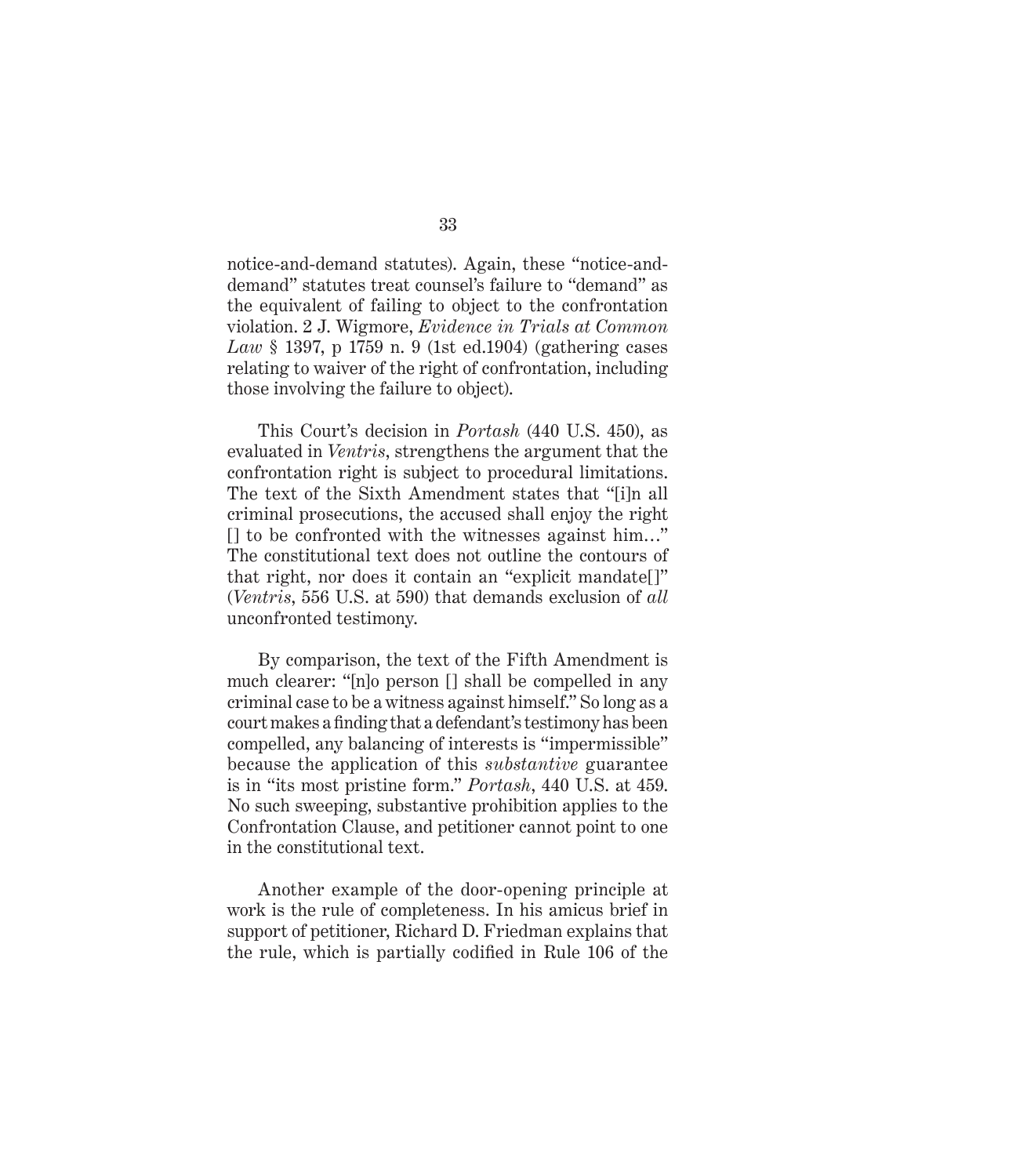Federal Rules of Evidence, "has common-law roots going back long before adoption of the Confrontation Clause" and is based on principles of fundamental fairness. Brief of Richard D. Friedman as Amicus Curiae in Support of Petitioner, at 18. The rule recognizes that "[p]resenting one portion of a statement, or set of statements, may give a very misleading sense of the declarant's meaning, which can be corrected by presenting other portions as well." *Id.* at 18-19.

If evidence barred under the Confrontation Clause were inadmissible irrespective of a defendant's actions at trial, then a defendant could attempt to delude a jury "by selectively revealing only those details of a testimonial statement that are potentially helpful to the defense, while concealing from the jury other details that would tend to explain the portions introduced and place them in context."

*Reid*, 971 N.E.2d at 353 (quoting *People v. Ko*, 789 N.Y.S.2d 43 (N.Y. App. Div. 2005); *see People v. Taylor*, 20 N.Y.S.3d 708, 712 (N.Y. App. Div. 2015) (applying *Reid* to admit remaining testimonial statements made by a nontestifying witness to contextualize statement elicited by defense counsel). This would be unfair and against the truth-seeking function of the courts. *Reid*, 971 N.E.2d at 353.

The rule of completeness is not an exception to the Confrontation Clause and does not offend this court's decision in *Crawford* because "*Crawford* forbids only the admissibility of evidence under [rules] purporting to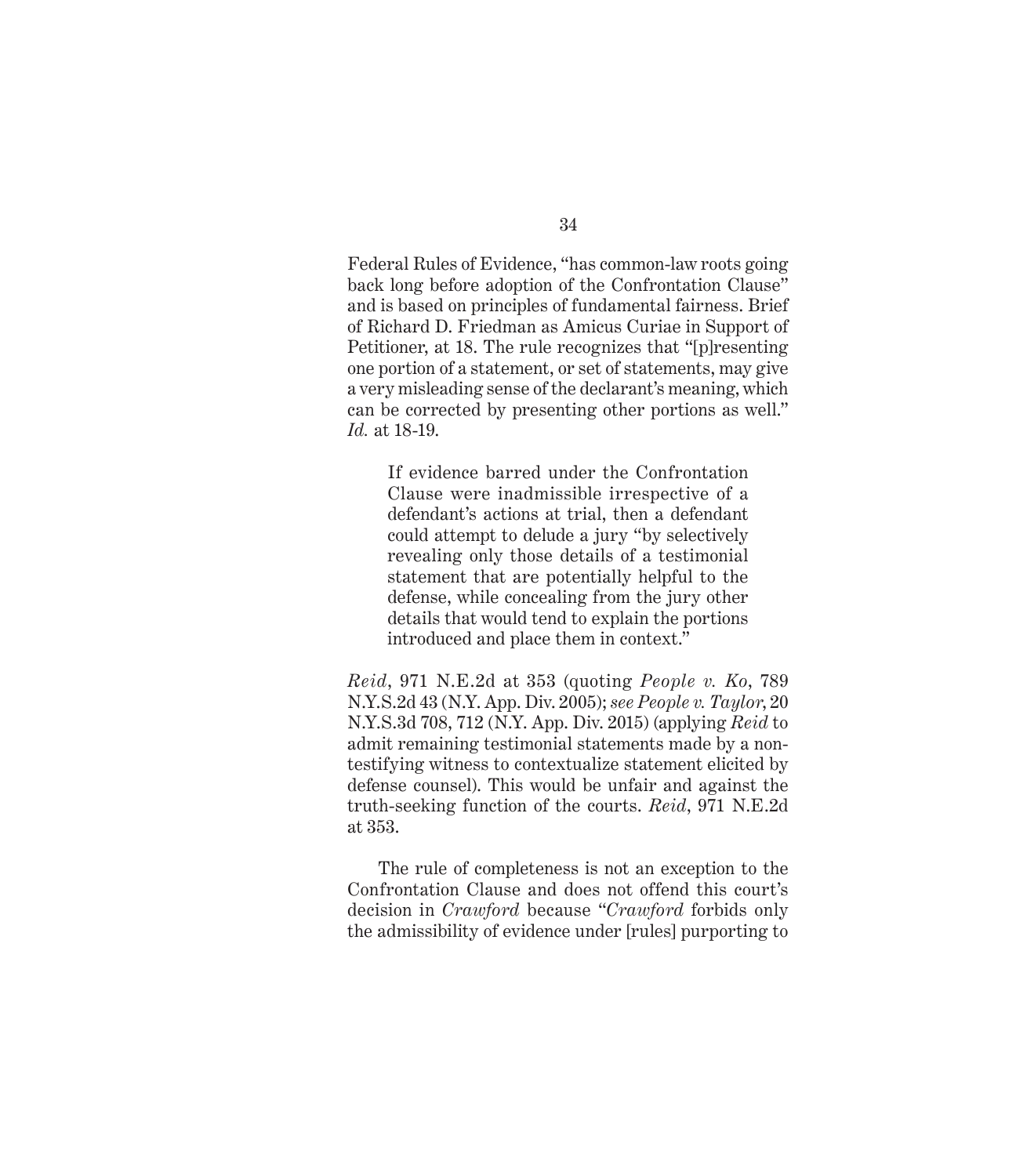substitute another method for [the] confrontation clause test of reliability." *People v. Vines*, 251 P.3d 943, 968-69 (Cal. 2011), *as modified* Aug. 10, 2011, *overruled on other grounds by People v. Hardy*, 418 P.3d 309 (Cal. 2018).<sup>11</sup> In contrast, the rule of completeness is tethered to the conduct of the litigant. When the proponent of a partial statement uses the right that it

enjoys under the Rules—not as a shield to prevent the admission of potentially unreliable evidence, but as a sword to manufacture a misleading impression of the evidence—the proponent should forfeit the right to object to a completing remainder. It is hardly radical to conclude that a misleading presentation forfeits the right to object to otherwise inadmissible evidence needed to correct the misimpression.

Daniel J. Capra & Liesa L. Richter, *Evidentiary Irony and the Incomplete Rule of Completeness: A Proposal to Amend Federal Rule of Evidence 106*, 105 Minn. L. Rev. 901, 939 (2020). Clearly then, states are permitted

<sup>11.</sup> The rule of completeness is only "partially codified" in Rule 106 of the Federal Rule of Evidence. *See* 1 *McCormick on Evidence*, *supra*, § 56 (citing *Beech Aircraft Corp. v. Rainey*, 488 U.S. 153, 155 (1988)). This may reflect the fact that Rule 106 addresses evidentiary concerns while the rule of completeness speaks also to broader constitutional concerns. Notably, too, although petitioner suggests that the rule of completeness violates the Confrontation Clause, two of the amici recognize that that assertion is incorrect. *Compare* Pet Brief 36-40, *with* Brief of Richard D. Friedman, *supra*, at 17-21, *and* Brief of Association of Criminal Defense Lawyers of New Jersey in Support of Petitioner, at 20-21.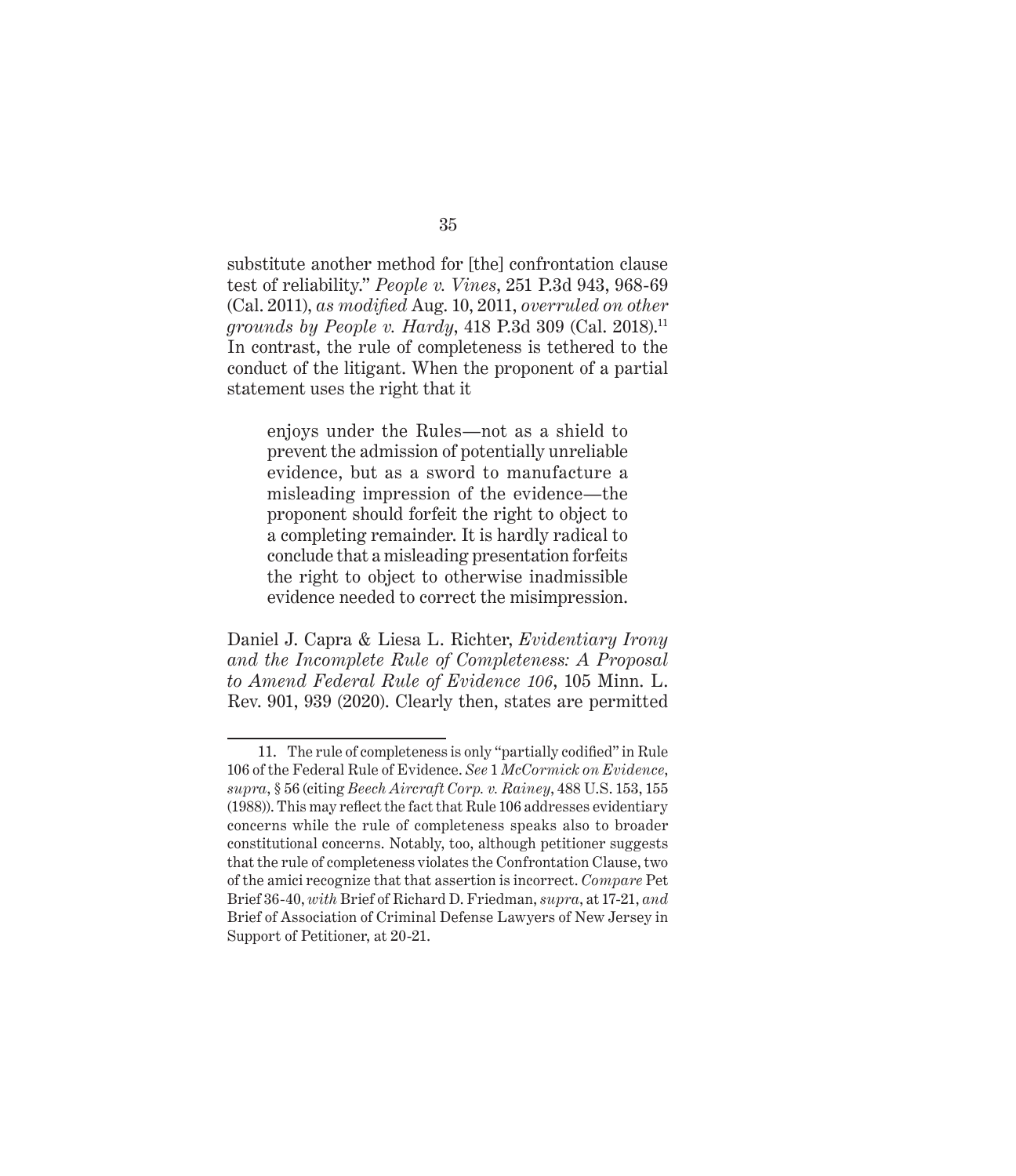to craft procedural rules that govern the relinquishment of this right.

Opening the door should be treated no differently. These rules operate as procedural bars for the dooropening party to object to evidence that enters through that door. Some courts even state this explicitly. *See e.g. People v. Cook*, 498 N.Y.S.2d 414, 415 (N.Y. App. Div. 1986) ("defendant waived any objection to the testimony in question when he opened the door"); *State v. Garcia*, 652 P.2d 1045, 1049 (Ariz. 1982) (stating "door opening" is equivalent to failing to object); *People v. Hopson*, 396 P.3d 1054, 1065 (Cal. 2017) ("door opening" forecloses objection); *State v. Payne*, 34 A.3d 370, 384 (Conn. 2012) (same). Others implicitly say so. *See State v. El'Ayache*, 618 P.2d 1142, 1143 (Haw. 1980) ("…where such waiver is considered as a matter of trial tactics and procedure."). Put another way, petitioner cannot find any Framer's-era door-opening exception to the Confrontation Clause, since it is not an exception to the Confrontation Clause at all. It exists as a separate procedural mechanism designed to regulate the recognition of defendants', and even the government's, objections across multiple doctrines that may bar admission of evidence. *See, e.g.*, 1 J. Wigmore, *supra* § 15, p. 43 (describing the rule as "estopping" subsequent objections to inadmissible evidence).

This Court's reasoning in *Giles v. California* (554 U.S. 353, 365 (2008)), narrowly construing the historical exception of forfeiture by wrongdoing, does not affect this analysis. The conduct underlying forfeiture by wrongdoing (with the intent to keep the witness away) occurs outside of the trial process itself; the conduct is extrajudicial. Once court proceedings have been initiated against a defendant, the consequences of his conduct within those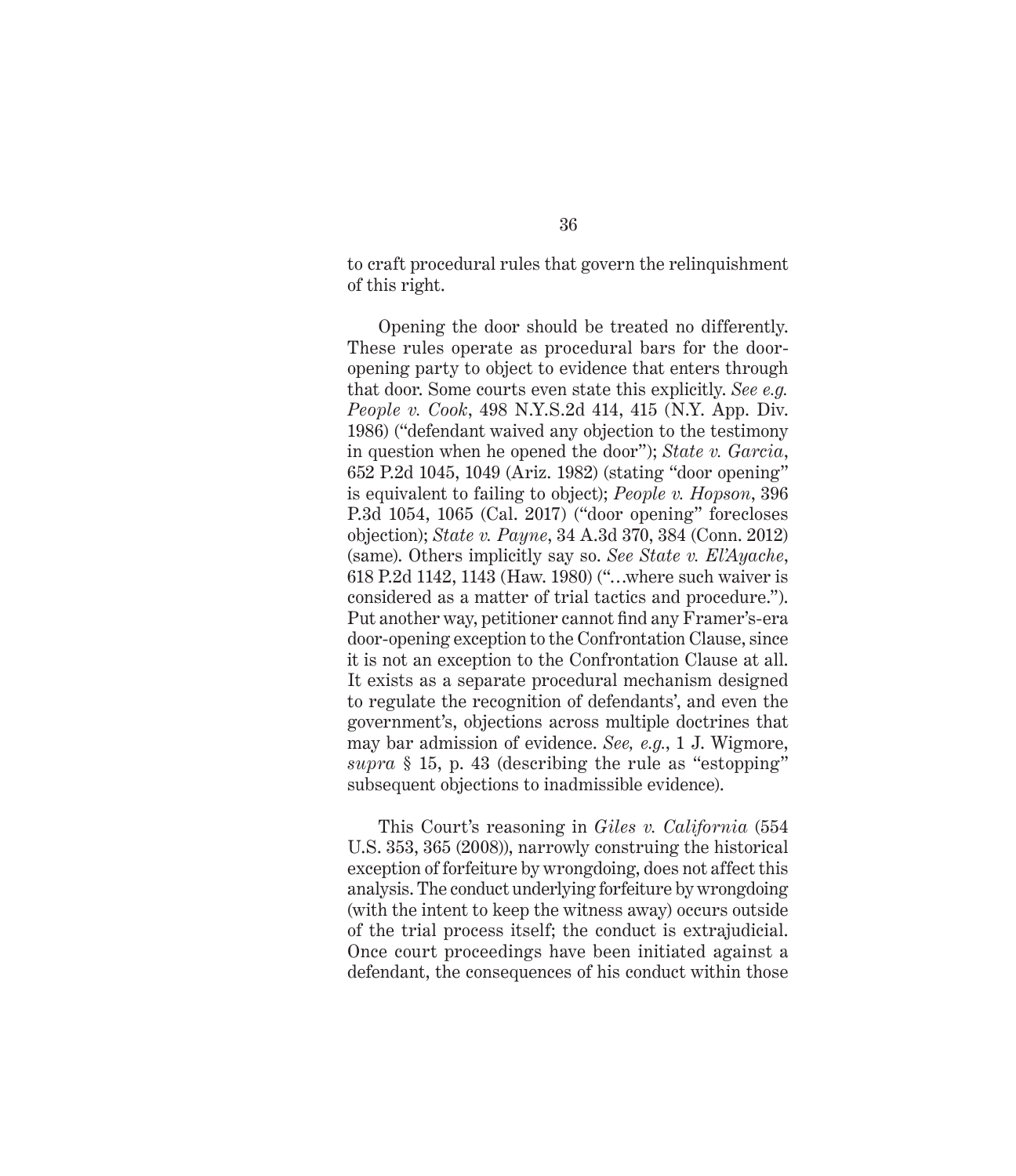court proceedings are properly regulated by court rules. *Melendez-Diaz*, 557 U.S. at 324-27. Here, the door-opening doctrine addresses a counsel's strategy that involves the trial process, in the same way as failing to timely object or failing to comply with discovery obligations.

Some commentators have become bogged down with labels and parsing out fine distinctions between "invited error," "curative admissibility," or "specific contradiction doctrine," as each jurisdiction chooses its own way to craft the rule. *See* Francis A. Gilligan & Edward J. Imwinkelried, *Bringing the "Opening the Door" Theory to A Close: The Tendency to Overlook the Specific Contradiction Doctrine in Evidence Law*, 41 Santa Clara L Rev 807, 822 (2001); 21 Charles Alan Wright et al., *Federal Practice and Procedure* § 5039.1 (2d ed. 2012); *see State v. Groce*, 111 A.3d 1273, 1277 (Vt. 2014) (combining three of the terms into the same concept). These distinctions are beside the point, as is the observation that one state's opening-thedoor rule may operate differently than another. What is important is that the New York rule is grounded in the court's core responsibility to maintain the integrity and truth-seeking function of the adversarial process. *See e.g. Kansas v. Cheever*, 571 U.S. 87, 94-95 (2013) (not allowing the prosecution in rebuttal to present psychiatric evidence obtained from a court-ordered evaluation would undermine "the core truth-seeking function of the trial").

#### **B. New York's door-opening rule is constitutional and was properly applied.**

New York's rule is straightforward and requires trial courts to engage in a thoughtful, "case-by-case," "twofold" inquiry: "whether, and to what extent, the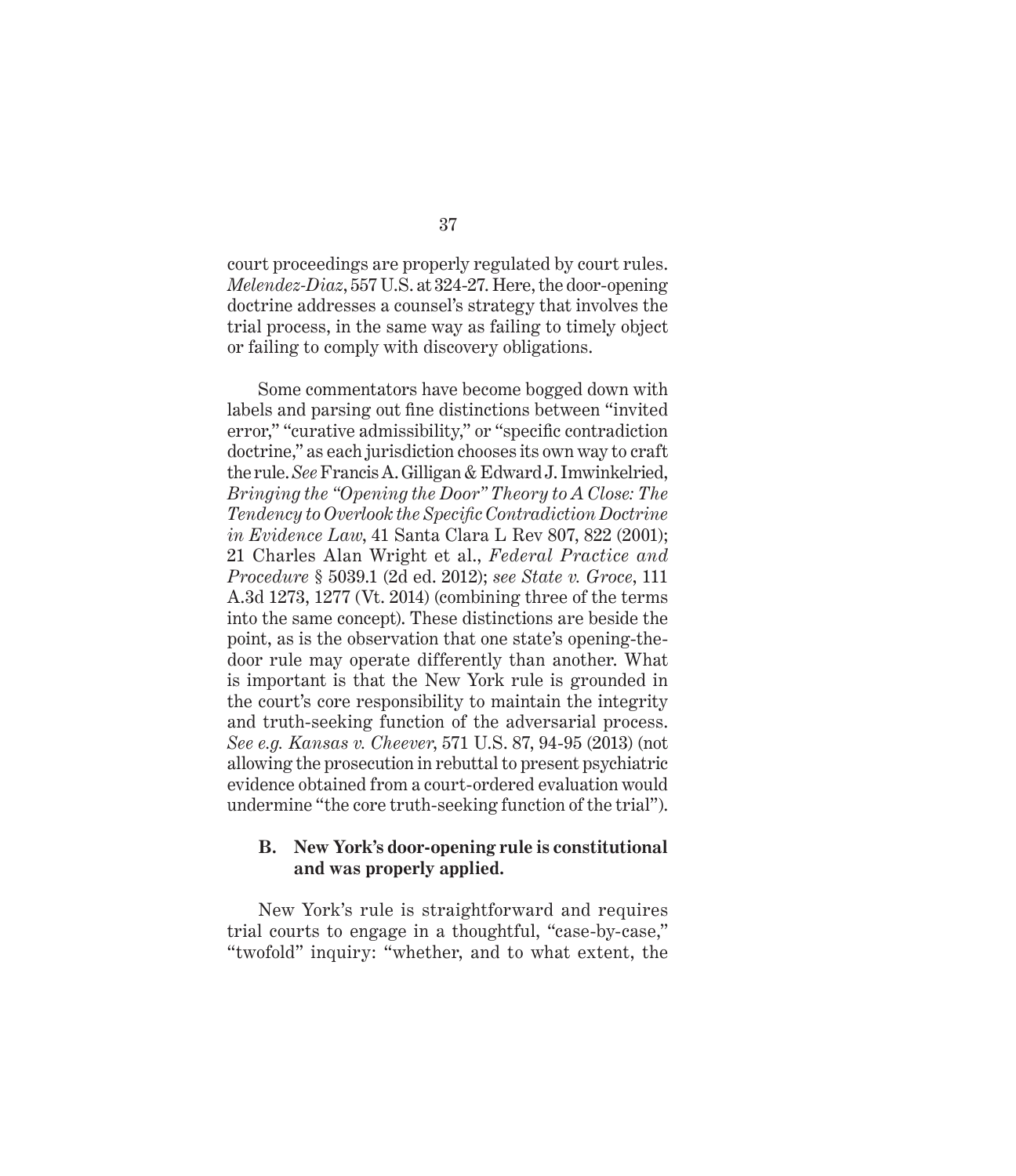evidence or argument said to open the door is incomplete and misleading, and what if any otherwise inadmissible evidence is reasonably necessary to correct the misleading impression." *Reid*, 971 N.E.2d at 357 (quoting *Massie,*  809 N.E.2d at 1105)*.* Under the unique circumstances of this case, the court was right to conclude that a very circumscribed portion of Morris's plea allocution was necessary to correct a misleading impression that defense counsel had created through his persistent defense strategy.

At trial, petitioner presented a third-party culpability defense implicating Morris as the one who fired the fatal shot. Aspects of this defense were perfectly "appropriate" (JA.185) and, without any additional misleading or calls for speculation on the part of defense counsel, would not have justified the admission of Morris's plea allocution. For example, counsel highlighted evidence that eyewitnesses had initially identified Morris in a lineup, that the police had found a 9-millimeter bullet in Morris's apartment, as well as testimony that when police arrested Morris the day after the shooting, he had bruises on his hands. Eliciting this evidence, making reasonable arguments based on this evidence and asking the jurors to make reasonable inferences based on this evidence was fair and proper. Even though the lineup evidence, the bullet, and Morris's bruises may have contradicted the People's theory that petitioner was the shooter, the evidence and the reasonable inferences that flowed from it were not misleading. They were fair game and did not open the door to testimonial hearsay.

The court understood this distinction perfectly. When the prosecutor initially argued that counsel's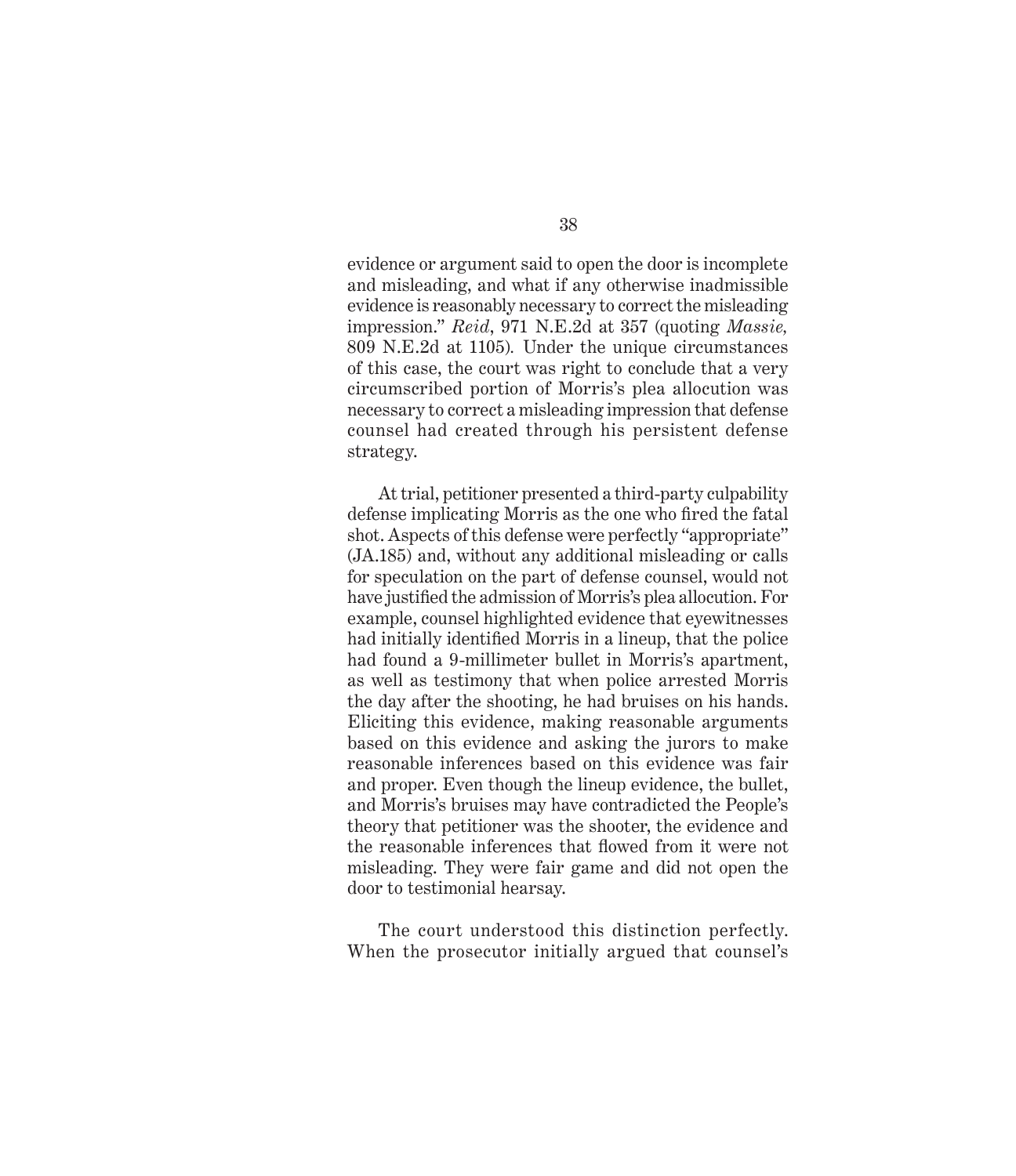opening remarks about the 9-millimeter bullet in Morris's apartment opened the door to Morris's plea allocution, the court noted that Morris's allocution statement that he had possessed a .357 magnum at the time of the shooting was certainly relevant. The defense had put the issue squarely in play, and if Morris had testified against petitioner, it would have been proper for Morris to tell the jurors that he had possessed a .357 magnum. However, as the court explained, the fact that the evidence was relevant "doesn't mean you can prove it any way possible" or that it is admissible under the constitution. JA.106-09.

Defense counsel, however, was not content to rely on the factual evidence that implicated Morris and make appropriate arguments based on that evidence. Rather, counsel advocated that the jurors should reach their conclusions about Morris's involvement based, in part, on what the police and government officials believed at the point when they were still pressing charges and pursuing a prosecution against Morris for murder. Counsel focused not merely on facts and eyewitness observations, but on the beliefs and opinions of government actors, and invited speculation about what had happened to Morris's case.

Counsel's effort in this regard was neither inadvertent, nor a momentary lapse. It was a persistent part of his strategy. Before the trial, defense counsel moved—in writing (Defense Motion dated 8/31/15) and orally (JA.43- 44)—to admit at petitioner's trial portions of the opening statement that the prosecutor had made at the Morris trial in 2008. The court denied the request. Notably, the court observed that counsel's effort to use the prosecutor's previous opening as though it were "factual evidence that should be considered for its truth is an unacceptable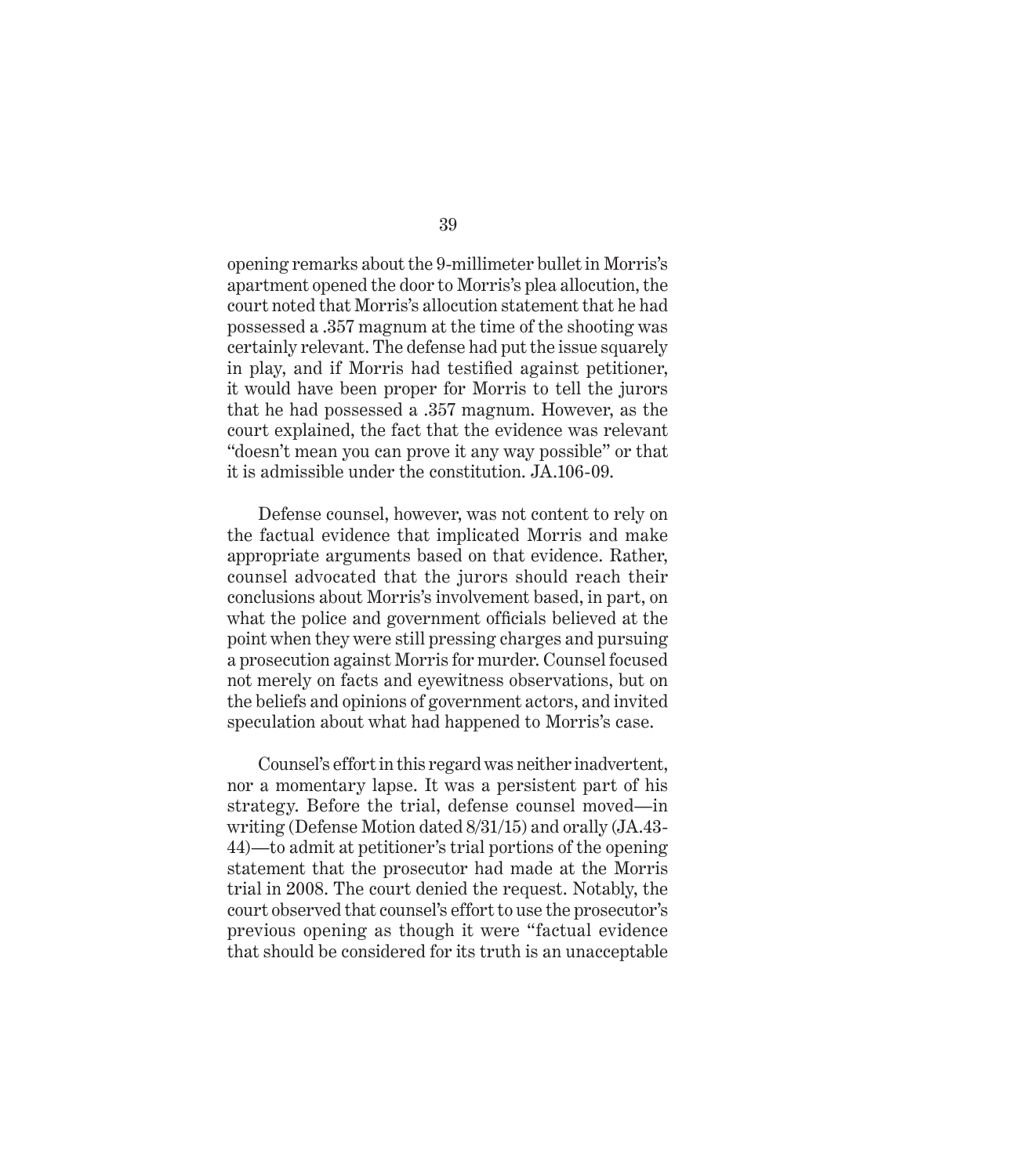argument on your part." JA.51. Accordingly, the court ruled that

[t]o allow this to be presented is, in my judgment, to elevate legal argument to the category of factual evidence and will mislead the jury terribly and have no proper relevance, and for that reason I am quite confident that this is not something that should be presented to the jury in any fashion whatsoever, particularly as an admission of a party which is, in effect, an invitation to the jury to consider it for the truth of the content. That is an exception to hearsay. I will not allow that be presented to the jury in this case.

JA.48.

Then, defense counsel argued that the jurors were entitled to know that Morris had been "indicted and brought to trial for this crime." JA.53. The court noted that whether "the district attorney's bureau or anybody else evaluated that evidence in a particular way is not … relevant." "It is "almost vouching." "[W]hether the district attorney's office believes that there was any merit to [Morris's] case … they could be right, they could be wrong, but their judgment is sort of not the point." JA.54. "[I]t doesn't matter what the police believed here. What matters is what this jury believes on the basis of what people with firsthand knowledge of the events … have presented." JA.55. Jimick's "conclusion as to who to believe" or "which account to believe is not evidence that which should come in." JA.56.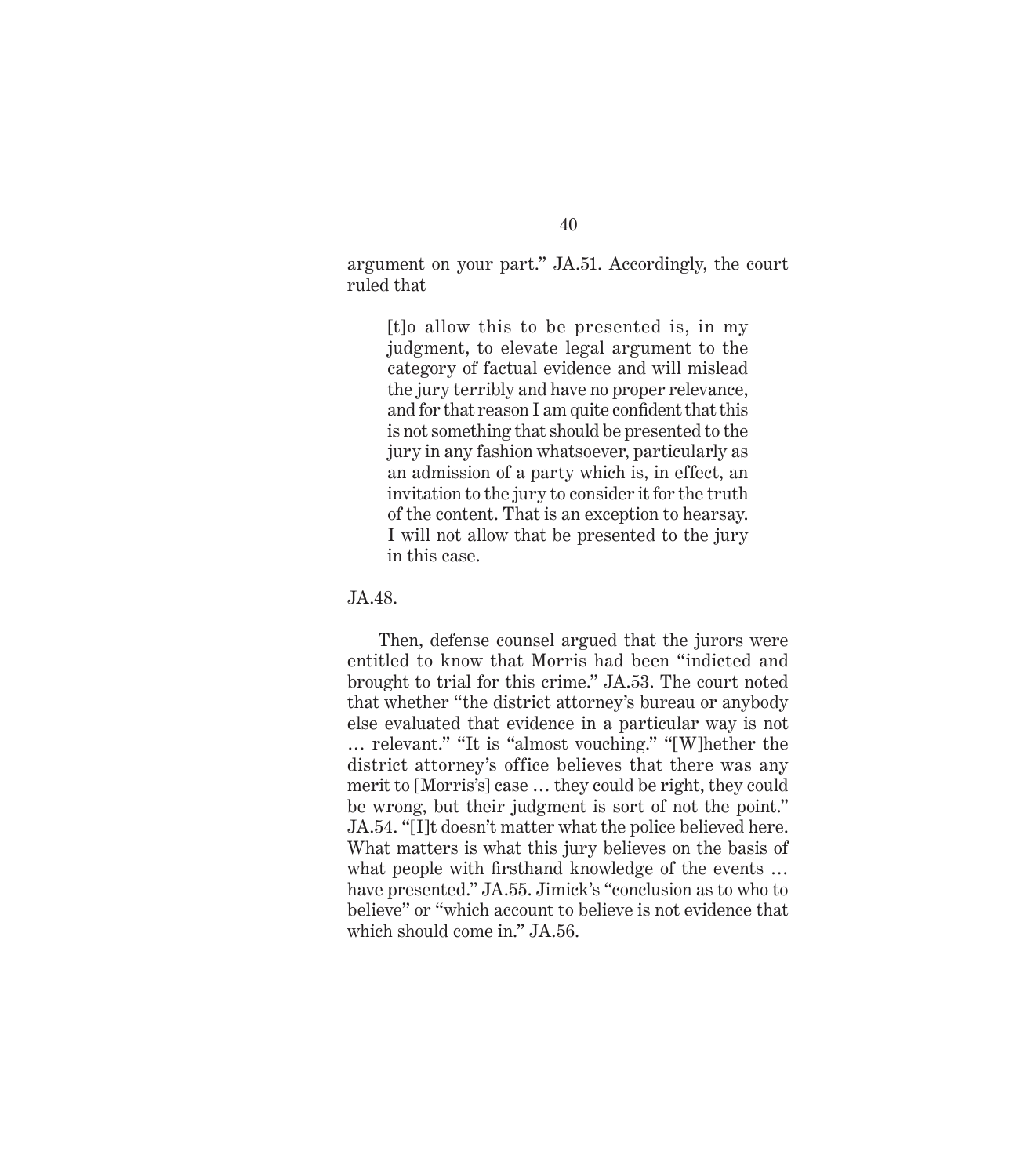41

At another proceeding, defense counsel expressed his concern that when jurors learned that Morris had been arrested, they might speculate that he had been acquitted. Tr.189-91[10/07/2015]. Counsel did not want the jurors to assume that Morris was "not the guy." Tr.190. The court cautioned that if it granted the defense request to illicit "all the history" including

the indictment, the trial [of Morris], then it's sort of a slippery slope because it also invites evidence about what happened to the case, why it happened. You know, who screwed up, who didn't screw up. It really does invade, I think, the realm that is between the court and counsel but not the jury. The jury really shouldn't be speculating.

#### Counsel agreed. *Id.*

Prior to this discussion, counsel had requested that the court instruct the jurors that they were not to speculate about what happened to Morris. JA.103. During jury selection, the court instructed the jurors accordingly. JA.165-66. Nevertheless, throughout the trial, defense counsel improperly suggested that the police and the government had believed that Morris was the shooter and invited irrelevant speculation as to what happened in Morris's prosecution.

In his opening statement, counsel told the jurors that the police found a 9-millimeter bullet in Morris's bedroom, which was the same caliber of ammunition that was used to kill the child. JA.90-91. Counsel argued that, in part because of the discovery of the bullet, the police "think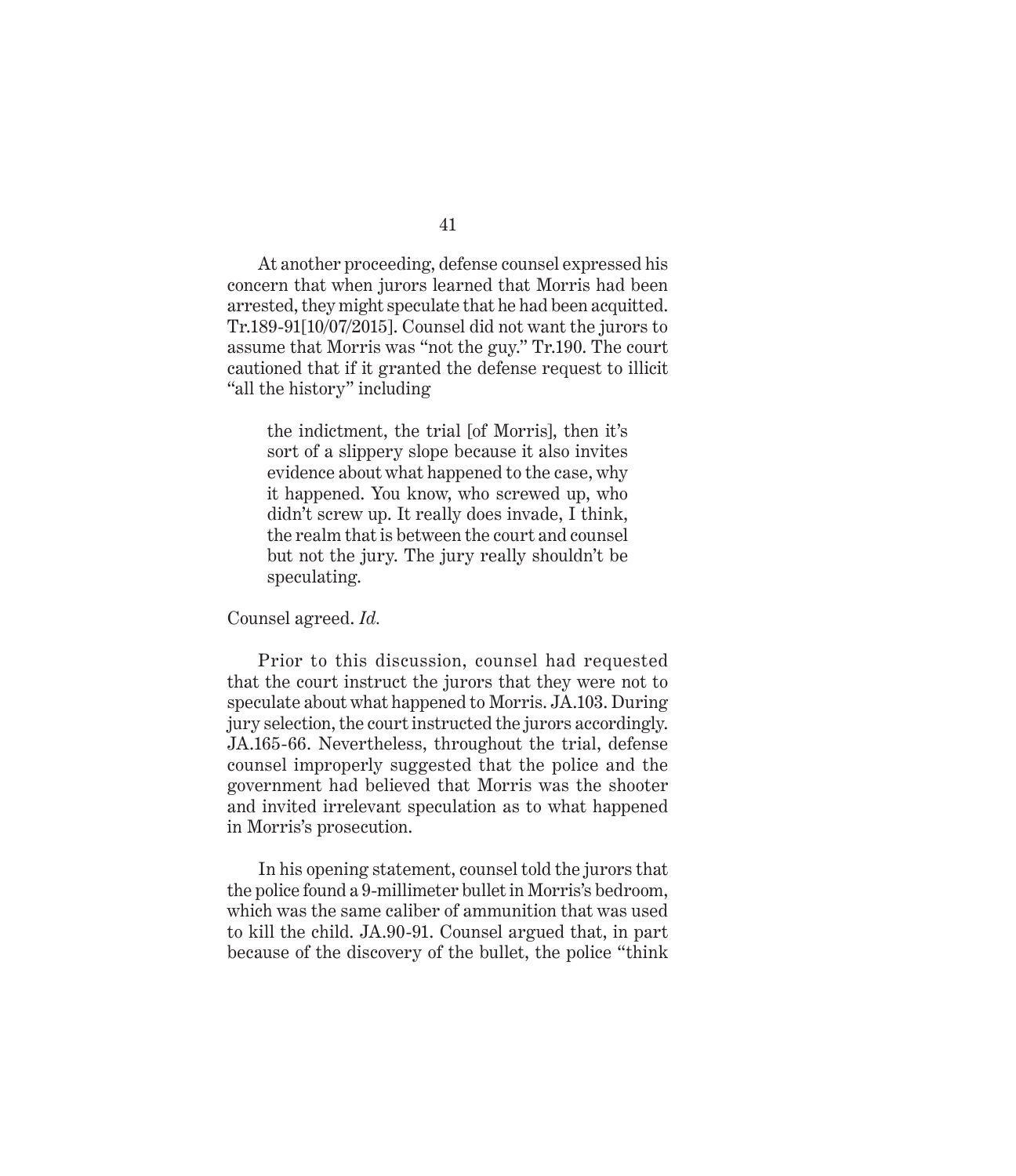we got the right guy." JA.90. When Gilliam subsequently reported to the police that petitioner was the shooter, "nobody believes him. Jimick doesn't believe him. The DA doesn't believe him." JA.89. "[T]hey arrest Morris. They charge Morris. They believe Gilliam's first statement [that Morris was the shooter]. They don't believe his later statements when he changes his mind, and they believe his first statement …" *Id.* Counsel stated that despite the lineup evidence, the 9-millimeter bullet, and the bruises on Morris's hands, "[s]ome cases *never* get proven and that's very frustrating, and it's awful for the [p]eople involved, for the family, but it's no reason to convict an innocent person." JA.98 (emphasis added). In this way, counsel suggested that Morris had not been held accountable, left the jurors to speculate that Morris's prosecution failed, and that the People were wrongly prosecuting his client to make up for their failure.

In response, mid-trial, the prosecutor moved to admit Morris's plea allocution, evidencing that Morris was carrying a .357 gun on the day Pacheco was shot, to rebut counsel's argument that Morris was carrying a 9-millimeter gun. JA.101-05. The court acknowledged the allocution's relevance but recognized the Confrontation Clause issue and deferred decision until the prosecutor could provide him with applicable caselaw. JA.107-09. Later, the court acknowledged it had yet to render a decision regarding the allocution's "formal" admissibility. JA.120.

Meanwhile, during the cross-examination of Jimick and Gilliam, counsel continued to focus on the conclusions that the police and prosecutors had reached about Morris's involvement, while leaving jurors to speculate about what had happened to Morris's case. Counsel elicited that, after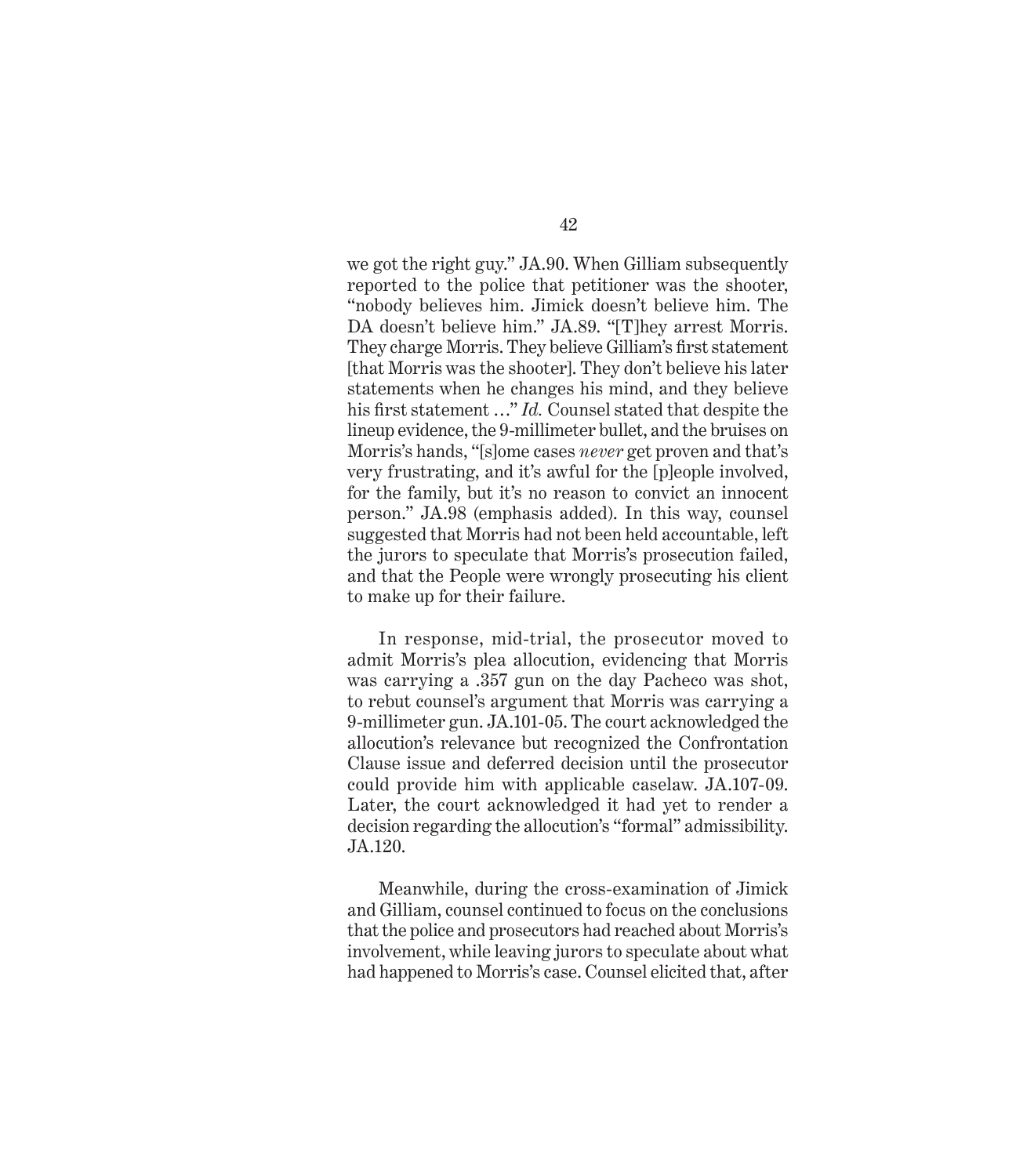the lineups were conducted on April 18, Jimick arrested Morris. At that point, Jimick asked for the case to be closed, and it was closed. Tr.767,771-72. The case against Morris proceeded and petitioner was not arrested until 2013. JA.171; Tr.772. After Gilliam made statements to the police on April 26, May 9, and May 10, 2006, including statements identifying petitioner as the shooter, Morris stayed in jail. *Id*.

Outside the jury's presence (and between Jimick and Gilliam's testimonies), the issue of Morris's allocution was again discussed. Contrary to petitioner's contention, both parties conceded that Morris was unavailable; he had left for Barbados, was denied reentry due to this conviction, and federal authorities were generally unwilling to grant a special visa for his testimony. Pet. Brief 10; JA.139,142- 44. After a lengthy discussion about whether the plea allocution satisfied the statement against penal interest exception to the rule against hearsay (JA.144-56,158-162), the court deferred arguments relating to the separate Confrontation Clause issue. JA.162.

After Gilliam testified, the court addressed the issue conclusively and cited to the test outlined in *Reid*. JA.184. The court reasoned, based on the defense opening and "the examination of witnesses thus far," a "significant aspect of the defense" rested on Morris originally being "prosecuted for this homicide," and in turn, being the "actual shooter." JA.184. The court further commented that the actual evidence that led to the district attorney's office in concluding that Morris was not responsible for the shooting had not been published to the jury. JA.185.<sup>12</sup>

<sup>12.</sup> The court further made a finding of reliability, (JA.185- 87), but that was in the context of resolving the outstanding fourth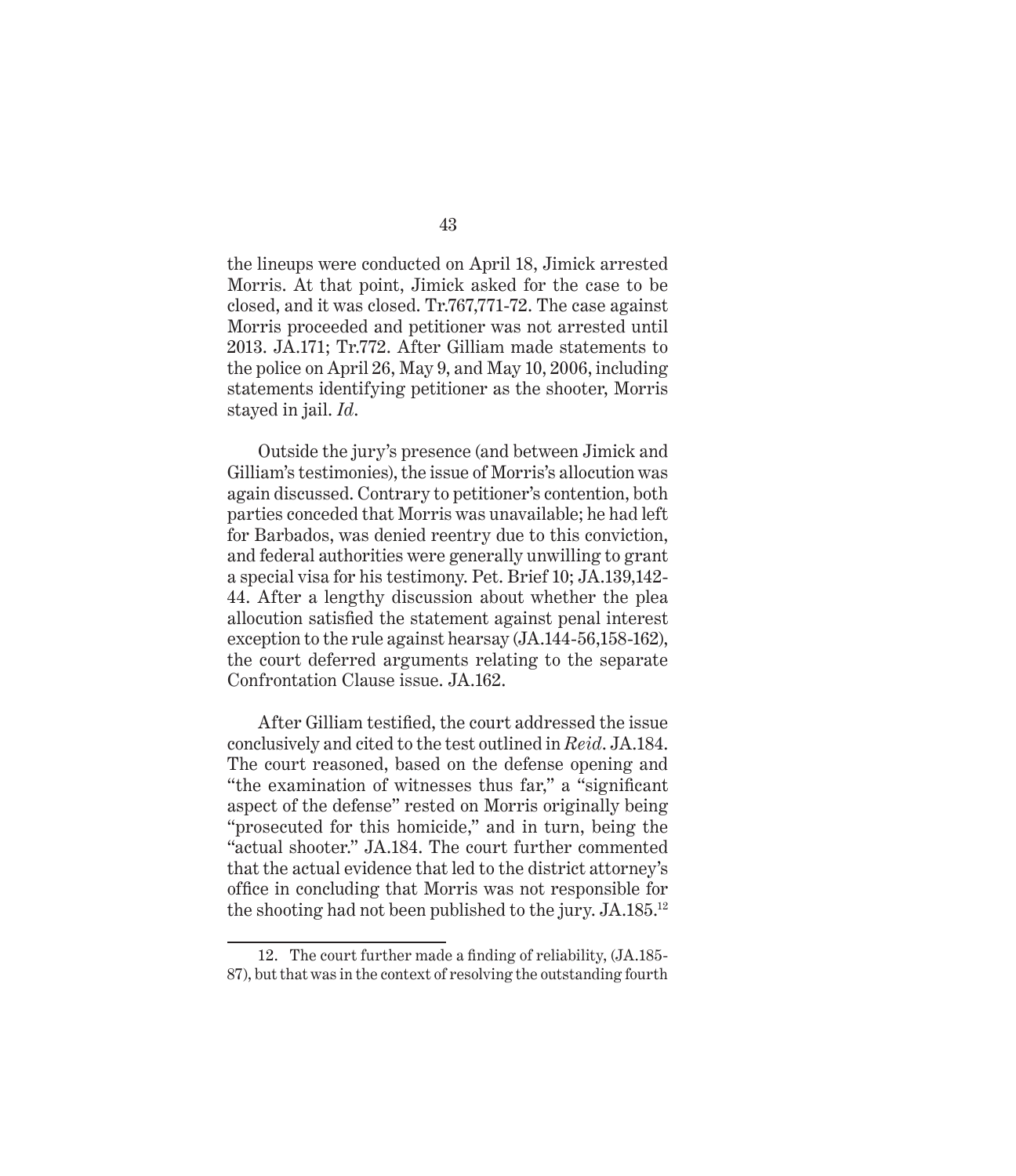The court ruled that based on the arguments the defense had already made and the arguments that the court anticipated defense would make, the defense had "open[ed] the door to the admission of [the] portion of Morris' allocution, to the extent that it acknowledges that he was in possession of" a .357 magnum and not a 9-millimeter. JA.185-86. The parties then agreed as to a redacted version of the allocution which was read into evidence. JA.190-209.

As the court anticipated, counsel argued in summation that "[t]his case is a mess. It was a mess before Darrel Hemphill got arrested and it's a mess now." JA.214. "[W]hat we have seen is how evidence over time can be changed and manipulated to try and get a certain verdict …" *Id.* Counsel clarified that he was not talking about the witnesses themselves. "What I mean is the manner in which the evidence was presented to you [by the government] during the trial, not, I would submit to get to the truth, but to get to a certain particular verdict." JA.214-15. Counsel further maintained that the government,

believed and credited and found [witnesses] to be reliable and truthful back in 2006, 2007 and 2008, when this was a Morris case … and now, because [the government] want[s] some other verdict, now that there is a new person being charged … now they say, hey, those witnesses really aren't believable, those witnesses really didn't see what they said they saw and believed

factor in New York's statement against penal interest rule. *See People v. Soto*, 44 N.E.3d 930 (N.Y. 2015).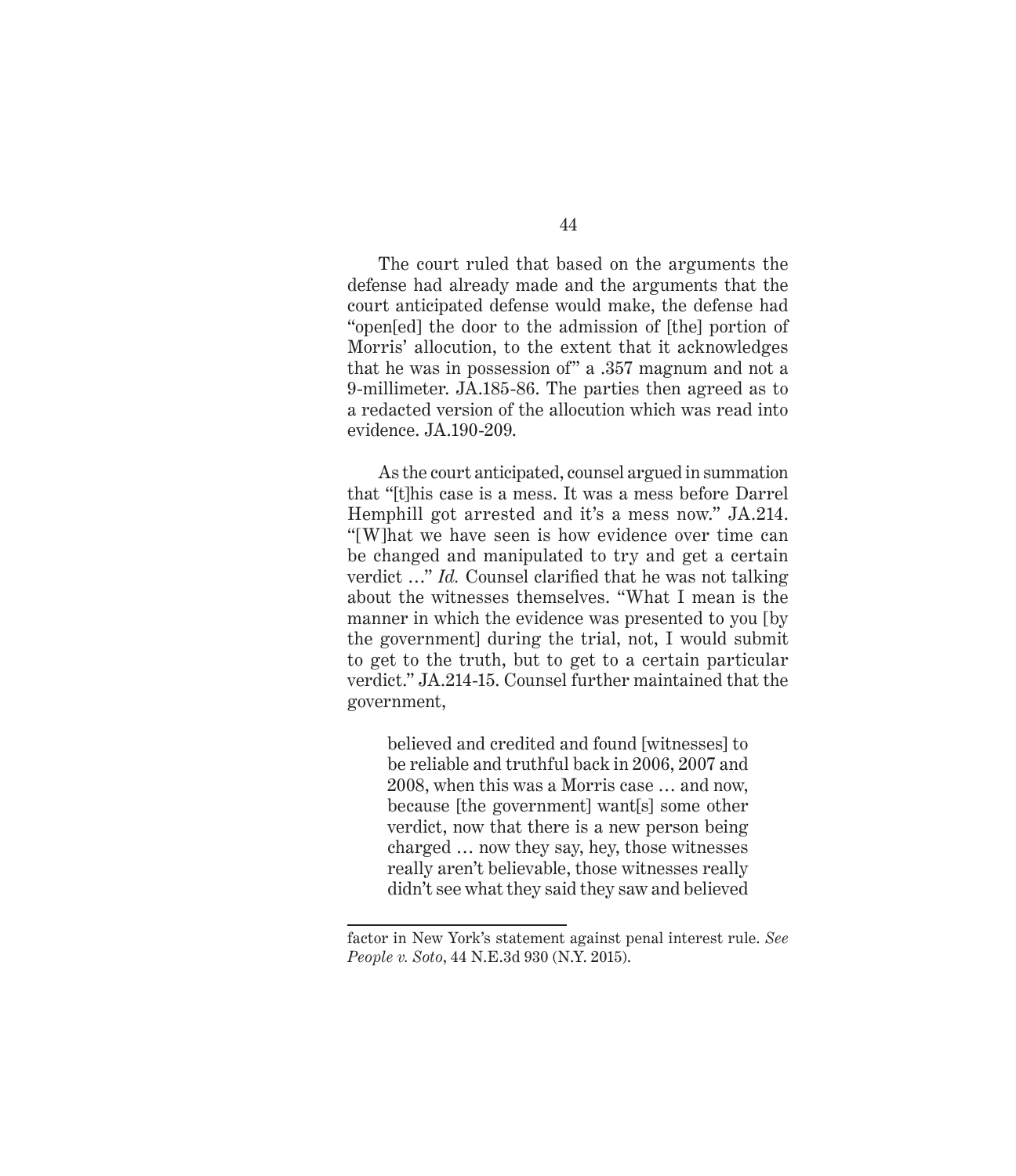they saw back then, those witnesses are all making mistakes and that evidence and those identifications that we relied upon, you should ignore those now because it's a new game.

JA.215. Counsel continued, pointing to what the detectives believed, by arguing that after Gilliam told the police that petitioner was the shooter, the detectives "found him ... not to be believable." JA.215. The detectives did not go out and arrest petitioner, counsel posited, because they "didn't think he was a reliable witness." *Id.* But once Gilliam "signs a cooperation agreement, and all of a sudden" Gilliam is "trustworthy" and "believable." *Id.*

The consistent, pervasive defense strategy—pointing to what the government had believed about Morris's involvement—was misleading and unfair. The court denied the pretrial request to introduce the prosecution's opening statement at Morris's trial, but the court's ruling and instructions did not dissuade the defense. As detailed, the defense persisted at every turn by eliciting evidence and arguing that the jurors should rely on what the government believed when it charged Morris.

While the government initially charged Morris with murder and related charges, it ultimately dropped those charges. The prosecution of Morris did not fail. The government realized that Morris was innocent of the murder, allowed him to plead guilty to the offense that he was guilty of committing, and did not charge petitioner until five years later.

Here, what any individual government actor believed at the time the charges were pending against Morris was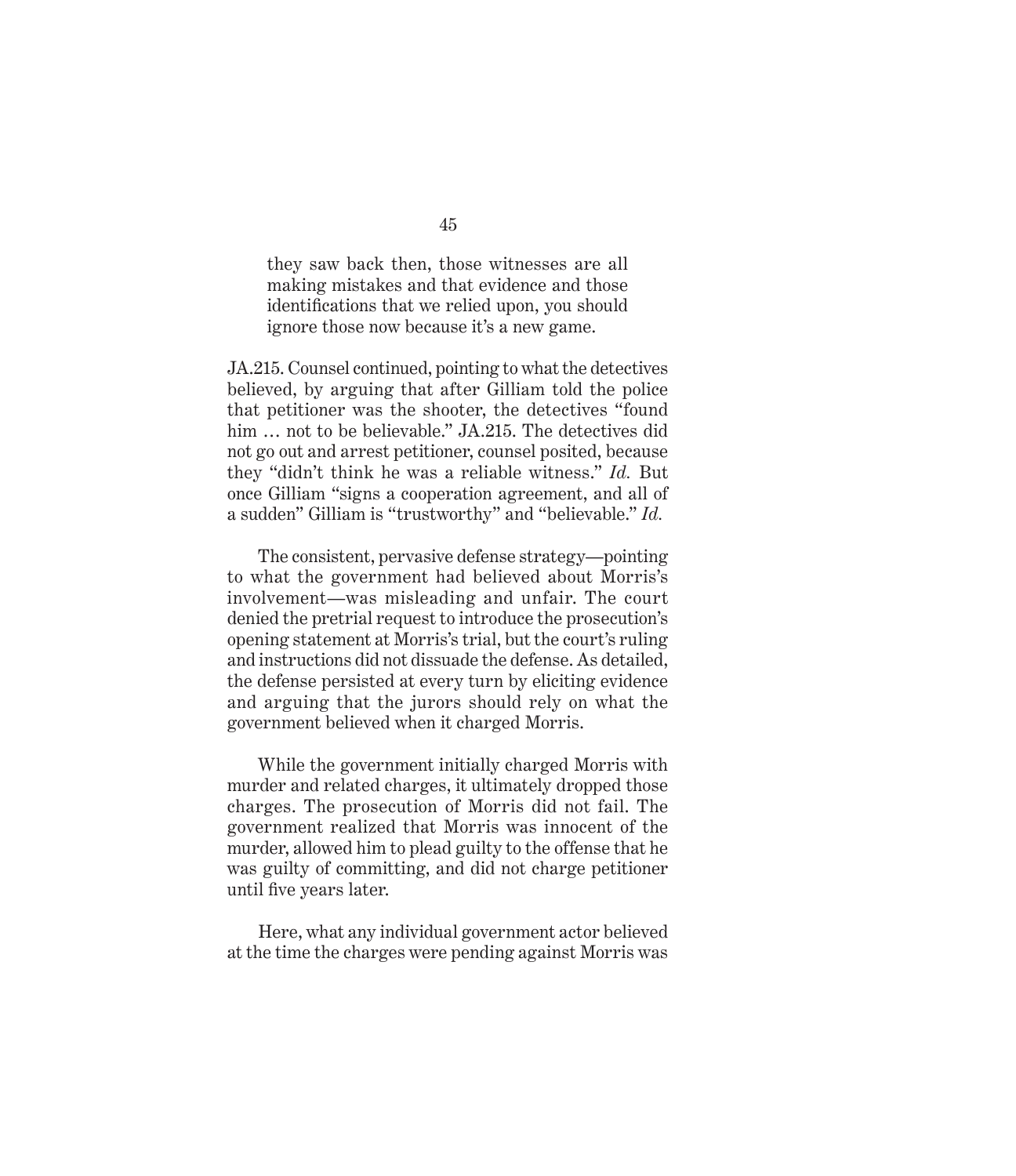irrelevant to the jurors' assessment of petitioner's guilt or innocence, exactly as the judge had ruled all along. *See United States v. Morel*, 751 F.Supp.2d 423, 434-35 (E.D.N.Y. 2010) (evidence that the government declined to prosecute co-arrestees risked confusing the jury and the government's explanation of the decision is likely to prompt speculation); *People v. Thompson*, 970 N.Y.S.2d 620, 630 (N.Y. App. Div. 2013) (error for the detective to explain why the charges against the co-defendant were dropped because he "effectively conveyed his opinion that the defendant was guilty of the charges for which he was on trial"). Indeed, "[t]he line is crossed," as it was here, when a witness "conveys—either directly or indirectly—a personal opinion regarding the defendant's criminal guilt." *People v. Kozlowski*, 898 N.E.2d 891, 901 (N.Y. 2008).

When determining whether the jurors, as the triers of fact, believed Gilliam's testimony that petitioner was the shooter, it was improper for the jurors to consider and speculate about whether a particular government actor, like Jimick, or the government as a larger entity, believed at one point that Morris was the shooter or believed that Gilliam was telling the truth. Accordingly, given the unusual nature of this case, as well as the persistence of defense counsel in inviting speculation as to the inner workings of Morris's prosecution, it was proper for the court to find, over the course of more than 50 pages of transcript spread throughout the course of the trial, that petitioner could no longer lodge a Confrontation Clause objection to the admission of the allocution that was required to correct the misleading impression he continued to perpetuate.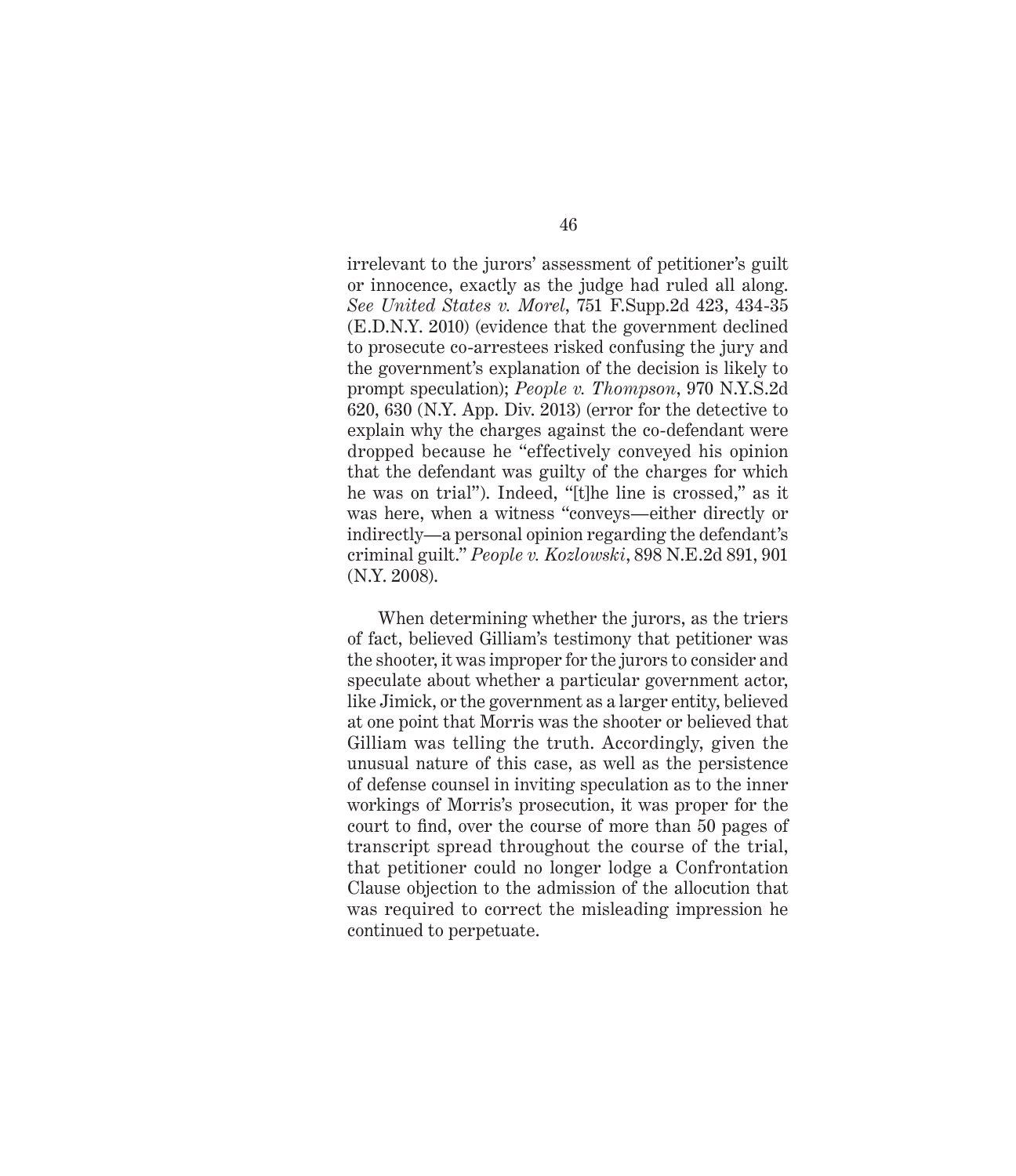Moreover, contrary to petitioner's arguments, New York's rule is not a freewheeling exercise that "threaten[s] to swallow the right [of confrontation] itself." Pet. Brief 15. On the contrary, it has extremely limited applications and the rare instances when it will apply are entirely within defense counsel's control. Furthermore, the rule is not triggered whenever the defense tries merely to contradict the People's theory of the case. New York's bar is high for an impression to be so misleading that unconfronted testimonial hearsay is required to correct it.

There is no reason to think the rule will apply whenever a prosecutor claims that inadmissible evidence conflicts with a third-party defense. Notably, in *People v. Richardson*, (943 N.Y.S.2d 599 (N.Y. App. Div. 2012)), the defendant's conviction was reversed because the trial court erred in determining that Richardson's third-party defense, *standing alone*, created a misleading impression sufficient to constitute a waiver of the Confrontation Clause. In another case, *People v. Schlesinger Elec. Contractors, Inc.*, (39 N.Y.S.3d 135, 137 (N.Y. App. Div. 2016)), the conviction was reversed because the trial court erred in admitting a non-testifying co-defendant's plea allocution. There, the reviewing court found that a witness's answer that he did not know whether anyone at another company had been prosecuted was not misleading, and even if it had been, admission of the allocution was unwarranted. *Id*.

Indeed, as a guiding principle, the door-opening rule in New York is subject to significant limitations that prevent against the "parade of horribles" theorized by petitioner and the amici in support of him. A finding that defendant has opened the door "does not justify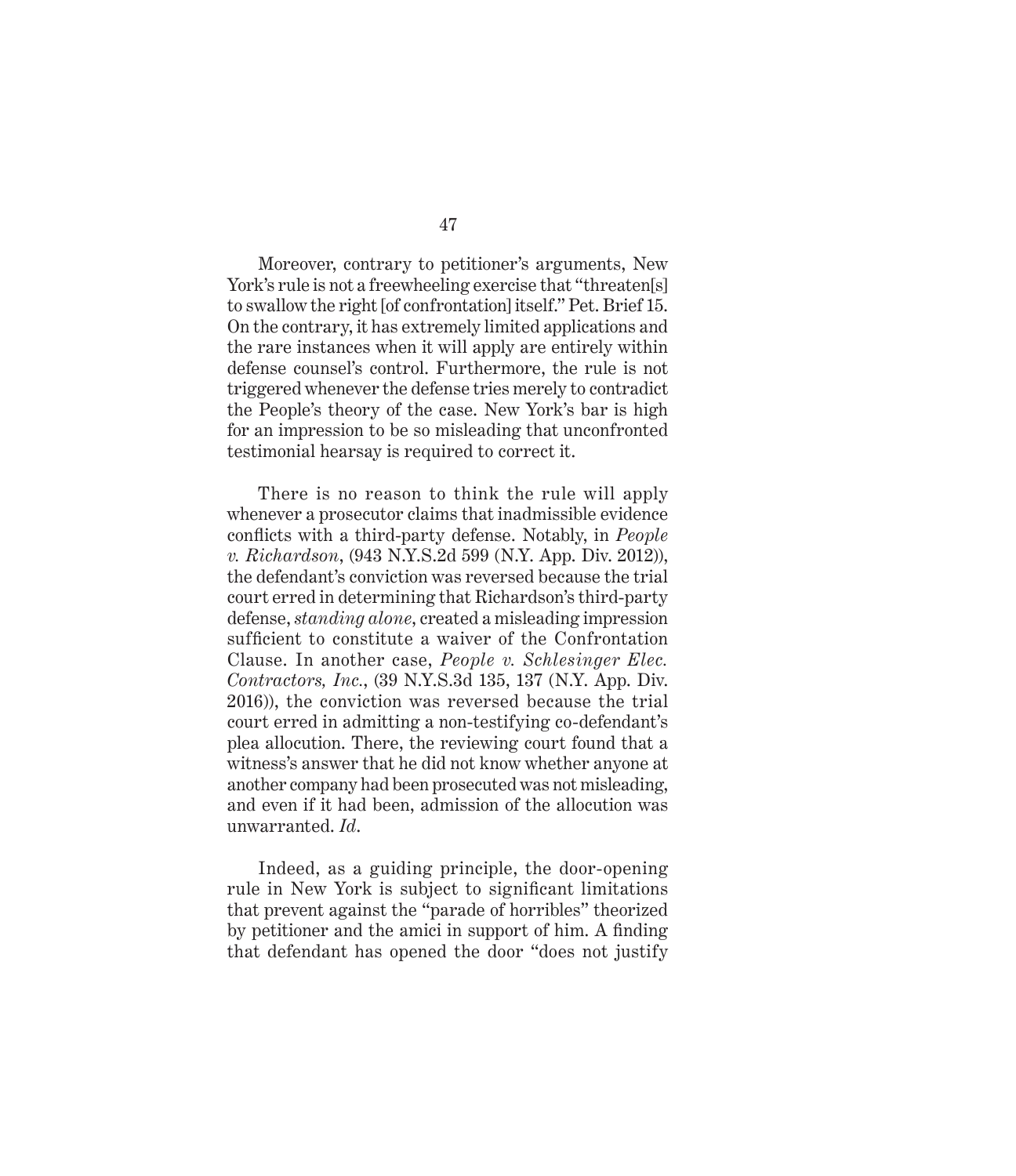blunderbuss rejoinder." *People v. Bagarozy*, 522 N.Y.S.2d 848, 855 (N.Y. App Div. 1987). No party ever runs the "risk that any evidence relating to it, no matter how remote or tangential, will be brought out." *Id.* (citing *People v. Melendez*, 434 N.E.2d 1324, 1328-29 (N.Y. 1982) (door was not open so wide as to warrant introduction of hearsay evidence); *see also People v. Francis*, 131 N.Y.S.3d 342, 344 (N.Y. App. Div. 2020) ("this was not a sufficiently material issue to warrant introduction of such evidence"). Again, the door is open only to evidence that is "reasonably necessary to correct the misleading impression" (*Reid*, 971 N.E.2d at 357), a limitation with longstanding common-law roots. 1 J. Wigmore, *supra* § 15, p. 46 (describing the "Massachusetts rule" as only permitting the now-admissible evidence "*whenever it is needed for removing an unfair prejudice which might otherwise have ensued from the original evidence*, but in no other case.").

Any fear that a defendant's right to present a defense would be chilled by defense counsel's hesitation in accidently opening a door to testimonial hearsay through an unexpected answer from a witness is unfounded. Pet. Brief 33-34 (citing *James*, 493 U.S. at 313-14). The rule does not operate as a windfall for the prosecution if the defense should accidentally cross the center line. Counsel must be aware of the inadmissible evidence prior to opening the door. *See, e.g.*, *People v. Ames*, 501 N.Y.S.2d 165, 166 (N.Y. App. Div. 1986). The door opening must be done through some affirmative action of defense counsel and counsel's conduct must be deliberate. In any event, diligent trial counsel should *already* be "on perpetual guard" for both constitutional and non-constitutional door opening of evidence, no different than being vigilant in listening for objections. Pet. Brief 34.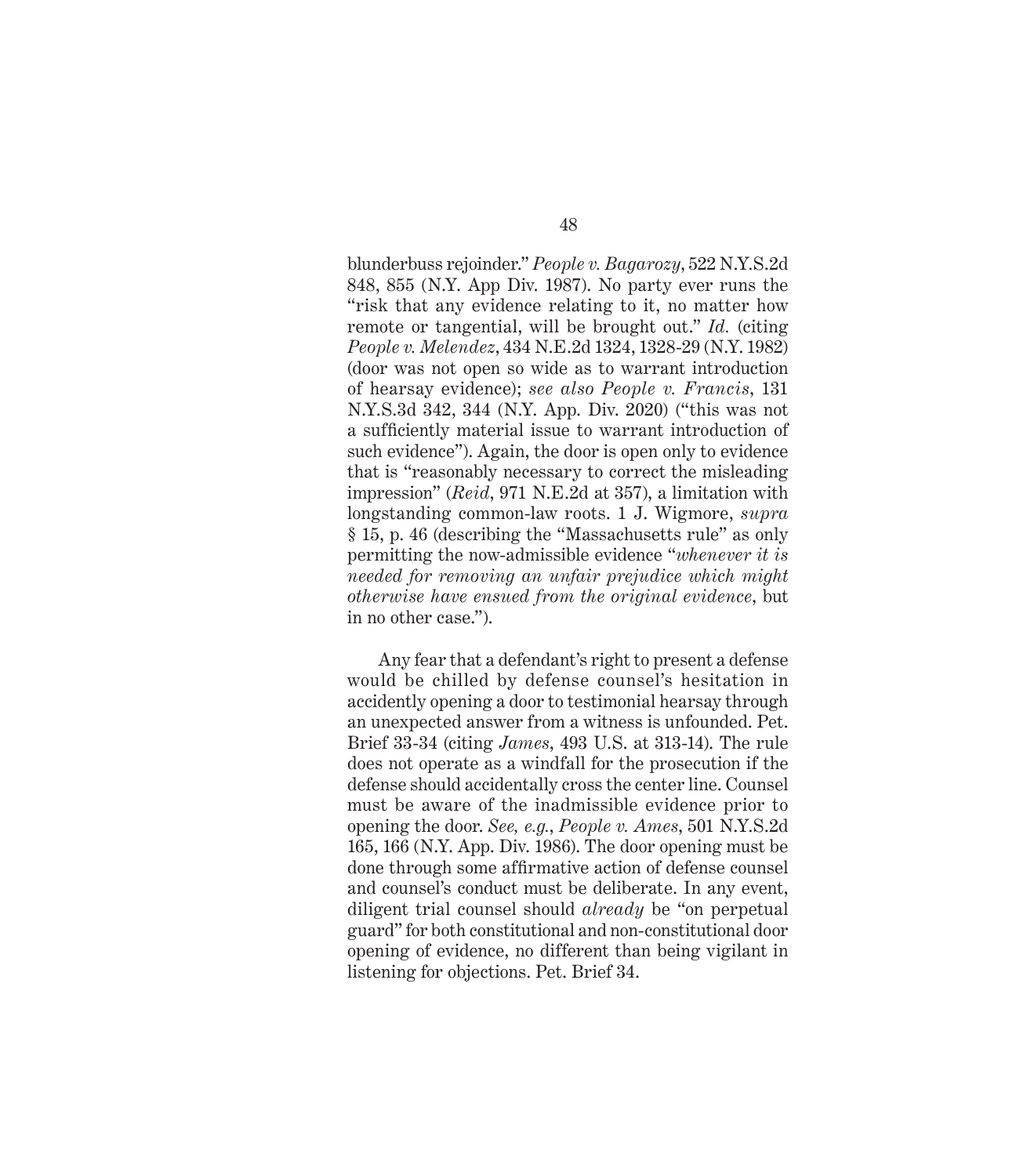In sum, New York did not violate petitioner's Confrontation Clause rights because the right can be regulated through non-arbitrary trial procedures governing objections, including New York's door-opening rule, and the New York rule was properly applied.

#### **III. If the Trial Court Erred in Admitting Morris's Plea Allocution, the Error was Harmless.**

Confrontation Clause errors are subject to a harmless error inquiry, *Davis v. Washington*, 547 U.S. 813, 829 (2006), a question raised but not resolved in the state court. Any alleged error in the admission of Morris's redacted plea allocution was totally harmless. Not only was there substantial independent evidence of petitioner's guilt, but the plea allocution was cumulative to Gilliam's testimony, and any prejudice was neutralized because, along with Morris's allocution, the jurors also heard statements by Morris's attorney explaining Morris's motives to accept the deal. Therefore, if any error occurred in admitting Morris's plea allocution, the People ask this Court to find that the error was harmless beyond a reasonable doubt or, in the alternative, to remand to the state court to determine in the first instance. *See Melendez-Diaz*, 557 U.S. at 329 n.14; *see also Bullcoming v. New Mexico*, 564 U.S. 647, 668 n.11 (2011).